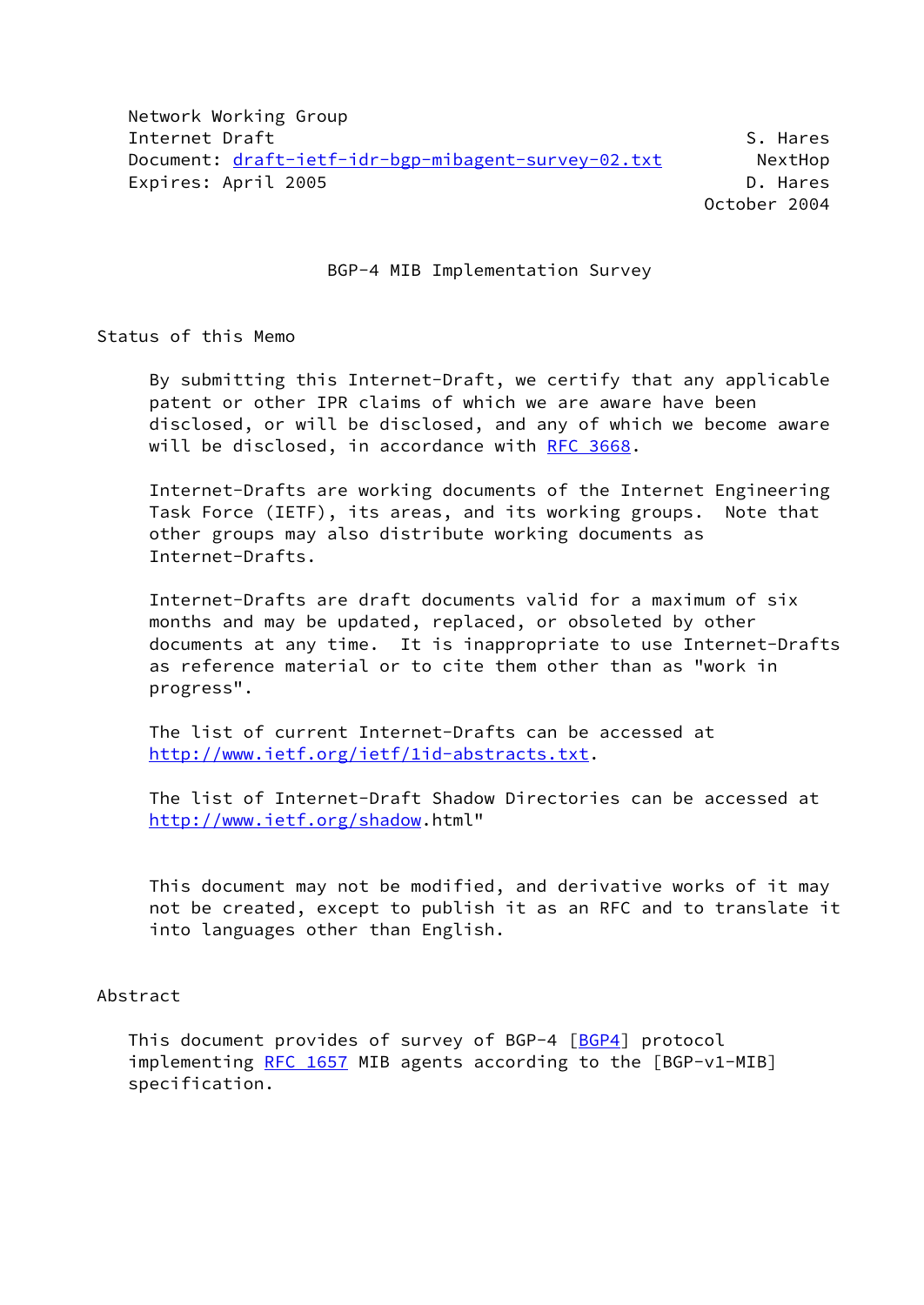BGP-4 MIB Implementation Survey 0ctober 2004

### <span id="page-1-0"></span>Table of Contents

| 2.1 MIB Agent Object Implementation Summary3                         |
|----------------------------------------------------------------------|
| 2.2 MIB Agent Read-Write Object Implementation Summary $\frac{4}{3}$ |
| 2.3 MIB Agent Trap Implementation Summary4                           |
| 2.4 MIB Agent BGP Peer Reset state5                                  |
|                                                                      |
|                                                                      |
|                                                                      |
|                                                                      |
|                                                                      |
|                                                                      |
|                                                                      |
|                                                                      |
|                                                                      |
|                                                                      |
|                                                                      |
|                                                                      |
|                                                                      |
|                                                                      |
|                                                                      |

1.

Introduction

 This document provides a survey of BGP-4 v1 MIB implementations. After a brief summary, each response is listed. The authors make no claim as to the accuracy of the information provided.

 The following organizations reported having BGP-4 MIB implementations: Cisco Systems, Redback Networks, and NextHop Technologies.

#### 2.

Survey Summary

 This survey asked for information about the implementations of the BGP-4 [[BGP4\]](#page-39-0) that support the BGP-4 v1 MIB [BGP4-V1-MIB].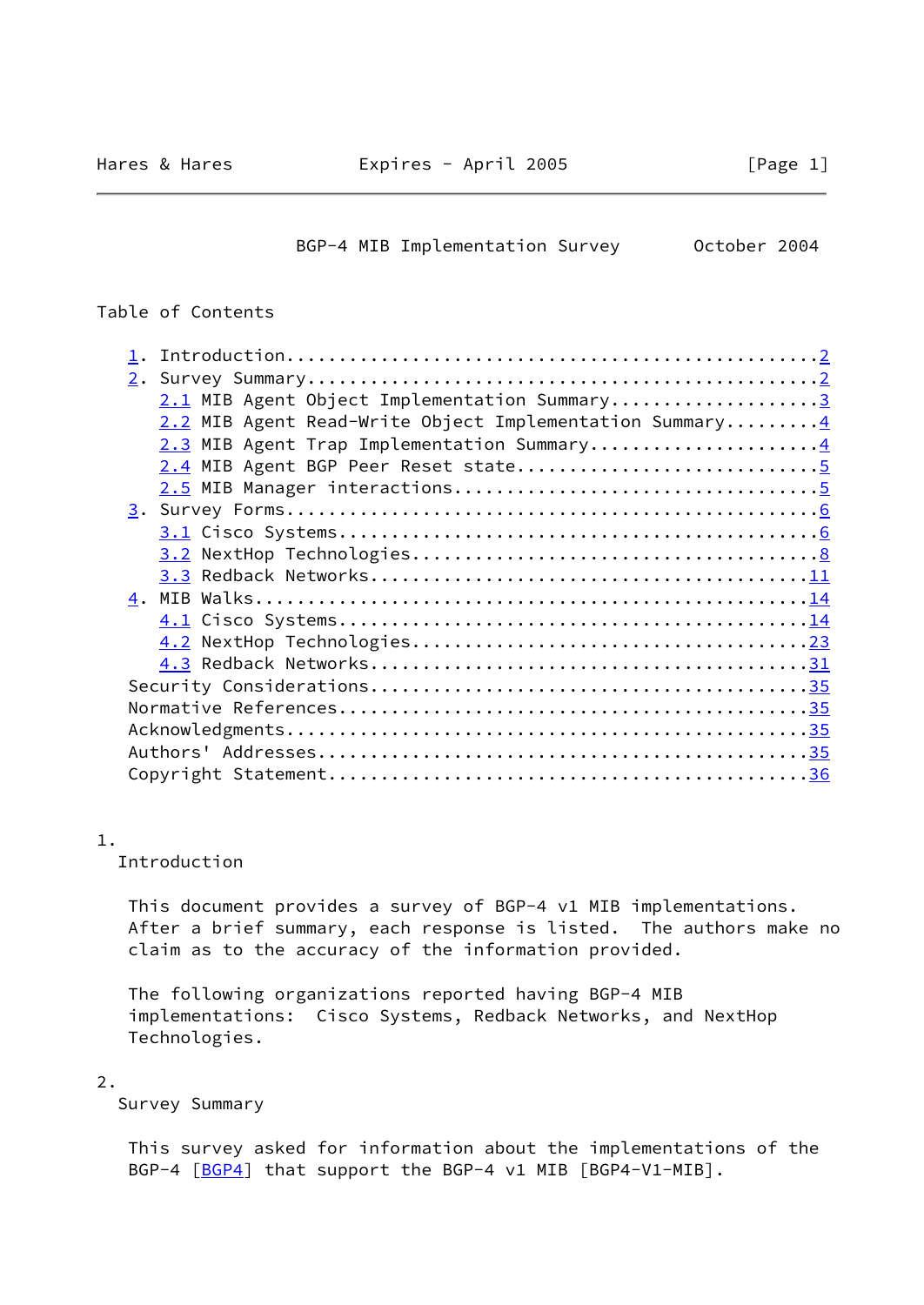Two or more of the implementations of BGP-4 v1 MIB [BGP-V1-MIB] each implement all the objects. None of the implementation that responded to the survey implemented the read-write variables (section 2.2). The two TRAPs as specified are not implemented by two implementations (section 2.3). The counters initialized state is zeroed in all implementation, but a reset peer is only reset by the Redback implementation (section 2.4).

<span id="page-2-0"></span>

Hares & Hares **Expires - April 2005** [Page 2]

BGP-4 MIB Implementation Survey October 2004

There are 3 agent implementations for the 3 surveyed ( $section 2.5$ ). The SNMP managers used to test the implementations are: netsnmp (www.netsnmp.org), mrtg (www.mrtg.org), and internal Cisco manager.

 No inter-operability issues related to the Manager specification were found.

### 2.1

MIB Agent Object Implementation Summary

| Cisco | NextHop | Redback |                                  |
|-------|---------|---------|----------------------------------|
|       |         |         | bgpVersion                       |
|       | Υ       |         | bgpLocalAs                       |
|       | Υ       | Υ       | bgpPeerIdentifier                |
|       | Υ       | Υ       | bgpPeerState                     |
|       | Υ       | γ       | bgpPeerAdminStatus               |
|       | Υ       | γ       | bgpPeerNegotiatedVersion         |
|       |         |         | bgpPeerLocalAddr                 |
|       | Υ       |         | bgpPeerLocalPort                 |
|       | Υ       |         | bgpPeerRemoteAddr                |
|       | Υ       | Υ       | bgpPeerRemotePort                |
|       | Υ       | Υ       | bgpPeerRemoteAs                  |
|       | Υ       | Υ       | bgpPeerInUpdates                 |
|       | Υ       |         | bgpPeerOutUpdates                |
|       | Υ       | γ       | bgpPeerInTotalMessages           |
|       | Υ       |         | bgpPeerOutTotalMessages          |
|       |         |         | bgpPeerLastError                 |
|       | Υ       | γ       | bgpPeerFsmEstablishedTransitions |
|       | Υ       | Υ       | bgpPeerFsmEstablishedTime        |
|       | Υ       |         | bgpPeerConnectRetryInterval      |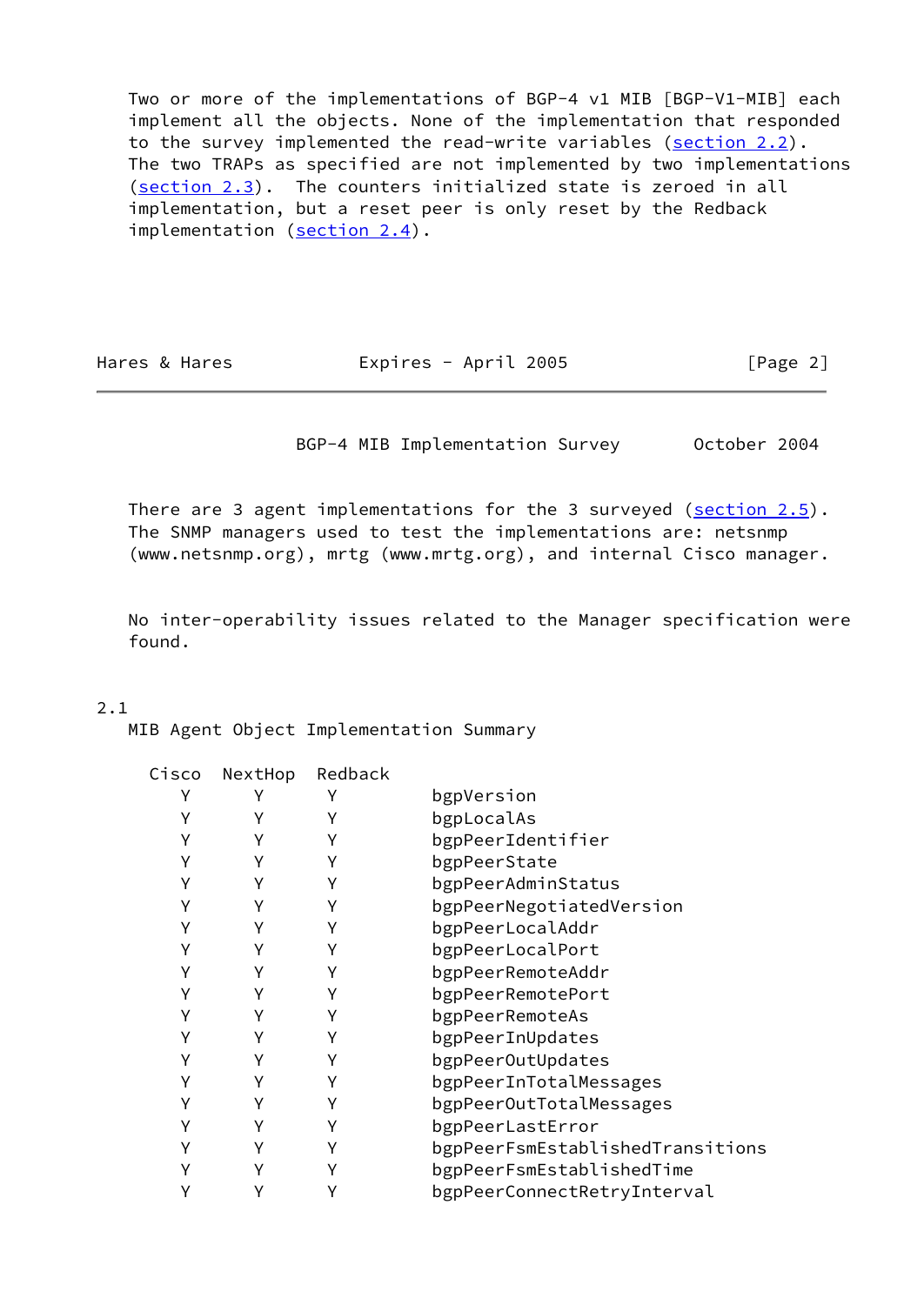| Υ |   | Υ | bgpPeerHoldTime                      |
|---|---|---|--------------------------------------|
| Υ | Υ | Υ | bgpPeerKeepAlive                     |
| Υ | Υ | Υ | bgpPeerHoldTimeConfigured            |
| Υ | Υ | Υ | bgpPeerKeepAliveConfigured           |
| Y | Υ | Υ | bgpPeerMinASOriginationInterval      |
| Υ | Υ | Υ | bgpPeerMinRouteAdvertisementInterval |
| Υ | Υ | Υ | bgpPeerInUpdateElapsedTime           |
| Υ | γ | γ | bgpIdentifier                        |
| Ν | N | Ν | bgpPathAttrPeer                      |
| N | N | N | bgpPathAttrDestNetwork               |
| N | N | N | bgpPathAttrOrigin                    |
| N | N | N | bgpPathAttrASPath                    |
| N | N | N | bgpPathAttrNextHop                   |
| N | N | N | bgpPathAttrInterASMetric             |
| Υ | Υ | Υ | bgp4PathAttrPeer                     |
| Υ | γ | Υ | bgp4PathAttrIpAddrPrefixLen          |
|   |   |   |                                      |

| Hares & Hares |  |  |
|---------------|--|--|
|---------------|--|--|

Expires - April 2005 [Page 3]

<span id="page-3-0"></span>

| BGP-4 MIB Implementation Survey | October 2004 |
|---------------------------------|--------------|
|---------------------------------|--------------|

|  |   |   | bgp4PathAttrIpAddrPrefix    |
|--|---|---|-----------------------------|
|  |   |   | bgp4PathAttrOrigin          |
|  | v |   | bgp4PathAttrASPathSegment   |
|  |   |   | bgp4PathAttrNextHop         |
|  |   |   | bgp4PathAttrMultiExitDisc   |
|  |   | Υ | bgp4PathAttrLocalPref       |
|  |   |   | bgp4PathAttrAtomicAggregate |
|  |   |   | bgp4PathAttrAggregatorAS    |
|  |   |   | bgp4PathAttrAggregatorAddr  |
|  |   | Υ | bgp4PathAttrCalcLocalPref   |
|  |   |   | bgp4PathAttrBest            |
|  |   |   | bgp4PathAttrUnknown         |

 Please note that items bgpPathAttrPeer, bgpPathAttrDestNetwork, bgpPathAttrOrigin, bgpPatthAttrASPath, bgpPathAttrNextHop, bgpPathAttrInterASMetric are deprecated. An answer of Y/N is valid for this status.

# 2.2

MIB Agent Read-Write Object Implementation Summary

 Does your implementation allow managers to write to the following read-write objects? Indicate yes or no (Y or N) for each object: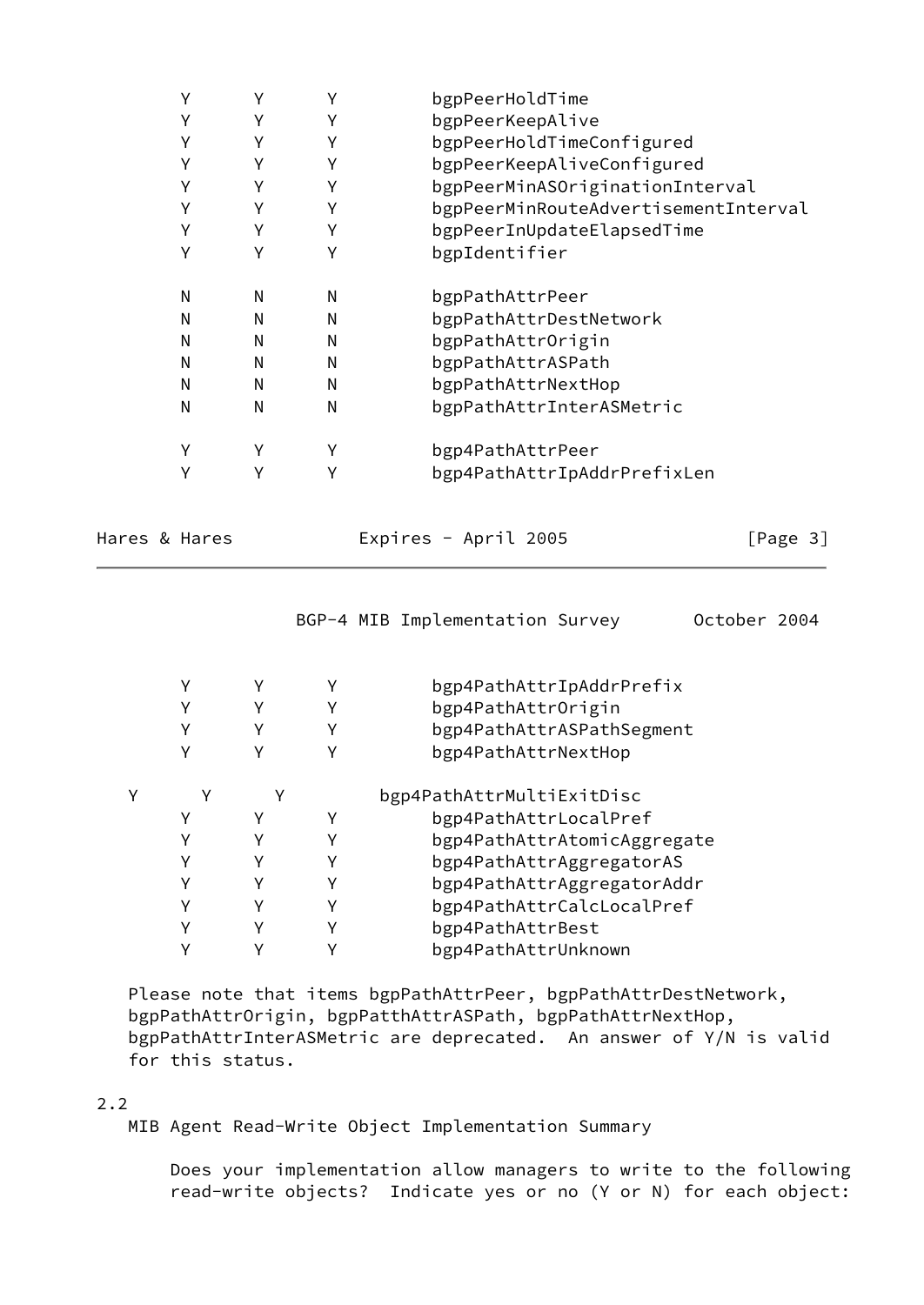| Cisco |   |                                      |
|-------|---|--------------------------------------|
| Ν     | N | bgpPeerAdminStatus                   |
| N     | N | bgpPeerConnectRetryInterval          |
| Ν     | N | bgpPeerHoldTimeConfigured            |
| Ν     | N | bgpPeerKeepAliveConfigured           |
| Ν     | N | bgpPeerMinASOriginationInterval      |
| Ν     | N | bgpPeerMinRouteAdvertisementInterval |
|       |   | NextHop Redback                      |

 None of the implementations surveyed supported the read/write variables.

#### 2.3

MIB Agent Trap Implementation Summary

 Does your implementation include each of the following notifications? Indicate yes or no (Y or N) for each notification:

|  | Cisco NextHop Redback |     |                       |
|--|-----------------------|-----|-----------------------|
|  |                       | N.  | bgpEstablished        |
|  | N.                    | Y∗1 | bgpBackwardTransition |

 $*1$  - Redback only supports the transition from Established to Idle.

<span id="page-4-0"></span>

| Expires - April 2005<br>Hares & Hares | [Page 4] |
|---------------------------------------|----------|
|---------------------------------------|----------|

BGP-4 MIB Implementation Survey October 2004

#### 2.4

MIB Agent BGP Peer Reset state

 Two questions were asked about the the bgpPeerInUpdates, bgpPeerOutUpdates, bgpPeerInTotalMessages and bgpPeerOutTotalMessages.

 The first was "do you initialize these counters zero", and the second was "Do you reset these counters to zero when a configured peer enters established state".

|  | Cisco NextHop Redback |                                    |
|--|-----------------------|------------------------------------|
|  |                       | Y Y Y initialize to zero           |
|  | <b>N</b> N            | reset to zero when configured peer |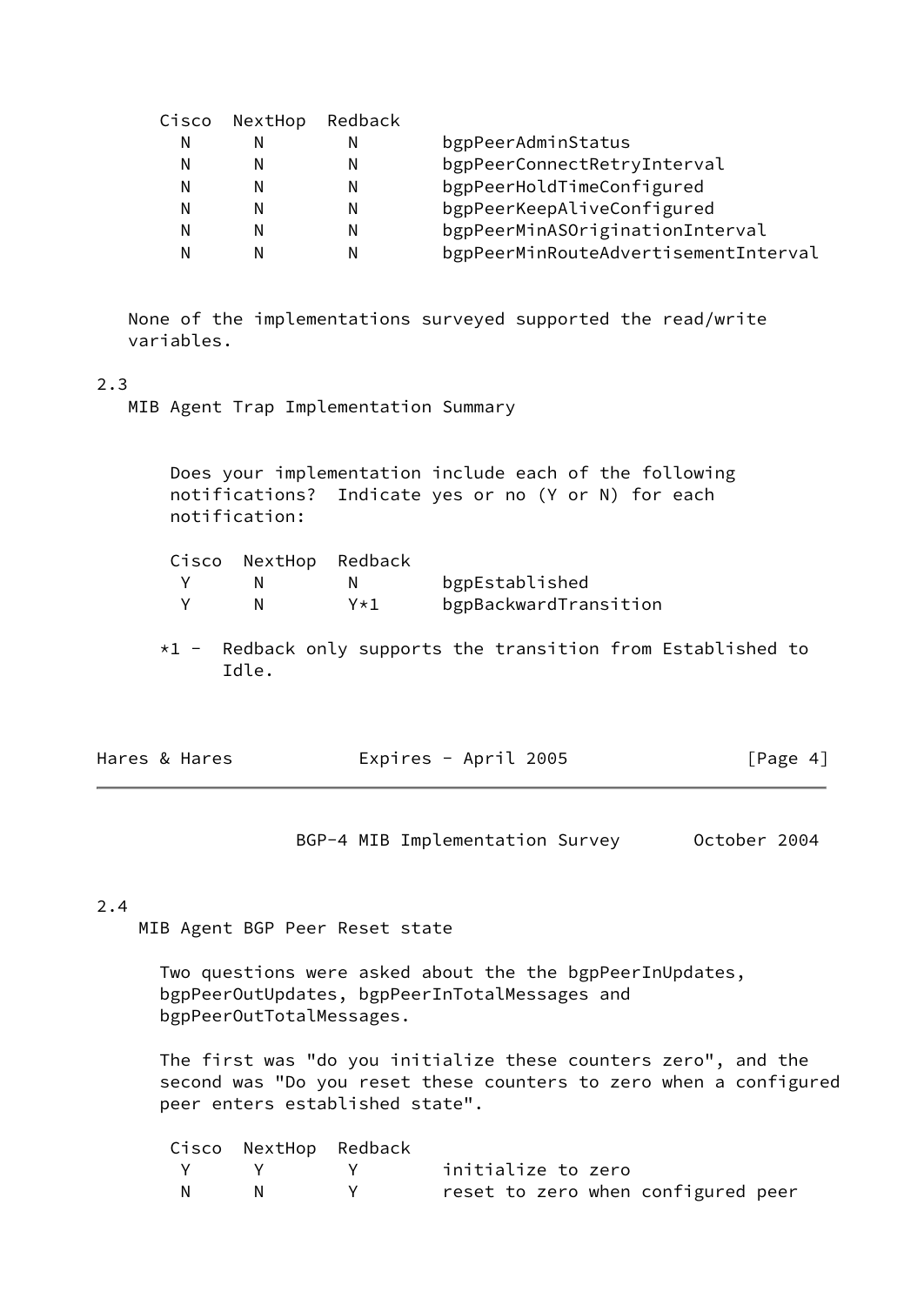| 2.5 |                                  |                                     | MIB Manager interactions            |                                                                  |  |                                                                                                                                                                                                                                                                                                                       |              |  |
|-----|----------------------------------|-------------------------------------|-------------------------------------|------------------------------------------------------------------|--|-----------------------------------------------------------------------------------------------------------------------------------------------------------------------------------------------------------------------------------------------------------------------------------------------------------------------|--------------|--|
|     | Managers:<br>BGP MIB agent:<br>Y |                                     | Cisco NextHop Redback<br>Y          | N<br>$\mathsf{C}$                                                |  | independent implementation<br>(P or C) public or commercial                                                                                                                                                                                                                                                           |              |  |
|     |                                  |                                     |                                     |                                                                  |  | Redback code based on SNMP Research EMANATE                                                                                                                                                                                                                                                                           |              |  |
|     | N<br>Υ<br>Y<br>$\Pi = \Pi$       | Cisco<br>Y<br>Y<br>N<br>N<br>Υ<br>N | SNMP Manager Interaction<br>NextHop | Redback<br>cisco NetSNMP MRTG SNMP<br>Y<br>Y<br>N<br>Y<br>Y<br>Y |  | Managers tested with<br>Manager implemented independently<br>from agent<br>Read access to BGP4 MIB<br>variables.<br>Write access to BGP4 MIB<br>variables.<br>Sending and receiving BGP4 MIB<br>notifications.<br>Tested using SNMPv1/v2c.<br>Tested using SNMPv3.<br>indicates cisco did not answer these questions. |              |  |
|     |                                  |                                     |                                     |                                                                  |  | NextHop SNMP agent support is via SMUX interface.                                                                                                                                                                                                                                                                     |              |  |
|     |                                  |                                     | at www.netsnmp.org.                 |                                                                  |  | MRTG SNMP is found at mrtg.org. NetSNMP (UC Davis tools) found                                                                                                                                                                                                                                                        |              |  |
|     |                                  |                                     |                                     |                                                                  |  | SNMP Manager-Agent Inter-operability issues                                                                                                                                                                                                                                                                           |              |  |
|     | Hares & Hares                    |                                     |                                     | Expires - April 2005                                             |  |                                                                                                                                                                                                                                                                                                                       | [Page 5]     |  |
|     |                                  |                                     |                                     |                                                                  |  | BGP-4 MIB Implementation Survey                                                                                                                                                                                                                                                                                       | October 2004 |  |

<span id="page-5-0"></span>

|  | Cisco NextHop Redback |                          |  |
|--|-----------------------|--------------------------|--|
|  | N                     | Inter-operability issues |  |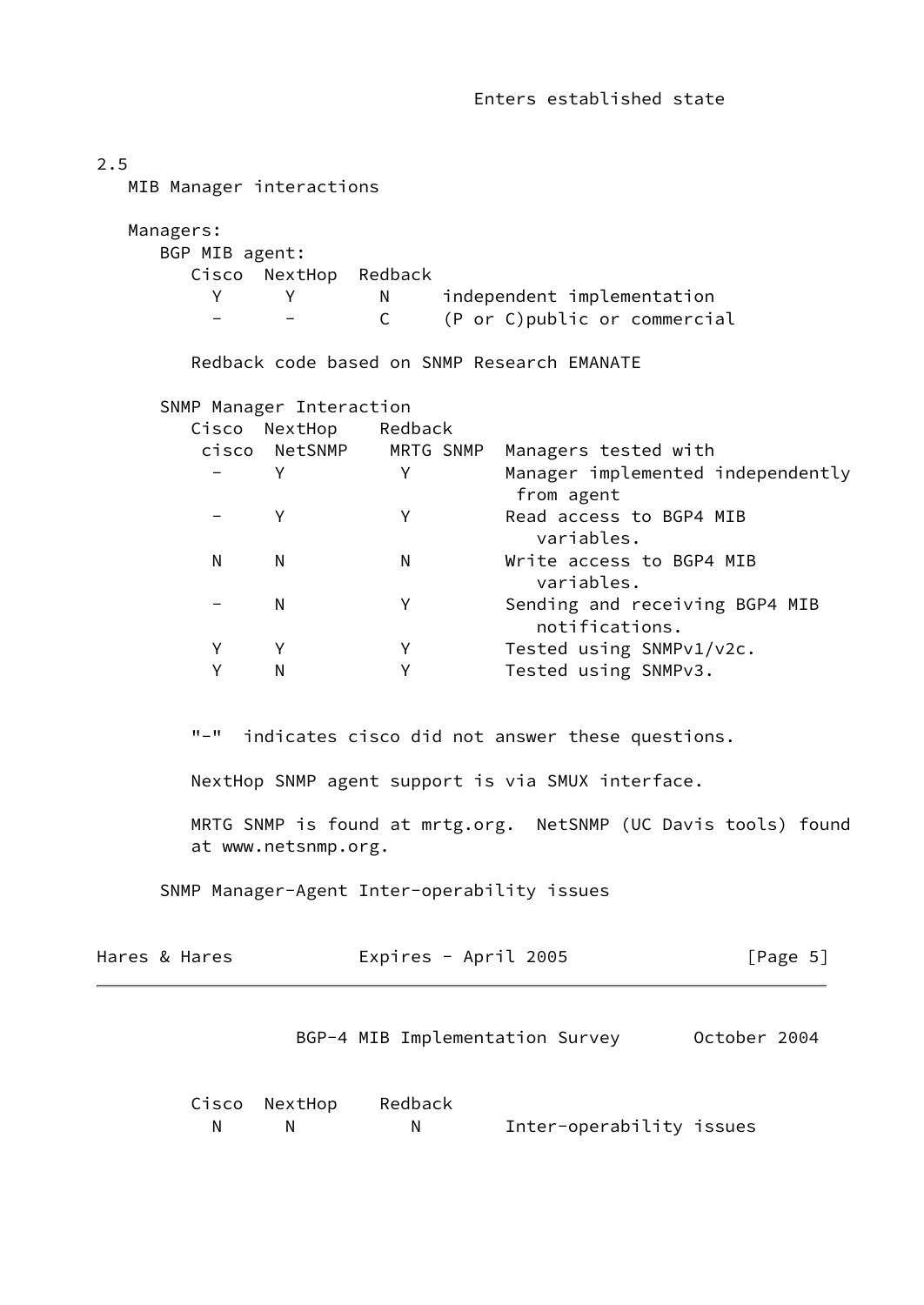3.

Survey Forms

## 3.1

Cisco Systems

Agent Implementation Checklist

 This section should be completed by individuals or companies who have implemented [RFC 1657](https://datatracker.ietf.org/doc/pdf/rfc1657) support in an SNMP agent.

 Is your BGP4 MIB agent an independent implementation? Or is it based on public domain or commercial code? If it is not independent, what code base was used?

- Cisco's BGP4 MIB agent is implemented on commercial Cisco IOS.

 Have you done any interoperability testing with managers that implement the BGP4 MIB? If so, which manager implementations have been used with your agent?

- (this portion was not returned by Cisco)

 For each manager with which you have interoperated, which of the following features were tested? Duplicate this section for each manager, and indicate yes or no (Y/N) for each feature:

- (this portion was not returned by Cisco)

 Manager Implementation Used: <Name> Original Manager Code Base (if known): <Name> (Y/N) Manager implemented independently from your agent? (Y/N) Read access to BGP4 MIB variables. (Y/N) Write access to BGP4 MIB variables. (Y/N) Sending and receiving BGP4 MIB notifications. (Y/N) Tested using SNMPv1/v2c.

(Y/N) Tested using SNMPv3.

 Are there any unresolved interoperability issues between your BGP4 MIB agent and any BGP4 MIB manager that may indicate problems in the specification? If so, please provide technical details.

- (this portion was not returned by cisco)

| Expires - April 2005<br>Hares & Hares | [Page 6] |
|---------------------------------------|----------|
|---------------------------------------|----------|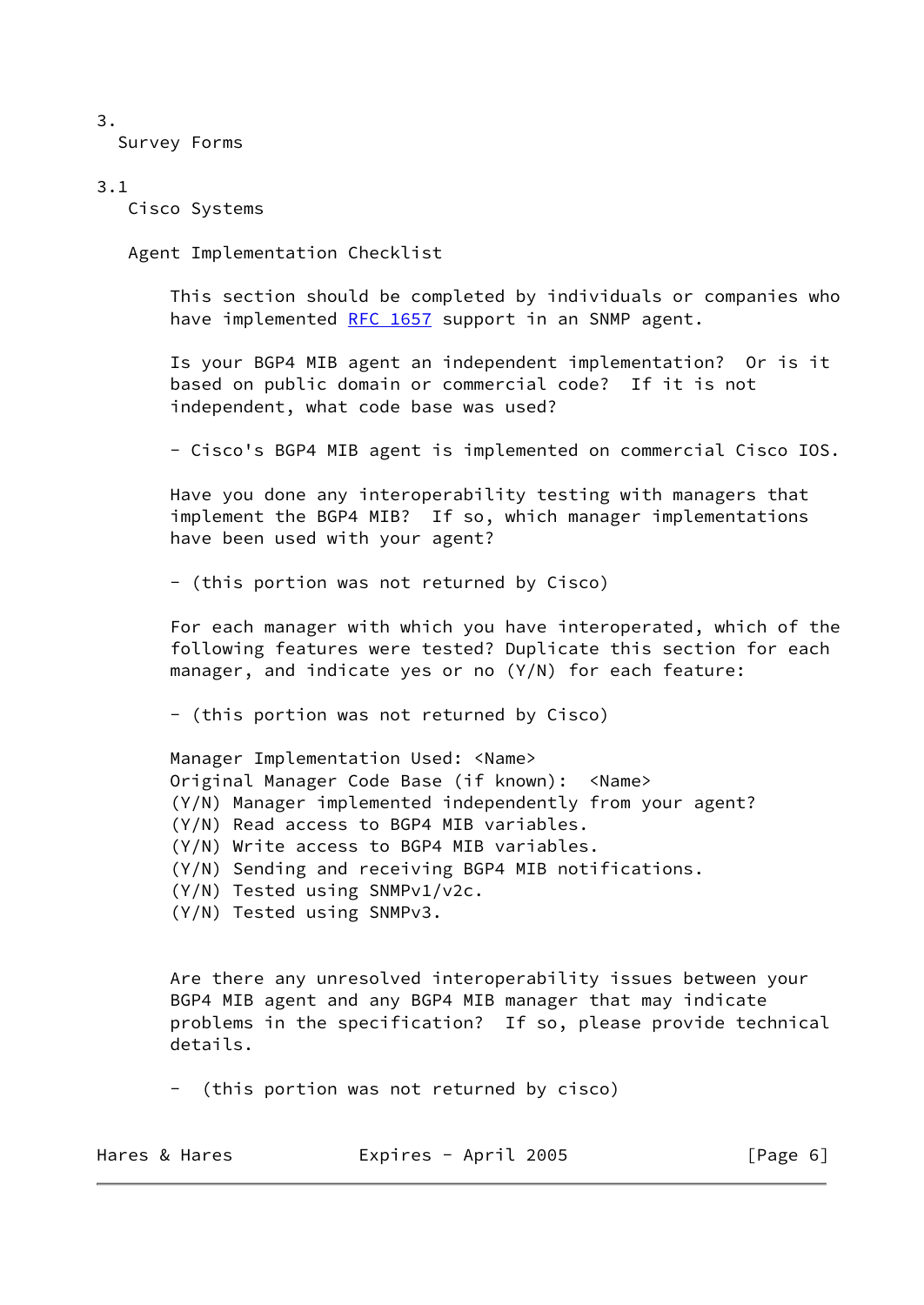#### (Y) Does your agent support SNMPv3?

 Does your BGP4 MIB agent implement the following objects? Indicate yes or no (Y or N) for each object:

- (Y) bgpVersion
- (Y) bgpLocalAs
- (Y) bgpPeerIdentifier
- (Y) bgpPeerState
- (Y) bgpPeerAdminStatus
- (Y) bgpPeerNegotiatedVersion
- (Y) bgpPeerLocalAddr
- (Y) bgpPeerLocalPort
- (Y) bgpPeerRemoteAddr
- (Y) bgpPeerRemotePort
- (Y) bgpPeerRemoteAs
- (Y) bgpPeerInUpdates
- (Y) bgpPeerOutUpdates
- (Y) bgpPeerInTotalMessages
- (Y) bgpPeerOutTotalMessages
- (Y) bgpPeerLastError
- (Y) bgpPeerFsmEstablishedTransitions
- (Y) bgpPeerFsmEstablishedTime
- (Y) bgpPeerConnectRetryInterval
- (Y) bgpPeerHoldTime
- (Y) bgpPeerKeepAlive
- (Y) bgpPeerHoldTimeConfigured
- (Y) bgpPeerKeepAliveConfigured
- (Y) bgpPeerMinASOriginationInterval
- (Y) bgpPeerMinRouteAdvertisementInterval
- (Y) bgpPeerInUpdateElapsedTime
- (Y) bgpIdentifier
- (N) bgpPathAttrPeer
- (N) bgpPathAttrDestNetwork
- (N) bgpPathAttrOrigin
- (N) bgpPathAttrASPath
- (N) bgpPathAttrNextHop
- (N) bgpPathAttrInterASMetric
- (Y) bgp4PathAttrPeer
- (Y) bgp4PathAttrIpAddrPrefixLen
- (Y) bgp4PathAttrIpAddrPrefix
- (Y) bgp4PathAttrOrigin
- (Y) bgp4PathAttrASPathSegment
- (Y) bgp4PathAttrNextHop
- (Y) bgp4PathAt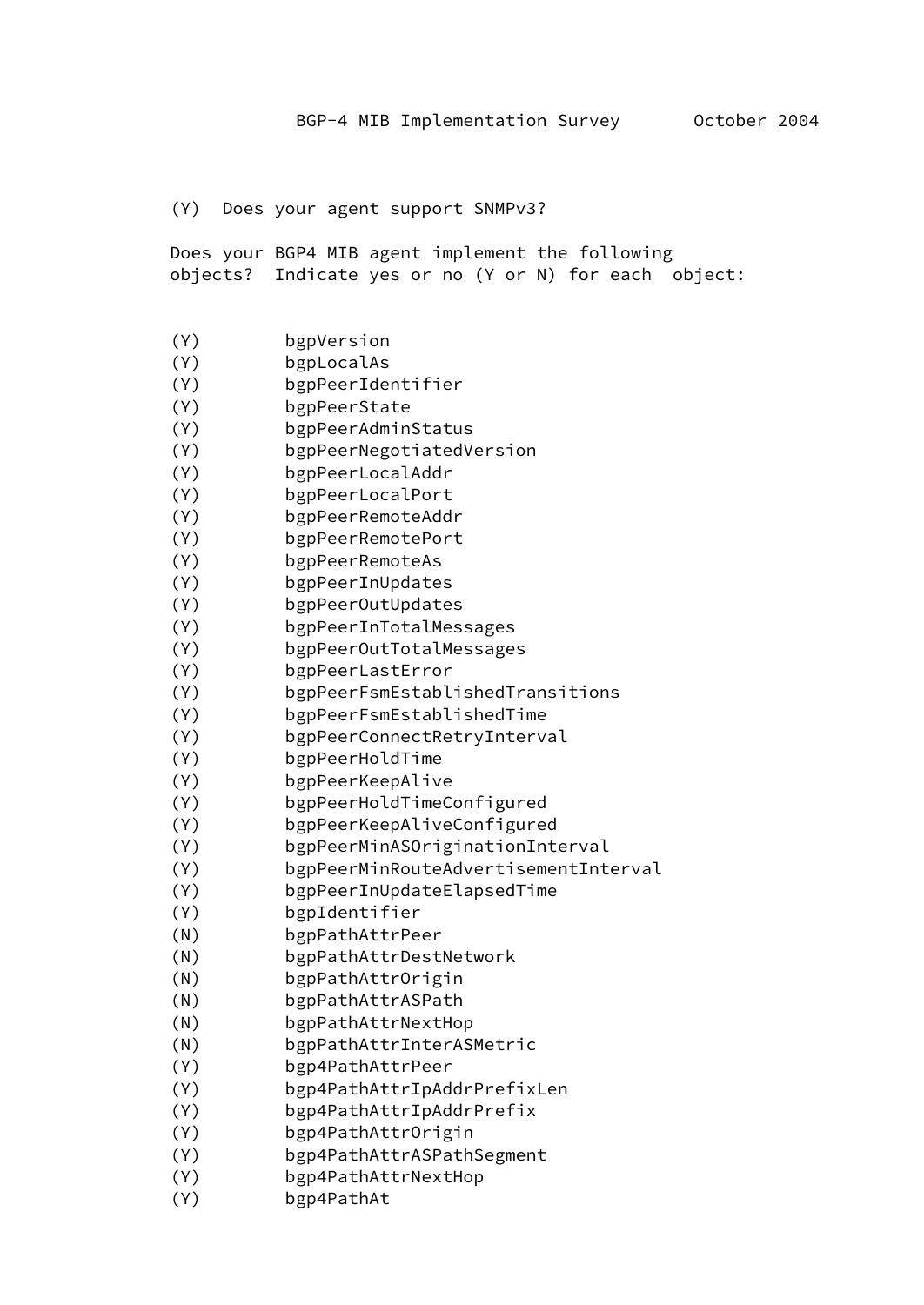| trMultiExitDisc |                             |
|-----------------|-----------------------------|
| (Y)             | bgp4PathAttrLocalPref       |
| (Y)             | bgp4PathAttrAtomicAggregate |

<span id="page-8-0"></span>

| Hares & Hares | Expires - April 2005 | [Page 7] |
|---------------|----------------------|----------|
|               |                      |          |

BGP-4 MIB Implementation Survey October 2004

- (Y) bgp4PathAttrAggregatorAS
- (Y) bgp4PathAttrAggregatorAddr
- (Y) bgp4PathAttrCalcLocalPref
- (Y) bgp4PathAttrBest
- (Y) bgp4PathAttrUnknown

 Does your implementation allow managers to write to the following read-write objects? Indicate yes or no (Y or N) for each object:

- (N) bgpPeerAdminStatus
- (N) bgpPeerConnectRetryInterval
- (N) bgpPeerHoldTimeConfigured
- (N) bgpPeerKeepAliveConfigured
- (N) bgpPeerMinASOriginationInterval
- (N) bgpPeerMinRouteAdvertisementInterval

 Does your implementation include each of the following notifications? Indicate yes or no (Y or N) for each notification:

- (Y) bgpEstablished
- (Y) bgpBackwardTransition

 Does your implementation initialize bgpPeerInUpdates, bgpPeerOutUpdates, bgpPeerInTotalMessages and bgpPeerOutTotalMessages counters to zero?

Yes.

 Does your implementation reset the bgpPeerInUpdates, bgpPeerOutUpdates, bgpPeerInTotalMessages and bgpPeerOutTotalMessages counters to zero when a configured peer enters the established state?

No.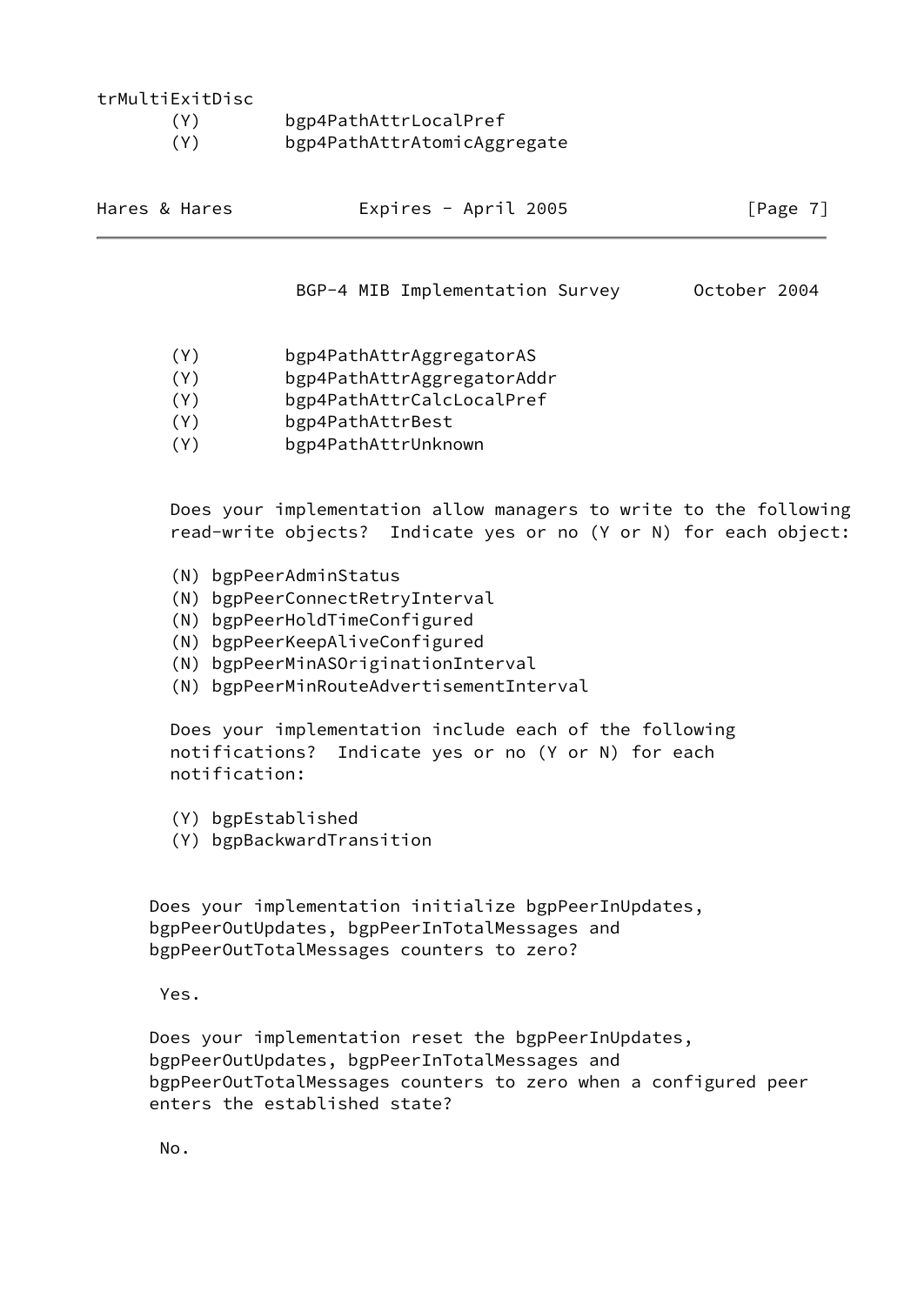3.2

NextHop Technologies

Agent Implementation Checklist

 This section should be completed by individuals or companies who have implemented [RFC 1657](https://datatracker.ietf.org/doc/pdf/rfc1657) support in an SNMP agent.

 Is your BGP4 MIB agent an independent implementation? Or is it based on public domain or commercial code? If it is not independent, what code base was used?

| Hares & Hares | Expires - April 2005 | [Page 8] |
|---------------|----------------------|----------|
|---------------|----------------------|----------|

BGP-4 MIB Implementation Survey October 2004

- Independent implementation.

 Have you done any interoperability testing with managers that implement the BGP4 MIB? If so, which manager implementations have been used with your agent?

- Yes.

 For each manager with which you have interoperated, which of the following features were tested? Duplicate this section for each manager, and indicate yes or no (Y/N) for each feature:

Manager Implementation Used: <Name>

- UCD SNMP Tools (NetSNMP)

Original Manager Code Base (if known): UC Davis SNMP

- (Y) Manager implemented independently from your agent?
- (Y) Read access to BGP4 MIB variables.
- (na) Write access to BGP4 MIB variables.
- (na) Sending and receiving BGP4 MIB notifications.
- (Y) Tested using SNMPv1/v2c.
- (N) Tested using SNMPv3.

 Are there any unresolved interoperability issues between your BGP4 MIB agent and any BGP4 MIB manager that may indicate problems in the specification? If so, please provide technical details.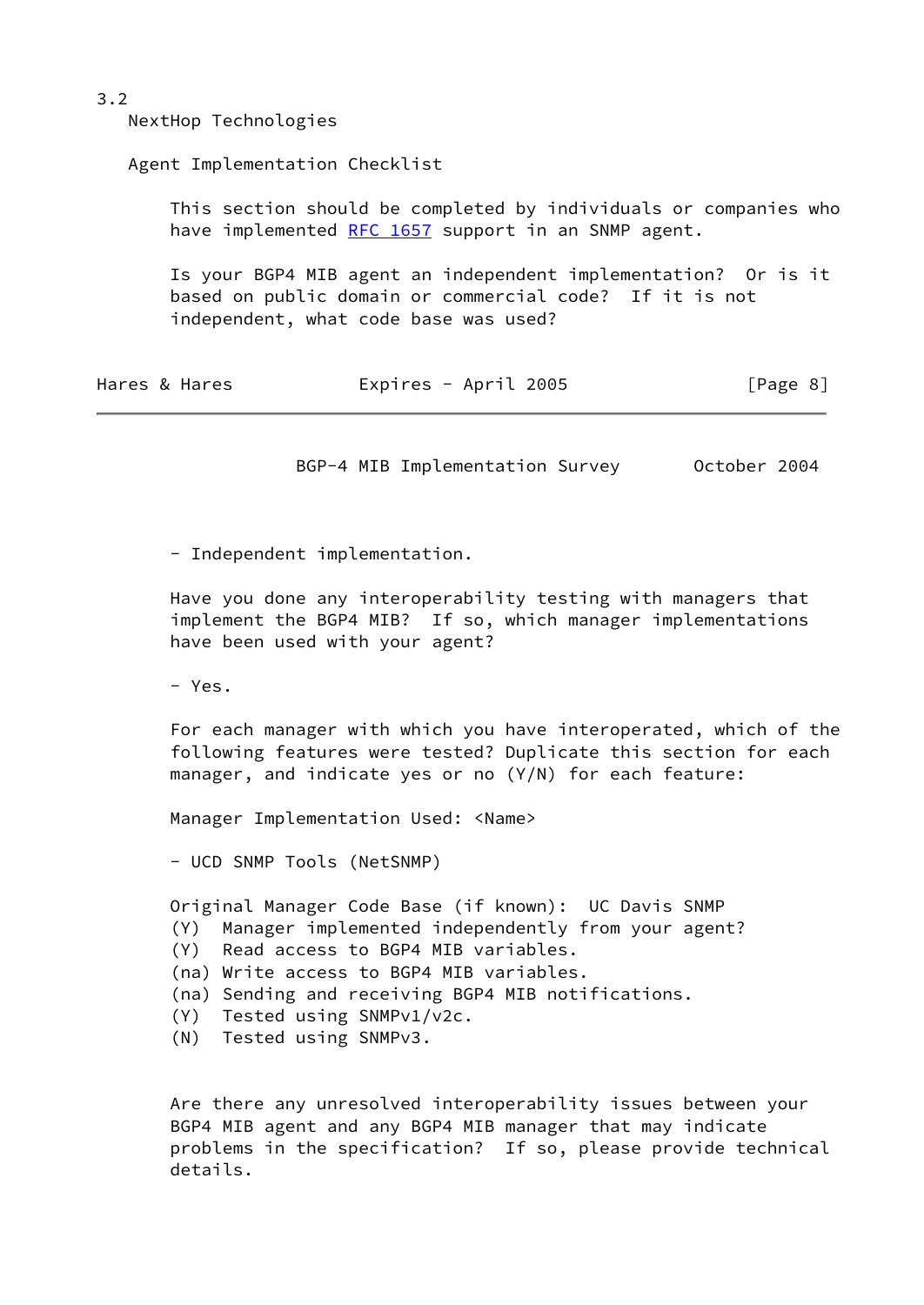(Y/N) Does your agent support SNMPv3?

- N/A. Access to agent is provided via SMUX.

 Does your BGP4 MIB agent implement the following objects? Indicate yes or no (Y or N) for each object:

- (Y) bgpVersion
- (Y) bgpLocalAs
- (Y) bgpPeerIdentifier
- (Y) bgpPeerState
- (Y) bgpPeerAdminStatus
- (Y) bgpPeerNegotiatedVersion
- (Y) bgpPeerLocalAddr
- (Y) bgpPeerLocalPort
- (Y) bgpPeerRemoteAddr
- (Y) bgpPeerRemotePort
- (Y) bgpPeerRemoteAs

| Hares & Hares | Expires - April 2005 | [Page 9] |
|---------------|----------------------|----------|
|               |                      |          |

| BGP-4 MIB Implementation Survey | October 2004 |
|---------------------------------|--------------|
|---------------------------------|--------------|

- (Y) bgpPeerInUpdates
- (Y) bgpPeerOutUpdates
- (Y) bgpPeerInTotalMessages
- (Y) bgpPeerOutTotalMessages
- (Y) bgpPeerLastError
- (Y) bgpPeerFsmEstablishedTransitions
- (Y) bgpPeerFsmEstablishedTime
- (Y) bgpPeerConnectRetryInterval
- (Y) bgpPeerHoldTime
- (Y) bgpPeerKeepAlive
- (Y) bgpPeerHoldTimeConfigured
- (Y) bgpPeerKeepAliveConfigured
- (Y) bgpPeerMinASOriginationInterval
- (Y) bgpPeerMinRouteAdvertisementInterval
- (Y) bgpPeerInUpdateElapsedTime
- (Y) bgpIdentifier
- (N) bgpPathAttrPeer
- (N) bgpPathAttrDestNetwork
- (N) bgpPathAttrOrigin
- (N) bgpPathAttrASPath
- (N) bgpPathAttrNextHop
- (N) bgpPathAttrInterASMetric
- (Y) bgp4PathAttrPeer
- (Y) bgp4PathAttrIpAddrPrefixLen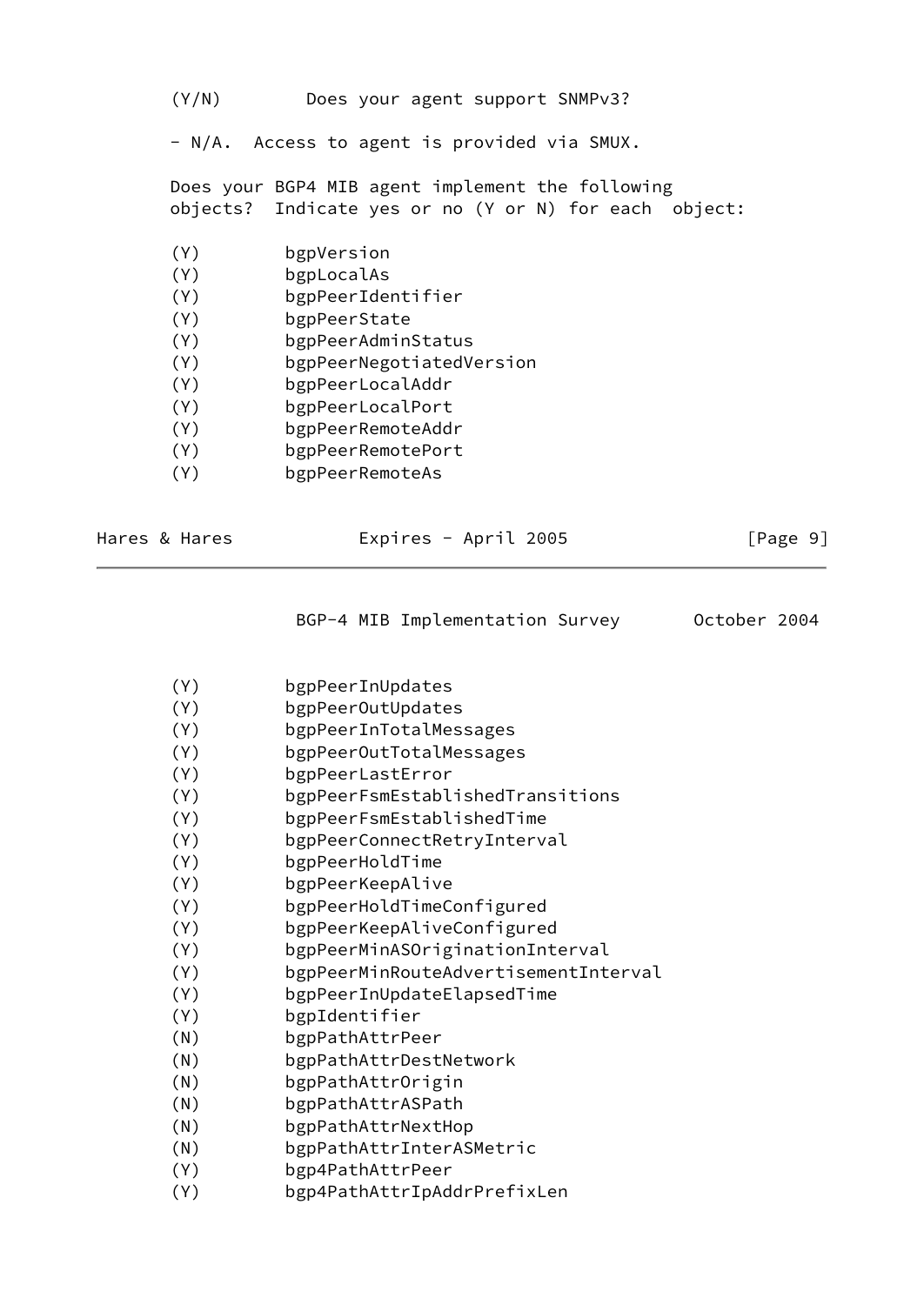- (Y) bgp4PathAttrIpAddrPrefix
- (Y) bgp4PathAttrOrigin
- (Y) bgp4PathAttrASPathSegment
- (Y) bgp4PathAttrNextHop
- (Y) bgp4PathAttrMultiExitDisc
- (Y) bgp4PathAttrLocalPref
- (Y) bgp4PathAttrAtomicAggregate
- (Y) bgp4PathAttrAggregatorAS
- (Y) bgp4PathAttrAggregatorAddr
- (Y) bgp4PathAttrCalcLocalPref
- (Y) bgp4PathAttrBest
- (Y) bgp4PathAttrUnknown

 Does your implementation allow managers to write to the following read-write objects? Indicate yes or no (Y or N) for each object:

- (N) bgpPeerAdminStatus
- (N) bgpPeerConnectRetryInterval
- (N) bgpPeerHoldTimeConfigured
- (N) bgpPeerKeepAliveConfigured
- (N) bgpPeerMinASOriginationInterval
- (N) bgpPeerMinRouteAdvertisementInterval

Does your implementation include each of the following

<span id="page-11-0"></span>

| Hares & Hares | Expires - April 2005 | [Page 10] |  |
|---------------|----------------------|-----------|--|
|               |                      |           |  |

BGP-4 MIB Implementation Survey October 2004

 notifications? Indicate yes or no (Y or N) for each notification:

- (N) bgpEstablished
- (N) bgpBackwardTransition

 Does your implementation initialize bgpPeerInUpdates, bgpPeerOutUpdates, bgpPeerInTotalMessages and bgpPeerOutTotalMessages counters to zero?

Yes.

 Does your implementation reset the bgpPeerInUpdates, bgpPeerOutUpdates, bgpPeerInTotalMessages and bgpPeerOutTotalMessages counters to zerowhen a configured peer enters the established state?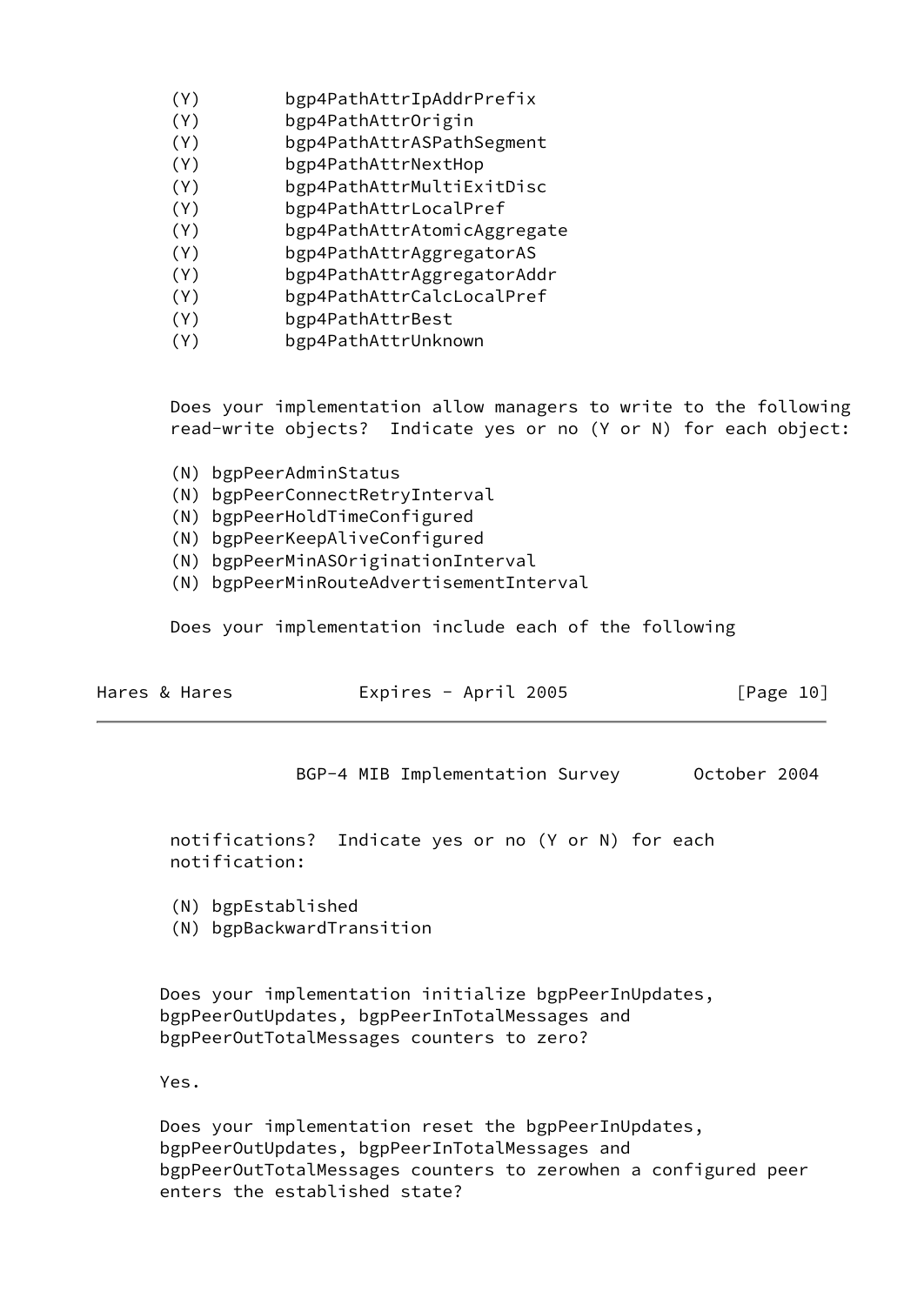No.

#### 3.3

Redback Networks

Agent Implementation Checklist

 This section should be completed by individuals or companies who have implemented [RFC 1657](https://datatracker.ietf.org/doc/pdf/rfc1657) support in an SNMP agent.

 Is your BGP4 MIB agent an independent implementation? Or is it based on public domain or commercial code? If it is not independent, what code base was used?

- No, it is based on SNMP Research EMANATE

 Have you done any interoperability testing with managers that implement the BGP4 MIB? If so, which manager implementations have been used with your agent?

 - We have done interoperability testing with SNMP managers from MRTG.

 For each manager with which you have interoperated, which of the following features were tested? Duplicate this section for each manager, and indicate yes or no (Y/N) for each feature:

 Manager Implementation Used: MRTG (mrtg.org) Original Manager Code Base (if known): (Y) Manager implemented independently from your agent?

Hares & Hares Expires - April 2005 [Page 11]

BGP-4 MIB Implementation Survey October 2004

- (Y) Read access to BGP4 MIB variables.
- (N) Write access to BGP4 MIB variables.
- (Y) Sending and receiving BGP4 MIB notifications.
- (Y) Tested using SNMPv1/v2c.
- (Y) Tested using SNMPv3.

Are there any unresolved interoperability issues between your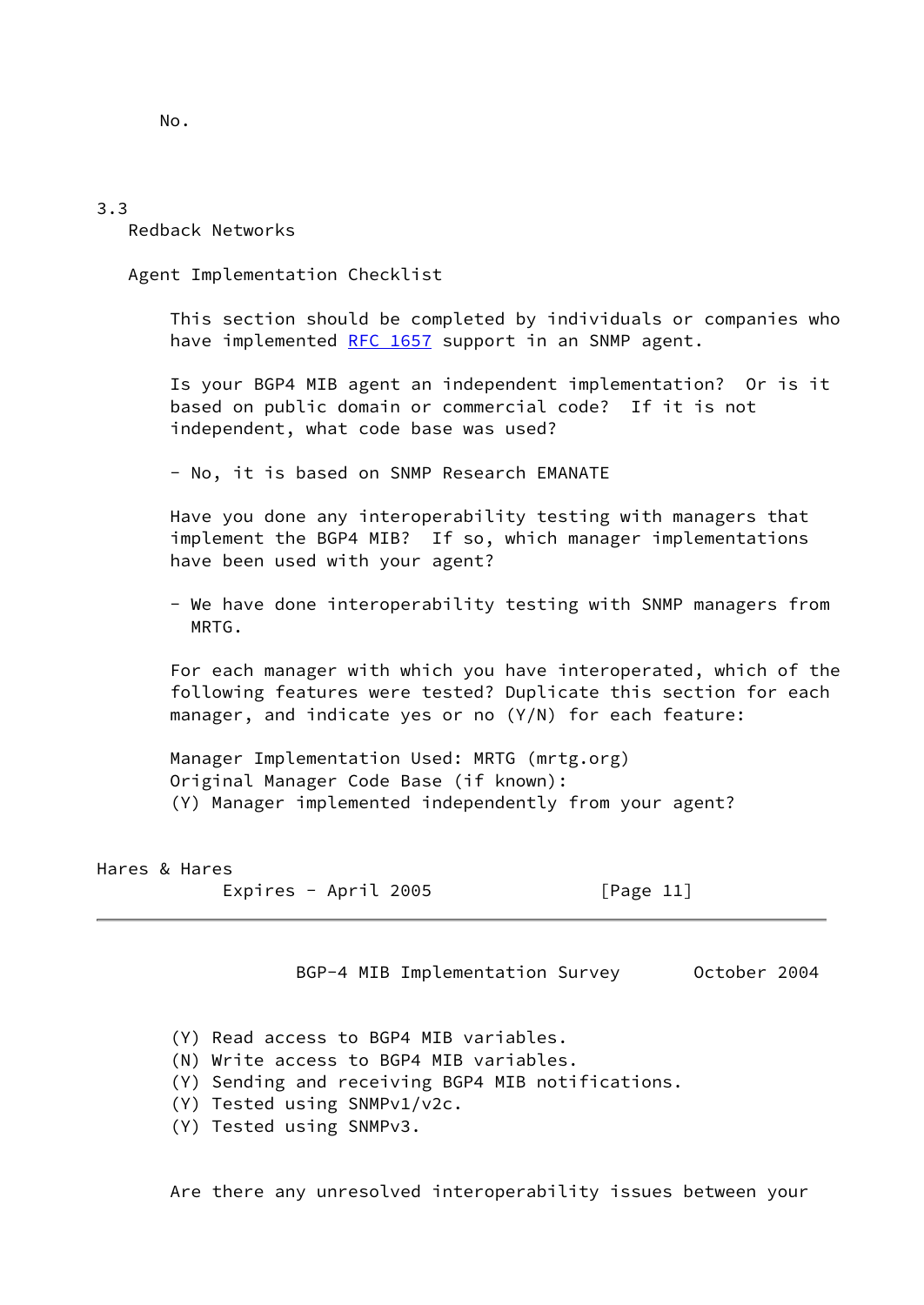BGP4 MIB agent and any BGP4 MIB manager that may indicate problems in the specification? If so, please provide technical details.

No, there are not any unresolved interoperability issues.

(Y) Does your agent support SNMPv3?

 Does your BGP4 MIB agent implement the following objects? Indicate yes or no (Y or N) for each object:

- (Y) bgpVersion
- (Y) bgpLocalAs
- (Y) bgpPeerIdentifier
- (Y) bgpPeerState
- (Y) bgpPeerAdminStatus
- (Y) bgpPeerNegotiatedVersion
- (Y) bgpPeerLocalAddr
- (Y) bgpPeerLocalPort
- (Y) bgpPeerRemoteAddr
- (Y) bgpPeerRemotePort
- (Y) bgpPeerRemoteAs
- (Y) bgpPeerInUpdates
- (Y) bgpPeerOutUpdates
- (Y) bgpPeerInTotalMessages
- (Y) bgpPeerOutTotalMessages
- (Y) bgpPeerLastError
- (Y) bgpPeerFsmEstablishedTransitions
- (Y) bgpPeerFsmEstablishedTime
- (Y) bgpPeerConnectRetryInterval
- (Y) bgpPeerHoldTime
- (Y) bgpPeerKeepAlive
- (Y) bgpPeerHoldTimeConfigured
- (Y) bgpPeerKeepAliveConfigured
- (Y) bgpPeerMinASOriginationInterval
- (Y) bgpPeerMinRouteAdvertisementInterval
- (Y) bgpPeerInUpdateElapsedTime
- (Y) bgpIdentifier
- (N) bgpPathAttrPeer

| Hares & Hares | Expires - April 2005 | [Page 12] |
|---------------|----------------------|-----------|
|               |                      |           |

BGP-4 MIB Implementation Survey 0ctober 2004

(N) bgpPathAttrDestNetwork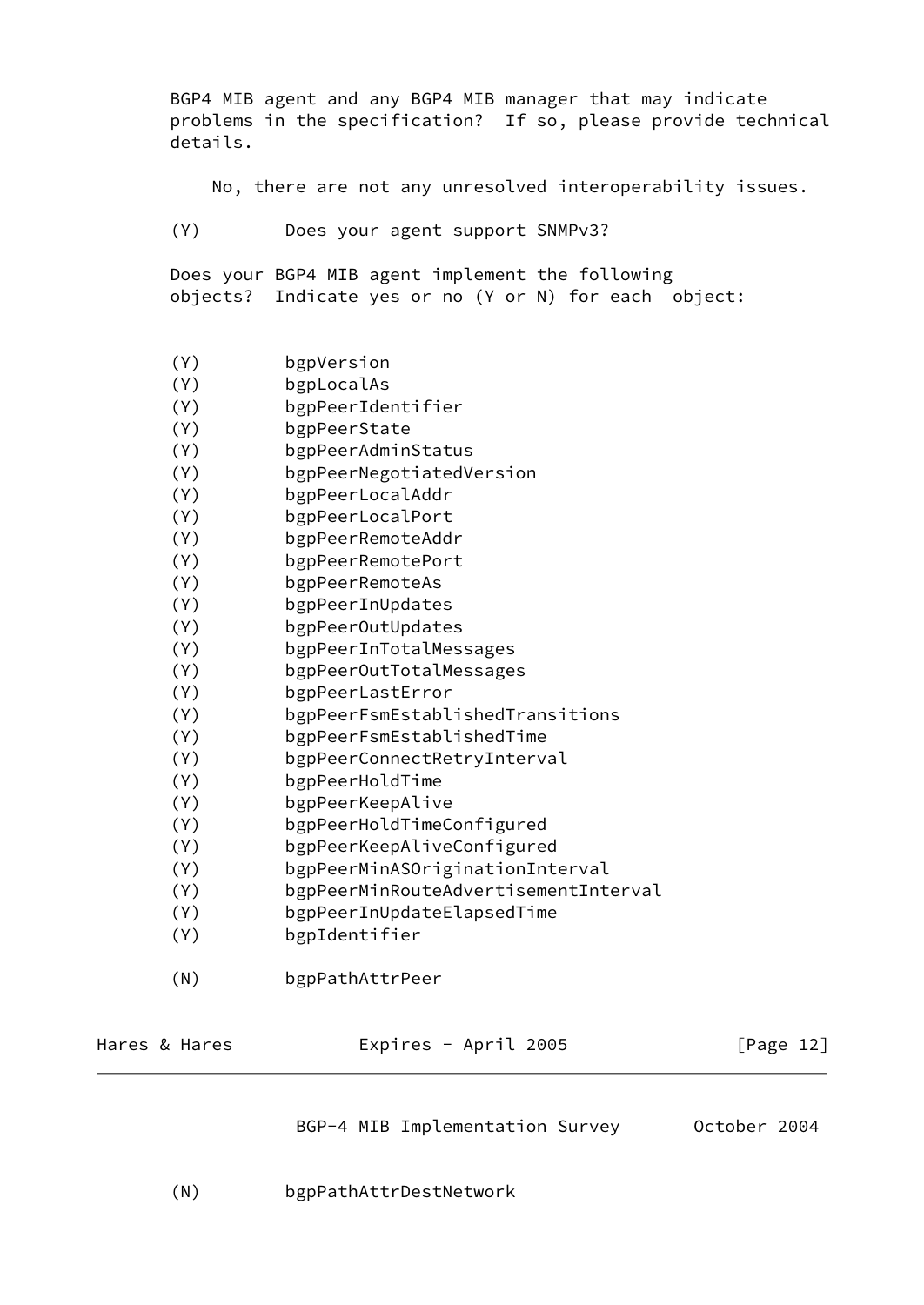- (N) bgpPathAttrOrigin
- (N) bgpPathAttrASPath
- (N) bgpPathAttrNextHop
- (N) bgpPathAttrInterASMetric
- (Y) bgp4PathAttrPeer
- (Y) bgp4PathAttrIpAddrPrefixLen
- (Y) bgp4PathAttrIpAddrPrefix
- (Y) bgp4PathAttrOrigin
- (Y) bgp4PathAttrASPathSegment
- (Y) bgp4PathAttrNextHop
- (Y) bgp4PathAttrMultiExitDisc
- (Y) bgp4PathAttrLocalPref
- (Y) bgp4PathAttrAtomicAggregate
- (Y) bgp4PathAttrAggregatorAS
- (Y) bgp4PathAttrAggregatorAddr
- (Y) bgp4PathAttrCalcLocalPref
- (Y) bgp4PathAttrBest
- (Y) bgp4PathAttrUnknown

 Does your implementation allow managers to write to the following read-write objects? Indicate yes or no (Y or N) for each object:

- (N) bgpPeerAdminStatus
- (N) bgpPeerConnectRetryInterval
- (N) bgpPeerHoldTimeConfigured
- (N) bgpPeerKeepAliveConfigured
- (N) bgpPeerMinASOriginationInterval
- (N) bgpPeerMinRouteAdvertisementInterval

 Does your implementation include each of the following notifications? Indicate yes or no (Y or N) for each notification:

- (Y) bgpEstablished
- (Y) bgpBackwardTransition
	- transition from Established to Idle only.

 Does your implementation initialize bgpPeerInUpdates, bgpPeerOutUpdates, bgpPeerInTotalMessages and bgpPeerOutTotalMessages counters to zero?

Yes.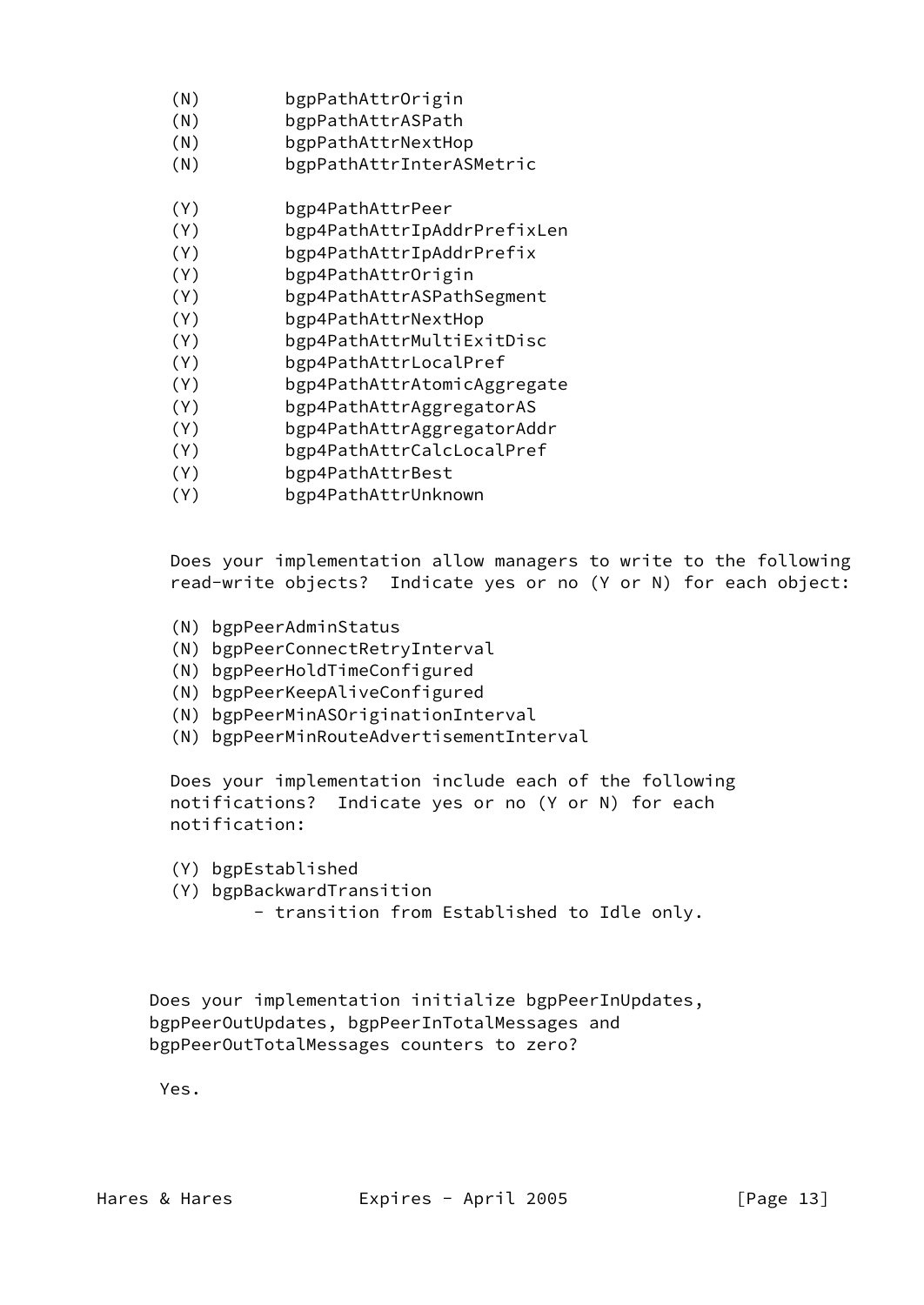BGP-4 MIB Implementation Survey 0ctober 2004

<span id="page-15-0"></span> Does your implementation reset the bgpPeerInUpdates, bgpPeerOutUpdates, bgpPeerInTotalMessages and bgpPeerOutTotalMessages counters to zero when a configured peer enters the established state?

Yes.

## 4.

MIB Walks

 The following MIB walks were provided by the respondents, as identified.

## 4.1

Cisco Systems

```
 BGP4-MIB::bgpVersion.0
     = Hex-STRING: 10
 BGP4-MIB::bgpLocalAs.0
     = INTEGER: 65000
 BGP4-MIB::bgpPeerIdentifier.10.10.1.29
     = IpAddress: 10.10.2.229
 BGP4-MIB::bgpPeerIdentifier.11.10.128.3
     = IpAddress: 11.10.128.3
 BGP4-MIB::bgpPeerState.10.10.1.29
     = INTEGER: established(6)
 BGP4-MIB::bgpPeerState.11.10.128.3
     = INTEGER: established(6)
 BGP4-MIB::bgpPeerAdminStatus.10.10.1.29
     = INTEGER: start(2)
 BGP4-MIB::bgpPeerAdminStatus.11.10.128.3
     = INTEGER: start(2)
 BGP4-MIB::bgpPeerNegotiatedVersion.10.10.1.29
    = INTEGER: 4
 BGP4-MIB::bgpPeerNegotiatedVersion.11.10.128.3
    = INTEGER: 4
 BGP4-MIB::bgpPeerLocalAddr.10.10.1.29
     = IpAddress: 11.10.128.4
 BGP4-MIB::bgpPeerLocalAddr.11.10.128.3
     = IpAddress: 11.10.128.4
 BGP4-MIB::bgpPeerLocalPort.10.10.1.29
     = INTEGER: 11014
 BGP4-MIB::bgpPeerLocalPort.11.10.128.3
     = INTEGER: 11013
 BGP4-MIB::bgpPeerRemoteAddr.10.10.1.29
```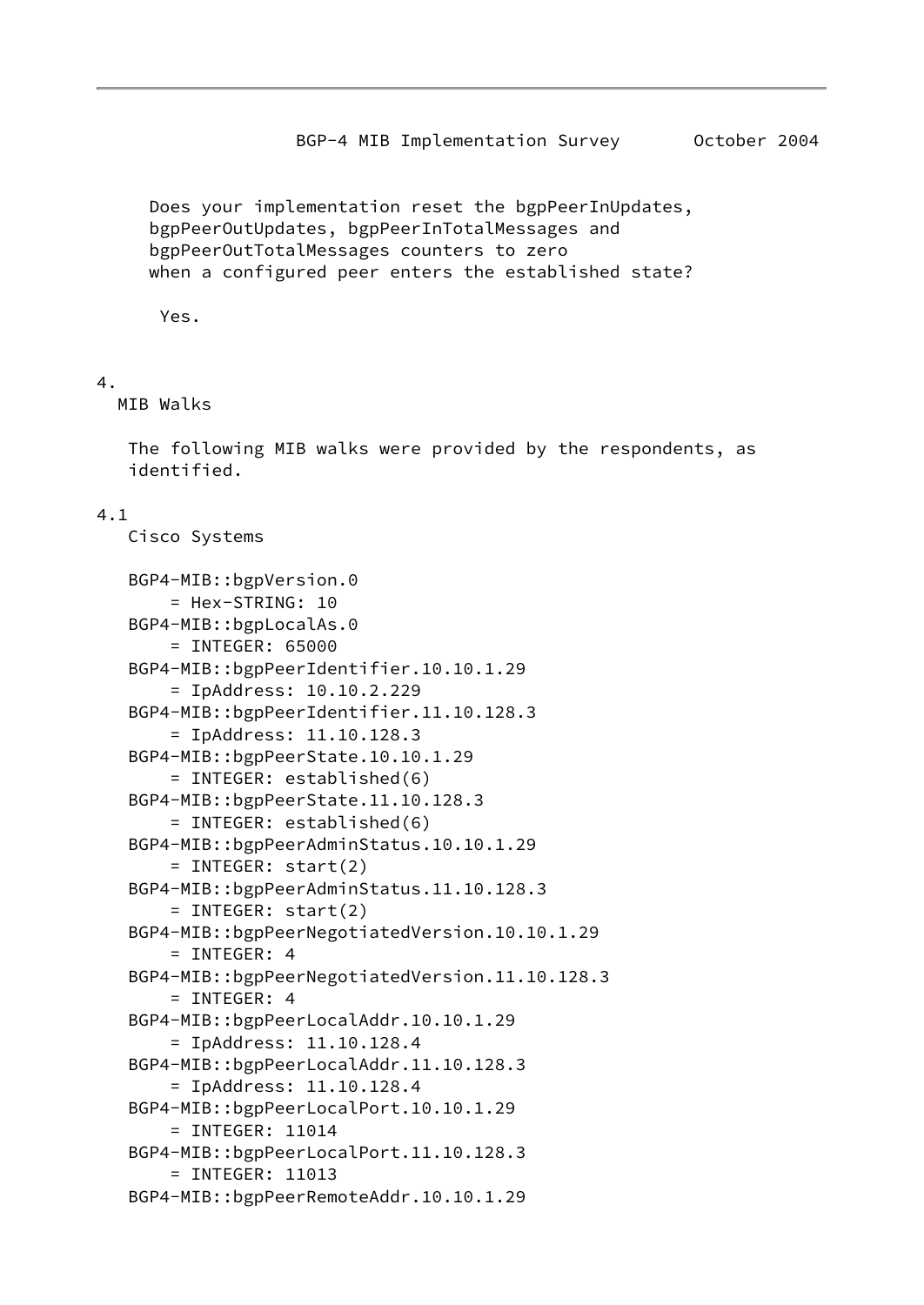= IpAddress: 10.10.1.29 BGP4-MIB::bgpPeerRemoteAddr.11.10.128.3 = IpAddress: 11.10.128.3 BGP4-MIB::bgpPeerRemotePort.10.10.1.29 = INTEGER: 179

Hares & Hares **Expires - April 2005** [Page 14]

 BGP-4 MIB Implementation Survey October 2004 BGP4-MIB::bgpPeerRemotePort.11.10.128.3 = INTEGER: 179 BGP4-MIB::bgpPeerRemoteAs.10.10.1.29 = INTEGER: 2 BGP4-MIB::bgpPeerRemoteAs.11.10.128.3 = INTEGER: 65000 BGP4-MIB::bgpPeerInUpdates.10.10.1.29 = Counter32: 54 BGP4-MIB::bgpPeerInUpdates.11.10.128.3 = Counter32: 5 BGP4-MIB::bgpPeerOutUpdates.10.10.1.29 = Counter32: 3 BGP4-MIB::bgpPeerOutUpdates.11.10.128.3 = Counter32: 54 BGP4-MIB::bgpPeerInTotalMessages.10.10.1.29 = Counter32: 12998 BGP4-MIB::bgpPeerInTotalMessages.11.10.128.3 = Counter32: 12949 BGP4-MIB::bgpPeerOutTotalMessages.10.10.1.29 = Counter32: 12947 BGP4-MIB::bgpPeerOutTotalMessages.11.10.128.3 = Counter32: 12998 BGP4-MIB::bgpPeerLastError.10.10.1.29 = Hex-STRING: 00 00 BGP4-MIB::bgpPeerLastError.11.10.128.3 = Hex-STRING: 00 00 BGP4-MIB::bgpPeerFsmEstablishedTransitions.10.10.1.29 = Counter32: 1 BGP4-MIB::bgpPeerFsmEstablishedTransitions.11.10.128.3 = Counter32: 1 BGP4-MIB::bgpPeerFsmEstablishedTime.10.10.1.29 = Gauge32: 776416 BGP4-MIB::bgpPeerFsmEstablishedTime.11.10.128.3 = Gauge32: 776416 BGP4-MIB::bgpPeerConnectRetryInterval.10.10.1.29 = INTEGER: 60 BGP4-MIB::bgpPeerConnectRetryInterval.11.10.128.3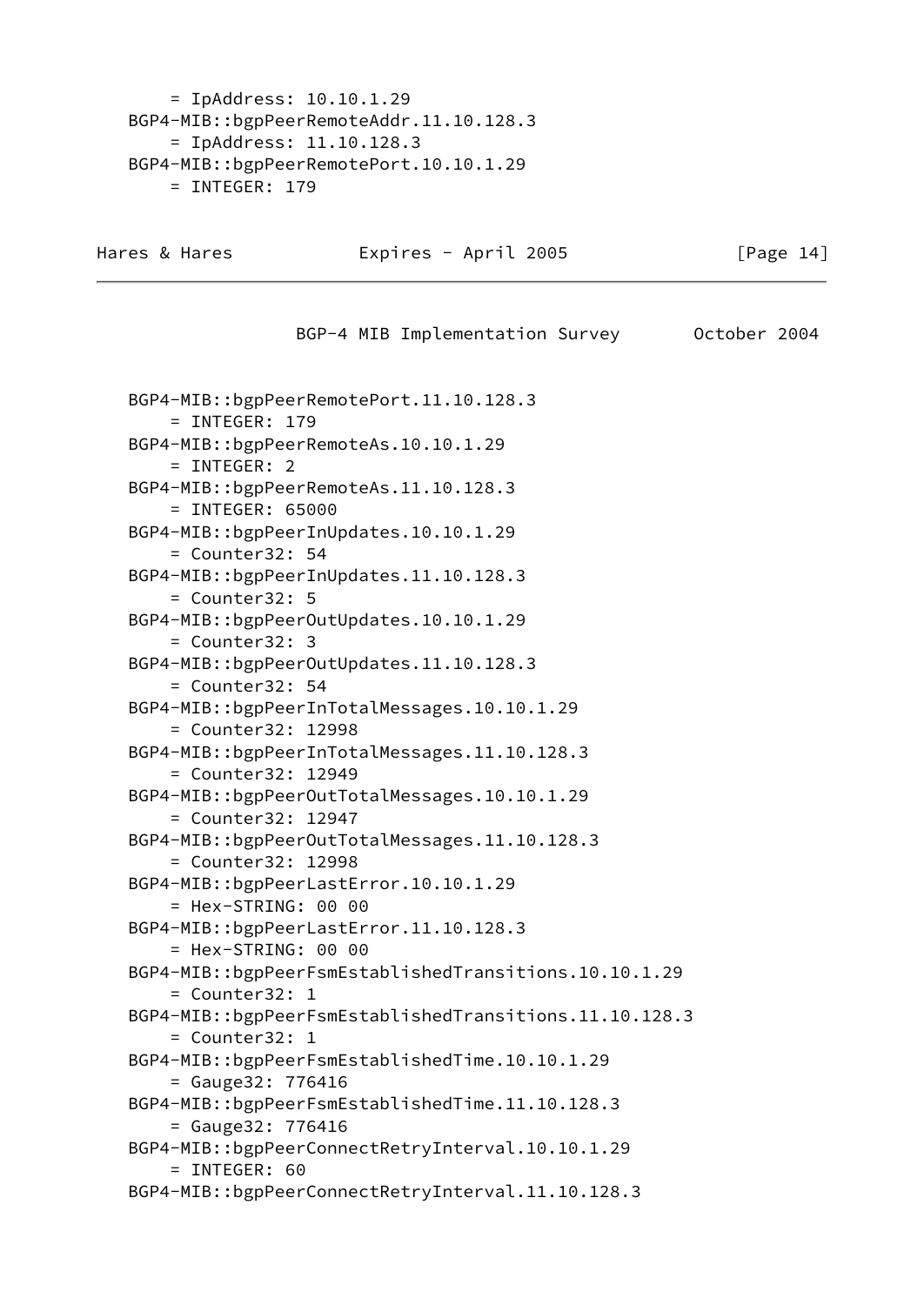```
= INTEGER: 60
 BGP4-MIB::bgpPeerHoldTime.10.10.1.29
     = INTEGER: 180
 BGP4-MIB::bgpPeerHoldTime.11.10.128.3
     = INTEGER: 180
 BGP4-MIB::bgpPeerKeepAlive.10.10.1.29
    = INTEGER: 60
 BGP4-MIB::bgpPeerKeepAlive.11.10.128.3
     = INTEGER: 60
 BGP4-MIB::bgpPeerHoldTimeConfigured.10.10.1.29
     = INTEGER: 180
 BGP4-MIB::bgpPeerHoldTimeConfigured.11.10.128.3
```

| Hares & Hares | Expires - April 2005 | [Page 15] |
|---------------|----------------------|-----------|
|---------------|----------------------|-----------|

BGP-4 MIB Implementation Survey October 2004

```
 = INTEGER: 180
    BGP4-MIB::bgpPeerKeepAliveConfigured.10.10.1.29
        = INTEGER: 60
    BGP4-MIB::bgpPeerKeepAliveConfigured.11.10.128.3
        = INTEGER: 60
    BGP4-MIB::bgpPeerMinASOriginationInterval.10.10.1.29
       = INTEGER: 0
    B
GP4-MIB::bgpPeerMinASOriginationInterval.11.10.128.3
        = INTEGER: 0
    BGP4-MIB::bgpPeerMinRouteAdvertisementInterval.10.10.1.29
        = INTEGER: 0
    BGP4-MIB::bgpPeerMinRouteAdvertisementInterval.11.10.128.3
       = INTEGER: 0
    BGP4-MIB::bgpPeerInUpdateElapsedTime.10.10.1.29
        = Gauge32: 103451
    BGP4-MIB::bgpPeerInUpdateElapsedTime.11.10.128.3
        = Gauge32: 776416
    BGP4-MIB::bgpIdentifier.0
        = IpAddress: 11.10.128.4
    BGP4-MIB::bgp4PathAttrPeer.10.10.1.21.32.10.10.1.29
        = IpAddress: 10.10.1.29
    BGP4-MIB::bgp4PathAttrPeer.10.10.1.22.32.10.10.1.29
        = IpAddress: 10.10.1.29
    BGP4-MIB::bgp4PathAttrPeer.10.10.1.23.32.10.10.1.29
        = IpAddress: 10.10.1.29
    BGP4-MIB::bgp4PathAttrPeer.10.10.1.29.32.10.10.1.29
        = IpAddress: 10.10.1.29
    BGP4-MIB::bgp4PathAttrPeer.10.10.1.32.32.11.10.128.3
        = IpAddress: 11.10.128.3
```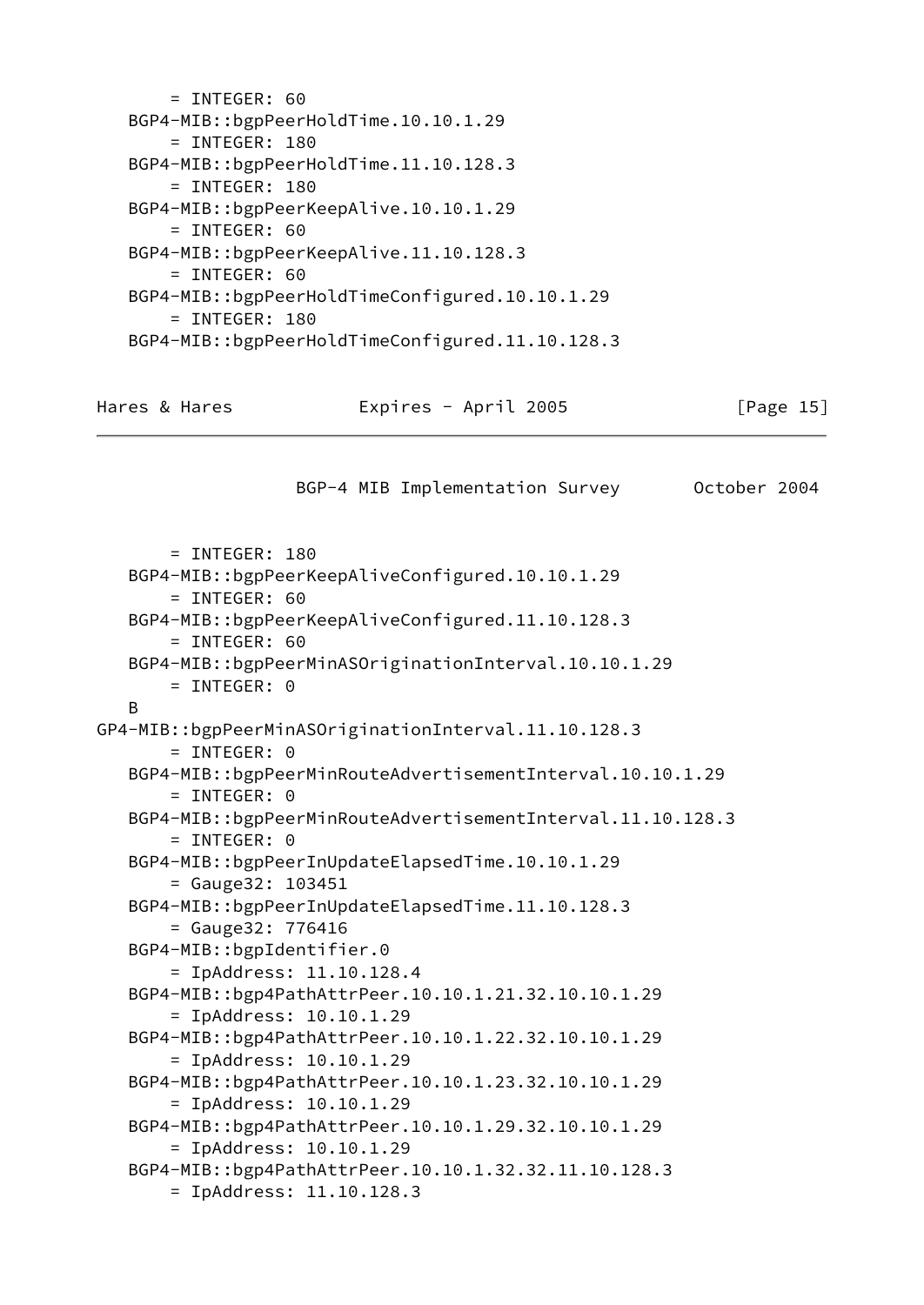| BGP4-MIB::bgp4PathAttrPeer.10.10.1.33.32.11.10.128.3<br>$=$ IpAddress: 11.10.128.3 |
|------------------------------------------------------------------------------------|
| BGP4-MIB::bgp4PathAttrPeer.10.10.1.34.32.11.10.128.3<br>$=$ IpAddress: 11.10.128.3 |
| BGP4-MIB::bgp4PathAttrPeer.10.10.1.61.32.11.10.128.3<br>$=$ IpAddress: 11.10.128.3 |
| BGP4-MIB::bgp4PathAttrPeer.10.10.1.62.32.11.10.128.3<br>$=$ IpAddress: 11.10.128.3 |
| BGP4-MIB::bgp4PathAttrPeer.10.10.2.0.24.10.10.1.29<br>$=$ IpAddress: 10.10.1.29    |
| BGP4-MIB::bgp4PathAttrPeer.10.10.3.0.24.11.10.128.3<br>$=$ IpAddress: 11.10.128.3  |
| BGP4-MIB::bgp4PathAttrPeer.10.10.6.0.24.11.10.128.3<br>$=$ IpAddress: 11.10.128.3  |
| BGP4-MIB::bgp4PathAttrIpAddrPrefixLen.10.10.1.21.32.10.10.1.29<br>$=$ INTEGER: 32  |
| BGP4-MIB::bgp4PathAttrIpAddrPrefixLen.10.10.1.22.32.10.10.1.29<br>$=$ INTEGER: 32  |
| BGP4-MIB::bgp4PathAttrIpAddrPrefixLen.10.10.1.23.32.10.10.1.29<br>$=$ INTEGER: 32  |

Hares & Hares **Expires - April 2005** [Page 16]

BGP-4 MIB Implementation Survey October 2004

```
 BGP4-MIB::bgp4PathAttrIpAddrPrefixLen.10.10.1.29.32.10.10.1.29
     = INTEGER: 32
 BGP4-MIB::bgp4PathAttrIpAddrPrefixLen.10.10.1.32.32.11.10.128.3
     = INTEGER: 32
 BGP4-MIB::bgp4PathAttrIpAddrPrefixLen.10.10.1.33.32.11.10.128.3
     = INTEGER: 32
 BGP4-MIB::bgp4PathAttrIpAddrPrefixLen.10.10.1.34.32.11.10.128.3
     = INTEGER: 32
 BGP4-MIB::bgp4PathAttrIpAddrPrefixLen.10.10.1.61.32.11.10.128.3
     = INTEGER: 32
 BGP4-MIB::bgp4PathAttrIpAddrPrefixLen.10.10.1.62.32.11.10.128.3
     = INTEGER: 32
 BGP4-MIB::bgp4PathAttrIpAddrPrefixLen.10.10.2.0.24.10.10.1.29
     = INTEGER: 24
 BGP4-MIB::bgp4PathAttrIpAddrPrefixLen.10.10.3.0.24.11.10.128.3
     = INTEGER: 24
 BGP4-MIB::bgp4PathAttrIpAddrPrefixLen.10.10.6.0.24.11.10.128.3
     = INTEGER: 24
 BGP4-MIB::bgp4PathAttrIpAddrPrefix.10.10.1.21.32.10.10.1.29
     = IpAddress: 10.10.1.21
 BGP4-MIB::bgp4PathAttrIpAddrPrefix.10.10.1.22.32.10.10.1.29
     = IpAddress: 10.10.1.22
```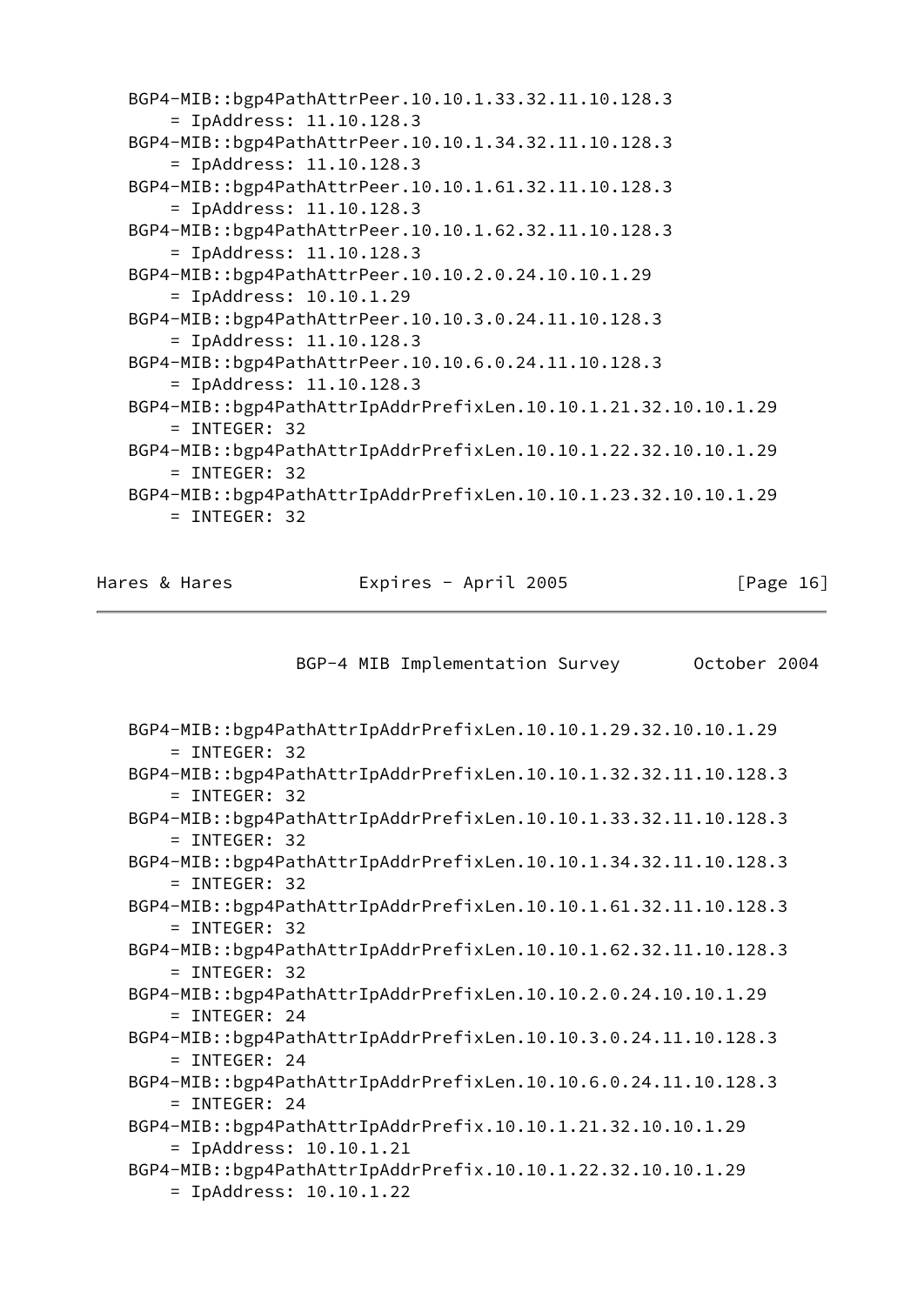| BGP4-MIB::bgp4PathAttrIpAddrPrefix.10.10.1.23.32.10.10.1.29<br>$=$ IpAddress: 10.10.1.23  |
|-------------------------------------------------------------------------------------------|
| BGP4-MIB::bgp4PathAttrIpAddrPrefix.10.10.1.29.32.10.10.1.29                               |
| $=$ IpAddress: 10.10.1.29<br>BGP4-MIB::bgp4PathAttrIpAddrPrefix.10.10.1.32.32.11.10.128.3 |
| $=$ IpAddress: 10.10.1.32<br>BGP4-MIB::bgp4PathAttrIpAddrPrefix.10.10.1.33.32.11.10.128.3 |
| $=$ IpAddress: 10.10.1.33                                                                 |
| BGP4-MIB::bgp4PathAttrIpAddrPrefix.10.10.1.34.32.11.10.128.3<br>$=$ IpAddress: 10.10.1.34 |
| BGP4-MIB::bgp4PathAttrIpAddrPrefix.10.10.1.61.32.11.10.128.3<br>$=$ IpAddress: 10.10.1.61 |
| BGP4-MIB::bgp4PathAttrIpAddrPrefix.10.10.1.62.32.11.10.128.3                              |
| $=$ IpAddress: 10.10.1.62<br>BGP4-MIB::bgp4PathAttrIpAddrPrefix.10.10.2.0.24.10.10.1.29   |
| $=$ IpAddress: 10.10.2.0                                                                  |
| BGP4-MIB::bgp4PathAttrIpAddrPrefix.10.10.3.0.24.11.10.128.3<br>$=$ IpAddress: 10.10.3.0   |
| BGP4-MIB::bgp4PathAttrIpAddrPrefix.10.10.6.0.24.11.10.128.3<br>$=$ IpAddress: 10.10.6.0   |
| BGP4-MIB::bgp4PathAttrOrigin.10.10.1.21.32.10.10.1.29                                     |
| = INTEGER: $igp(1)$<br>BGP4-MIB::bgp4PathAttrOrigin.10.10.1.22.32.10.10.1.29              |
| $=$ INTEGER: $igp(1)$<br>BGP4-MIB::bgp4PathAttrOrigin.10.10.1.23.32.10.10.1.29            |
| $=$ INTEGER: $igp(1)$                                                                     |
| BGP4-MIB::bgp4PathAttrOrigin.10.10.1.29.32.10.10.1.29                                     |

Hares & Hares **Expires - April 2005** [Page 17]

```
 BGP-4 MIB Implementation Survey October 2004
```

```
= INTEGER: igp(1) BGP4-MIB::bgp4PathAttrOrigin.10.10.1.32.32.11.10.128.3
    = INTEGER: igp(1) BGP4-MIB::bgp4PathAttrOrigin.10.10.1.33.32.11.10.128.3
    = INTEGER: igp(1) BGP4-MIB::bgp4PathAttrOrigin.10.10.1.34.32.11.10.128.3
    = INTEGER: igp(1) BGP4-MIB::bgp4PathAttrOrigin.10.10.1.61.32.11.10.128.3
    = INTEGER: igp(1) BGP4-MIB::bgp4PathAttrOrigin.10.10.1.62.32.11.10.128.3
    = INTEGER: igp(1) BGP4-MIB::bgp4PathAttrOrigin.10.10.2.0.24.10.10.1.29
    = INTEGER: igp(1) BGP4-MIB::bgp4PathAttrOrigin.10.10.3.0.24.11.10.128.3
    = INTEGER: igp(1)
```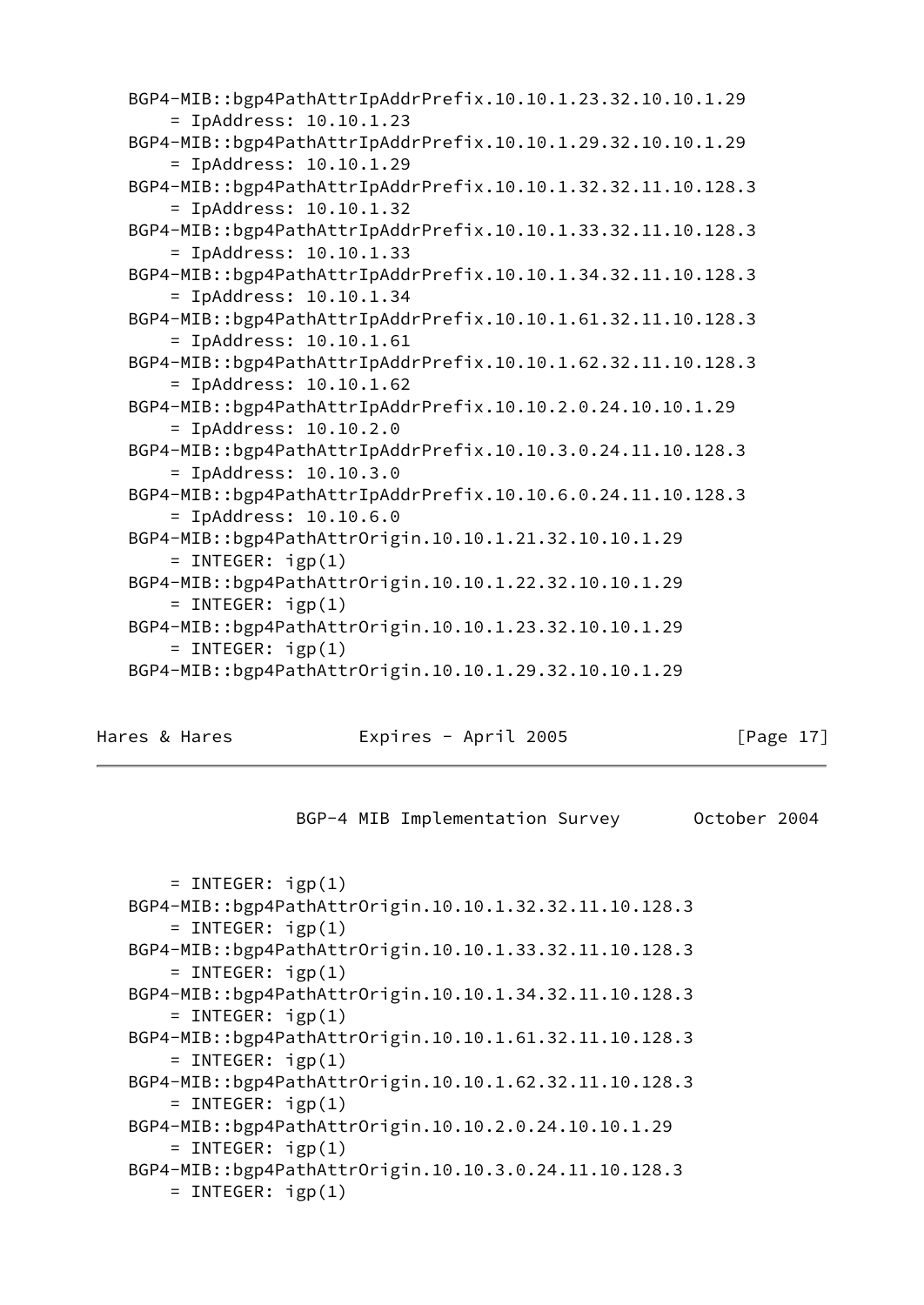```
 BGP4-MIB::bgp4PathAttrOrigin.10.10.6.0.24.11.10.128.3
    = INTEGER: igp(1) BGP4-MIB::bgp4PathAttrASPathSegment.10.10.1.21.32.10.10.1.29
     = Hex-STRING: 02 01 00 02
 BGP4-MIB::bgp4PathAttrASPathSegment.10.10.1.22.32.10.10.1.29
     = Hex-STRING: 02 01 00 02
 BGP4-MIB::bgp4PathAttrASPathSegment.10.10.1.23.32.10.10.1.29
     = Hex-STRING: 02 01 00 02
 BGP4-MIB::bgp4PathAttrASPathSegment.10.10.1.29.32.10.10.1.29
     = Hex-STRING: 02 01 00 02
 BGP4-MIB::bgp4PathAttrASPathSegment.10.10.1.32.32.11.10.128.3
     = Hex-STRING: 02 01 00 03
 BGP4-MIB::bgp4PathAttrASPathSegment.10.10.1.33.32.11.10.128.3
     = Hex-STRING: 02 01 00 03
 BGP4-MIB::bgp4PathAttrASPathSegment.10.10.1.34.32.11.10.128.3
     = Hex-STRING: 02 01 00 03
 BGP4-MIB::bgp4PathAttrASPathSegment.10.10.1.61.32.11.10.128.3
     = Hex-STRING: 02 02 00 03 00 06
 BGP4-MIB::bgp4PathAttrASPathSegment.10.10.1.62.32.11.10.128.3
     = Hex-STRING: 02 02 00 03 00 06
 BGP4-MIB::bgp4PathAttrASPathSegment.10.10.2.0.24.10.10.1.29
     = Hex-STRING: 02 01 00 02
 BGP4-MIB::bgp4PathAttrASPathSegment.10.10.3.0.24.11.10.128.3
     = Hex-STRING: 02 01 00 03
 BGP4-MIB::bgp4PathAttrASPathSegment.10.10.6.0.24.11.10.128.3
     = Hex-STRING: 02 01 00 03
 BGP4-MIB::bgp4PathAttrNextHop.10.10.1.21.32.10.10.1.29
     = IpAddress: 10.10.1.29
 BGP4-MIB::bgp4PathAttrNextHop.10.10.1.22.32.10.10.1.29
     = IpAddress: 10.10.1.29
 BGP4-MIB::bgp4PathAttrNextHop.10.10.1.23.32.10.10.1.29
     = IpAddress: 10.10.1.29
 BGP4-MIB::bgp4PathAttrNextHop.10.10.1.29.32.10.10.1.29
     = IpAddress: 10.10.1.29
```
Hares & Hares Expires - April 2005 [Page 18]

BGP-4 MIB Implementation Survey October 2004

```
 BGP4-MIB::bgp4PathAttrNextHop.10.10.1.32.32.11.10.128.3
     = IpAddress: 11.10.128.3
 BGP4-MIB::bgp4PathAttrNextHop.10.10.1.33.32.11.10.128.3
     = IpAddress: 11.10.128.3
 BGP4-MIB::bgp4PathAttrNextHop.10.10.1.34.32.11.10.128.3
     = IpAddress: 11.10.128.3
 BGP4-MIB::bgp4PathAttrNextHop.10.10.1.61.32.11.10.128.3
     = IpAddress: 11.10.128.3
```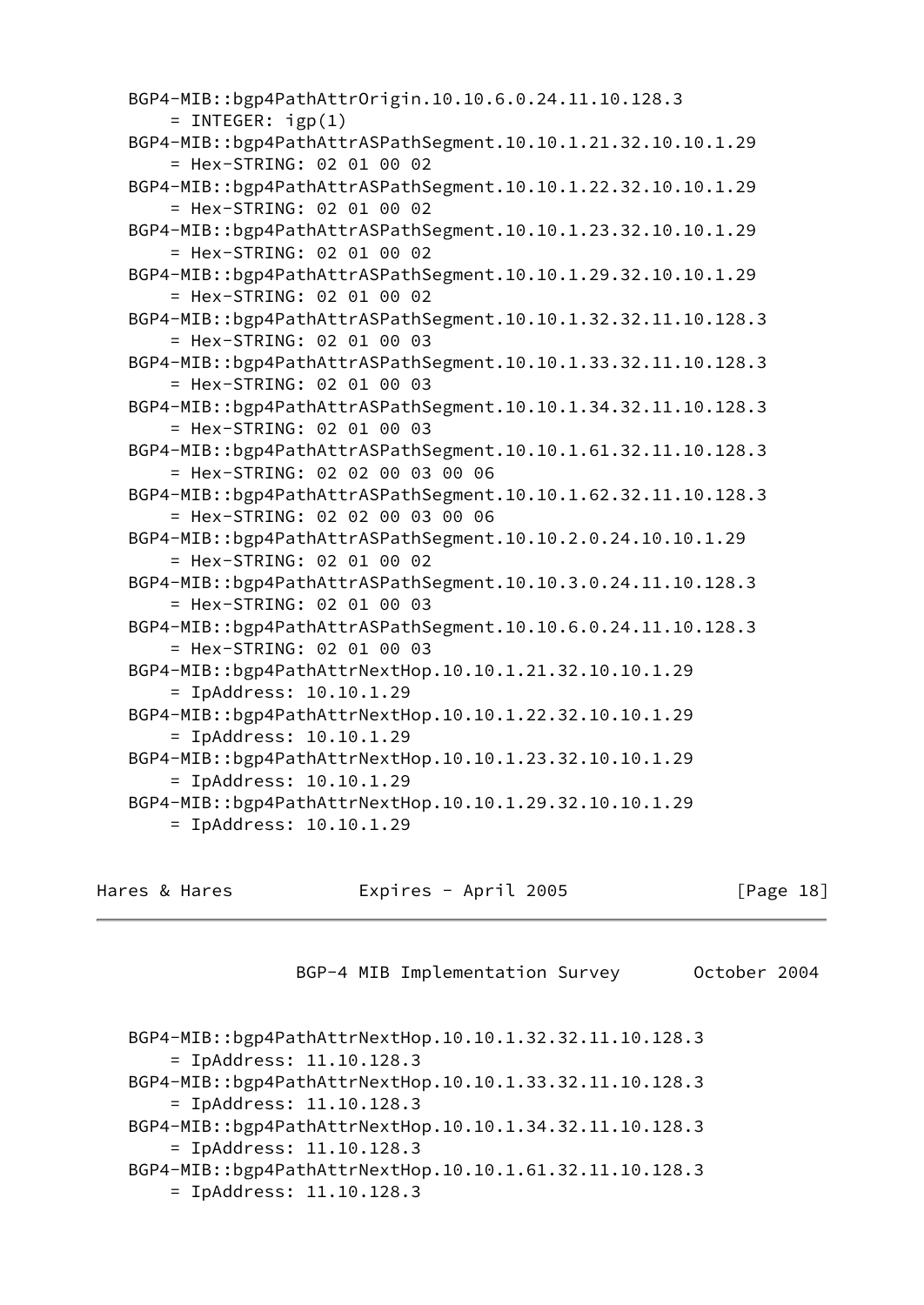```
 BGP4-MIB::bgp4PathAttrNextHop.10.10.1.62.32.11.10.128.3
        = IpAddress: 11.10.128.3
    BGP4-MIB::bgp4PathAttrNextHop.10.10.2.0.24.10.10.1.29
        = IpAddress: 10.10.1.29
    BGP4-MIB::bgp4PathAttrNextHop.10.10.3.0.24.11.10.128.3
        = IpAddress: 11.10.128.3
    BGP4-MIB::bgp4PathAttrNextHop.10.10.6.0.24.11.10.128.3
        = IpAddress: 11.10.128.3
    BGP4-MIB::bgp4PathAttrMultiExitDisc.10.10.1.21.32.10.10.1.29
       = INTEGER: -1 BGP4-MIB::bgp4PathAttrMultiExitDisc.10.10.1.22.32.10.10.1.29
       = INTEGER: -1 BGP4-MIB::bgp4PathAttrMultiExitDisc.10.10.1.23.32.10.10.1.29
       = INTEGER: -1 BGP4-MIB::bgp4PathAttrMultiExitDisc.10.10.1.29.32.10.10.1.29
        = INTEGER: 0
    BGP4-MIB::bgp4PathAttrMultiExitDisc.10.10.1.32.32.11.10.128.3
       = INTE
GER: 0
    BGP4-MIB::bgp4PathAttrMultiExitDisc.10.10.1.33.32.11.10.128.3
        = INTEGER: 0
    BGP4-MIB::bgp4PathAttrMultiExitDisc.10.10.1.34.32.11.10.128.3
       = INTEGER: 0
    BGP4-MIB::bgp4PathAttrMultiExitDisc.10.10.1.61.32.11.10.128.3
        = INTEGER: 0
    BGP4-MIB::bgp4PathAttrMultiExitDisc.10.10.1.62.32.11.10.128.3
        = INTEGER: 0
    BGP4-MIB::bgp4PathAttrMultiExitDisc.10.10.2.0.24.10.10.1.29
        = INTEGER: 0
    BGP4-MIB::bgp4PathAttrMultiExitDisc.10.10.3.0.24.11.10.128.3
        = INTEGER: 0
    BGP4-MIB::bgp4PathAttrMultiExitDisc.10.10.6.0.24.11.10.128.3
       = INTEGER: 0
    BGP4-MIB::bgp4PathAttrLocalPref.10.10.1.21.32.10.10.1.29
       = INTEGER: -1 BGP4-MIB::bgp4PathAttrLocalPref.10.10.1.22.32.10.10.1.29
       = INTEGER: -1 BGP4-MIB::bgp4PathAttrLocalPref.10.10.1.23.32.10.10.1.29
       = INTEGER: -1 BGP4-MIB::bgp4PathAttrLocalPref.10.10.1.29.32.10.10.1.29
       = INTEGER: -1 BGP4-MIB::bgp4PathAttrLocalPref.10.10.1.32.32.11.10.128.3
```
Hares & Hares **Expires - April 2005** [Page 19]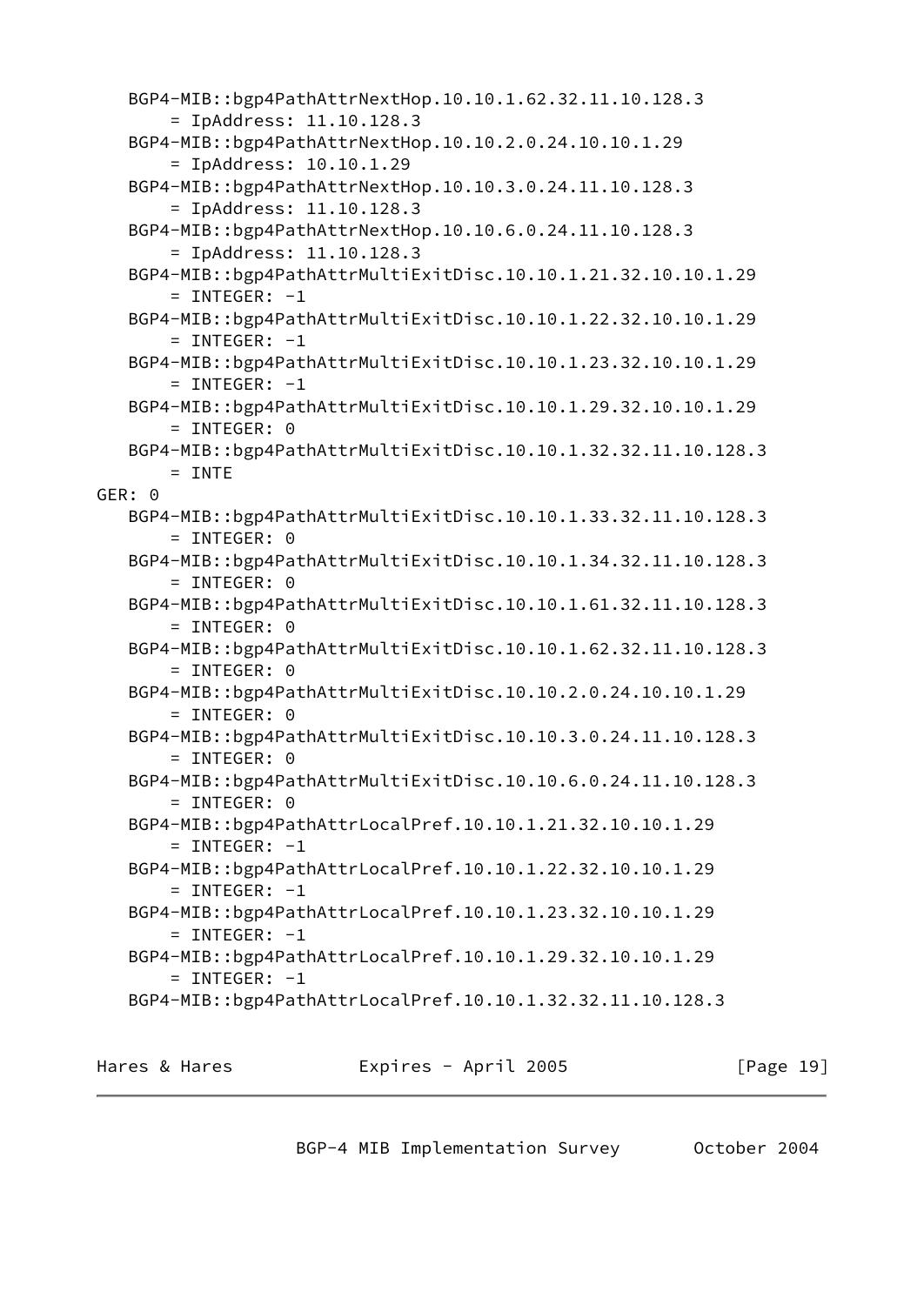$=$  INTEGER:  $-1$  BGP4-MIB::bgp4PathAttrLocalPref.10.10.1.33.32.11.10.128.3  $=$  INTEGER:  $-1$  BGP4-MIB::bgp4PathAttrLocalPref.10.10.1.34.32.11.10.128.3  $=$  INTEGER:  $-1$  BGP4-MIB::bgp4PathAttrLocalPref.10.10.1.61.32.11.10.128.3  $=$  INTEGER:  $-1$  BGP4-MIB::bgp4PathAttrLocalPref.10.10.1.62.32.11.10.128.3  $=$  INTEGER:  $-1$  BGP4-MIB::bgp4PathAttrLocalPref.10.10.2.0.24.10.10.1.29  $=$  INTEGER:  $-1$  BGP4-MIB::bgp4PathAttrLocalPref.10.10.3.0.24.11.10.128.3  $=$  INTEGER:  $-1$  BGP4-MIB::bgp4PathAttrLocalPref.10.10.6.0.24.11.10.128.3  $=$  INTEGER:  $-1$  BGP4-MIB::bgp4PathAttrAtomicAggregate.10.10.1.21.32.10.10.1.29 = INTEGER: lessSpecificRrouteNotSelected(1) BGP4-MIB::bgp4PathAttrAtomicAggregate.10.10.1.22.32.10.10.1.29 = INTEGER: lessSpecificRrouteNotSelected(1) BGP4-MIB::bgp4PathAttrAtomicAggregate.10.10.1.23.32.10.10.1.29 = INTEGER: lessSpecificRrouteNotSelected(1) BGP4-MIB::bgp4PathAttrAtomicAggregate.10.10.1.29.32.10.10.1.29 = INTEGER: lessSpecificRrouteNotSelected(1) BGP4-MIB::bgp4PathAttrAtomicAggregate.10.10.1.32.32.11.10.128.3 = INTEGER: lessSpecificRrouteNotSelected(1) BGP4-MIB::bgp4PathAttrAtomicAggregate.10.10.1.33.32.11.10.128.3 = INTEGER: lessSpecificRrouteNotSelected(1) BGP4-MIB::bgp4PathAttrAtomicAggregate.10.10.1.34.32.11.10.128.3 = INTEGER: lessSpecificRrouteNotSelected(1) BGP4-MIB::bgp4PathAttrAtomicAggregate.10.10.1.61.32.11.10.128.3 = INTEGER: lessSpecificRrouteNotSelected(1) BGP4-MIB::bgp4PathAttrAtomicAggregate.10.10.1.62.32.11.10.128.3 = INTEGER: lessSpecificRrouteNotSelected(1) BGP4-MIB::bgp4PathAttrAtomicAggregate.10.10.2.0.24.10.10.1.29 = INTEGER: lessSpecificRrouteNotSelected(1) BGP4-MIB::bgp4PathAttrAtomicAggregate.10.10.3.0.24.11.10.128.3 = INTEGER: lessSpecificRrouteNotSelected(1) BGP4-MIB::bgp4PathAttrAtomicAggregate.10.10.6.0.24.11.10.128.3 = INTEGER: lessSpecificRrouteNotSelected(1) BGP4-MIB::bgp4PathAttrAggregatorAS.10.10.1.21.32.10.10.1.29 = INTEGER: 0 BGP4-MIB::bgp4PathAttrAggregatorAS.10.10.1.22.32.10.10.1.29 = INTEGER: 0 BGP4-MIB::bgp4PathAttrAggregatorAS.10.10.1.23.32.10.10.1.29 = INTEGER: 0 BGP4-MIB::bgp4PathAttrAggregatorAS.10.10.1.29.32.10.10.1.29 = INTEGER: 0 BGP4-MIB::bgp4PathAttrAggregatorAS.10.10.1.32.32.11.10.128.3 = INTEGER: 0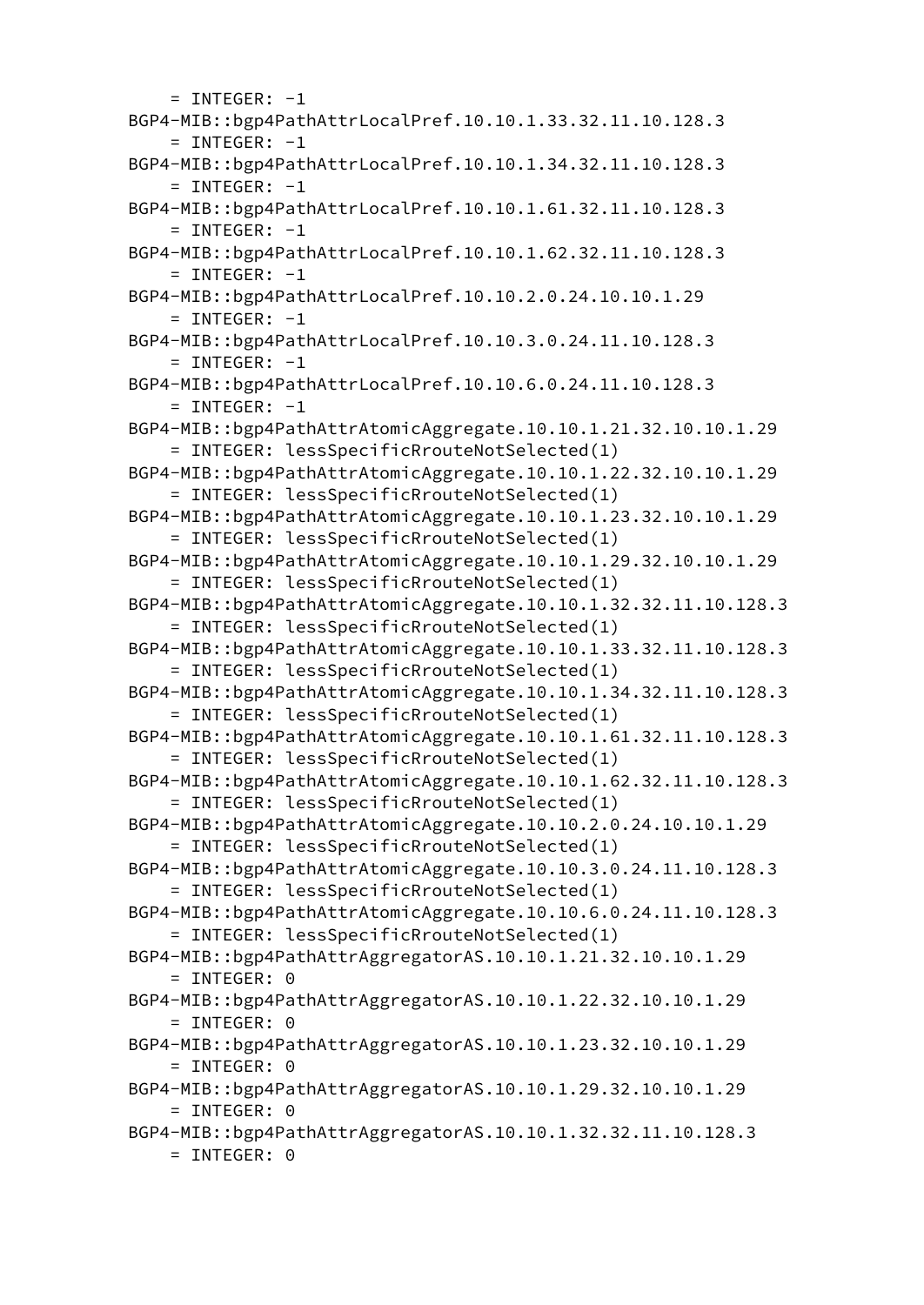```
BGP-4 MIB Implementation Survey 0ctober 2004
```
 BGP4-MIB::bgp4PathAttrAggregatorAS.10.10.1.33.32.11.10.128.3 = INTEGER: 0 BGP4-MIB::bgp4PathAttrAggregatorAS.10.10.1.34.32.11.10.128.3 = INTEGER: 0 BGP4-MIB::bgp4PathAttrAggregatorAS.10.10.1.61.32.11.10.128.3  $=$  INTEGER: 0 BGP4-MIB::bgp4PathAttrAggregatorAS.10.10.1.62.32.11.10.128.3 = INTEGER: 0 BGP4-MIB::bgp4PathAttrAggregatorAS.10.10.2.0.24.10.10.1.29 = INTEGER: 0 BGP4-MIB::bgp4PathAttrAggregatorAS.10.10.3.0.24.11.10.128.3 = INTEGER: 0 BGP4-MIB::bgp4PathAttrAggregatorAS.10.10.6.0.24.11.10.128.3 = INTEGER: 0 BGP4-MIB::bgp4PathAttrAggregatorAddr.10.10.1.21.32.10.10.1.29 = IpAddress: 0.0.0.0 BGP4-MIB::bgp4PathAttrAggregatorAddr.10.10.1.22.32.10.10.1.29 = IpAddress: 0.0.0.0 BGP4-MIB::bgp4PathAttrAggregatorAddr.10.10.1.23.32.10.10.1.29 = IpAddress: 0.0.0.0 BGP4-MIB::bgp4PathAttrAggregatorAddr.10.10.1.29.32.10.10.1.29 = IpAddress: 0.0.0.0 BGP4-MIB::bgp4PathAttrAggregatorAddr.10.10.1.32.32.11.10.128.3 = IpAddress: 0.0.0.0 BGP4-MIB::bgp4PathAttrAggregatorAddr.10.10.1.33.32.11.10.128.3 = IpAddress: 0.0.0.0 BGP4-MIB::bgp4PathAttrAggregatorAddr.10.10.1.34.32.11.10.128.3 = IpAddress: 0.0.0.0 BGP4-MIB::bgp4PathAttrAggregatorAddr.10.10.1.61.32.11.10.128.3 = IpAddress: 0.0.0.0 BGP4-MIB::bgp4PathAttrAggregatorAddr.10.10.1.62.32.11.10.128.3 = IpAddress: 0.0.0.0 BGP4-MIB::bgp4PathAttrAggregatorAddr.10.10.2.0.24.10.10.1.29 = IpAddress: 0.0.0.0 BGP4-MIB::bgp4PathAttrAggregatorAddr.10.10.3.0.24.11.10.128.3 = IpAddress: 0.0.0.0 BGP4-MIB::bgp4PathAttrAggregatorAddr.10.10.6.0.24.11.10.128.3 = IpAddress: 0.0.0.0 BGP4-MIB::bgp4PathAttrCalcLocalPref.10.10.1.21.32.10.10.1.29  $=$  INTEGER: 100 BGP4-MIB::bgp4PathAttrCalcLocalPref.10.10.1.22.32.10.10.1.29 = INTEGER: 100 BGP4-MIB::bgp4PathAttrCalcLocalPref.10.10.1.23.32.10.10.1.29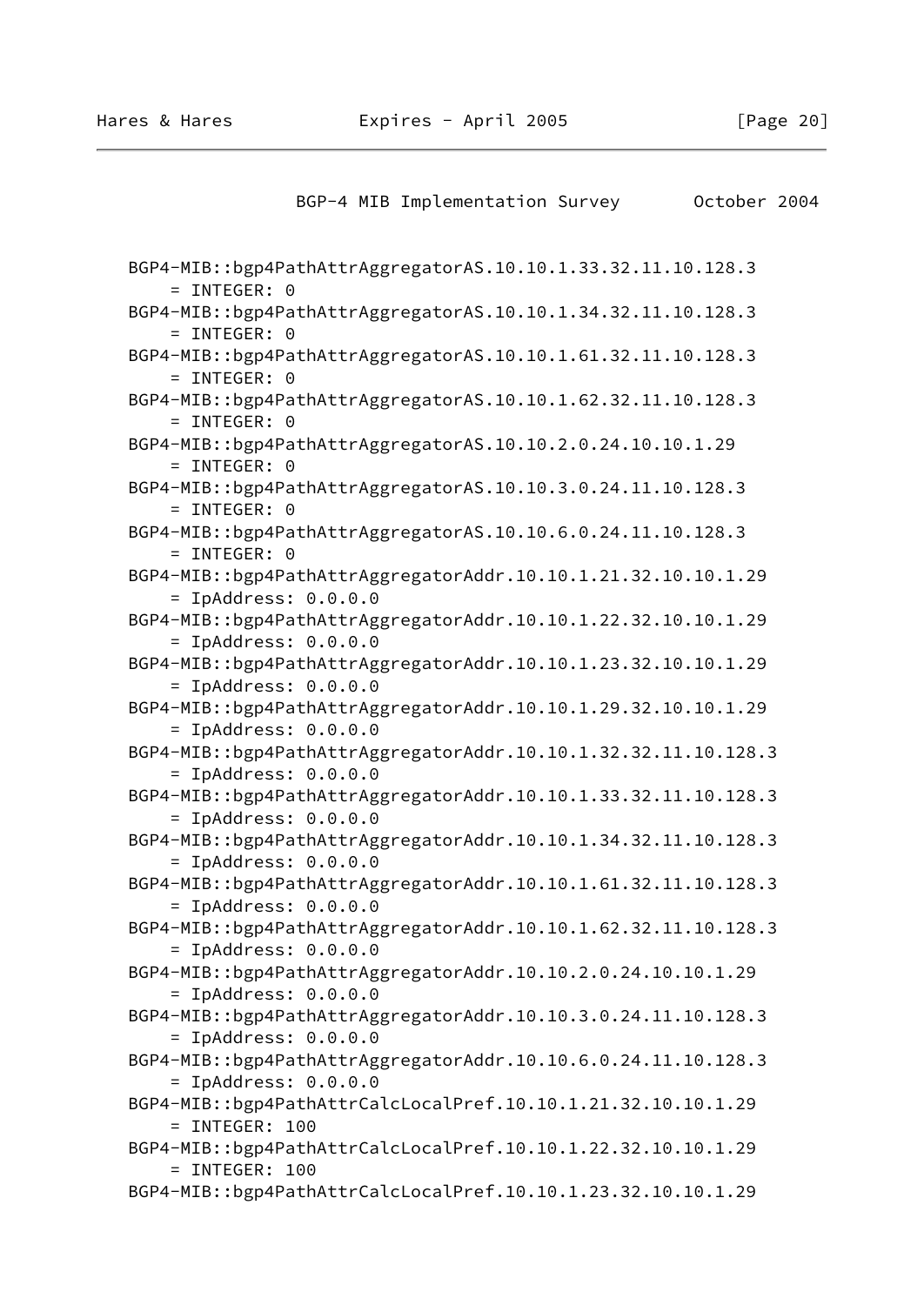$=$  INTEGER: 100 BGP4-MIB::bgp4PathAttrCalcLocalPref.10.10.1.29.32.10.10.1.29 = INTEGER: 100 BGP4-MIB::bgp4PathAttrCalcLocalPref.10.10.1.32.32.11.10.128.3 = INTEGER: 100 BGP4-MIB::bgp4PathAttrCalcLocalPref.10.10.1.33.32.11.10.128.3

Hares & Hares **Expires - April 2005** [Page 21]

BGP-4 MIB Implementation Survey 0ctober 2004 = INTEGER: 100 BGP4-MIB::bgp4PathAttrCalcLocalPref.10.10.1.34.32.11.10.128.3 = INTEGER: 100 BGP4-MIB::bgp4PathAttrCalcLocalPref.10.10.1.61.32.11.10.128.3 = INTEGER: 100 BGP4-MIB::bgp4PathAttrCalcLocalPref.10.10.1.62.32.11.10.128.3 = INTEGER: 100 BGP4-MIB::bgp4PathAttrCalcLocalPref.10.10.2.0.24.10.10.1.29  $=$  INTEGER: 100 BGP4-MIB::bgp4PathAttrCalcLocalPref.10.10.3.0.24.11.10.128.3 = INTEGER: 100 BGP4-MIB::bgp4PathAttrCalcLocalPref.10.10.6.0.24.11.10.128.3 = INTEGER: 100 BGP4-MIB::bgp4PathAttrBest.10.10.1.21.32.10.10.1.29 = INTEGER: true(2) BGP4-MIB::bgp4PathAttrBest.10.10.1.22.32.10.10.1.29 = INTEGER: true(2) BGP4-MIB::bgp4PathAttrBest.10.10.1.23.32.10.10.1.29 = INTEGER: true(2) BGP4-MIB::bgp4PathAttrBest.10.10.1.29.32.10.10.1.29 = INTEGER: true(2) BGP4-MIB::bgp4PathAttrBest.10.10.1.32.32.11.10.128.3 = INTEGER: true(2) BGP4-MIB::bgp4PathAttrBest.10.10.1.33.32.11.10.128.3 = INTEGER: true(2) BGP4-MIB::bgp4PathAttrBest.10.10.1.34.32.11.10.128.3 = INTEGER: true(2) BGP4-MIB::bgp4PathAttrBest.10.10.1.61.32.11.10.128.3 = INTEGER: true(2) BGP4-MIB::bgp4PathAttrBest.10.10.1.62.32.11.10.128.3 = INTEGER: true(2) BGP4-MIB::bgp4PathAttrBest.10.10.2.0.24.10.10.1.29 = INTEGER: true(2) BGP4-MIB::bgp4PathAttrBest.10.10.3.0.24.11.10.128.3 = INTEGER: true(2) BGP4-MIB::bgp4PathAttrBest.10.10.6.0.24.11.10.128.3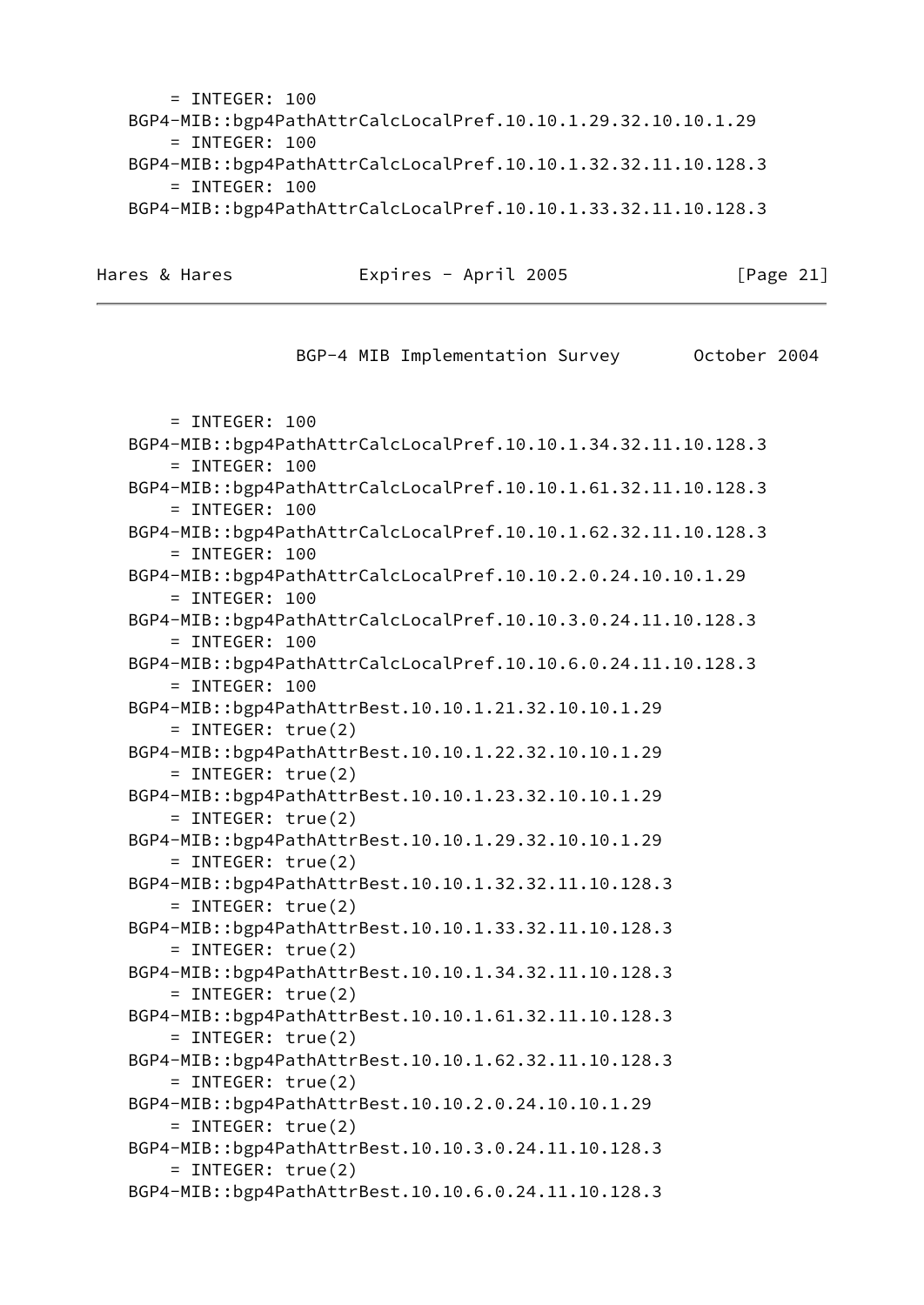= INTEGER: true(2) BGP4-MIB::bgp4PathAttrUnknown.10.10.1.21.32.10.10.1.29  $-$  """ BGP4-MIB::bgp4PathAttrUnknown.10.10.1.22.32.10.10.1.29  $=$  """ BGP4-MIB::bgp4PathAttrUnknown.10.10.1.23.32.10.10.1.29  $=$  """ BGP4-MIB::bgp4PathA ttrUnknown.10.10.1.29.32.10.10.1.29  $= 1111$  BGP4-MIB::bgp4PathAttrUnknown.10.10.1.32.32.11.10.128.3  $=$  "" BGP4-MIB::bgp4PathAttrUnknown.10.10.1.33.32.11.10.128.3  $=$  ""

```
Hares & Hares Expires - April 2005 [Page 22]
```
BGP-4 MIB Implementation Survey October 2004

 BGP4-MIB::bgp4PathAttrUnknown.10.10.1.34.32.11.10.128.3  $=$  """ BGP4-MIB::bgp4PathAttrUnknown.10.10.1.61.32.11.10.128.3  $=$  "" BGP4-MIB::bgp4PathAttrUnknown.10.10.1.62.32.11.10.128.3  $=$  """ BGP4-MIB::bgp4PathAttrUnknown.10.10.2.0.24.10.10.1.29  $-$  """ BGP4-MIB::bgp4PathAttrUnknown.10.10.3.0.24.11.10.128.3  $=$  "" BGP4-MIB::bgp4PathAttrUnknown.10.10.6.0.24.11.10.128.3  $=$  """

# 4.2

NextHop Technologies

```
 BGP4-MIB::bgpVersion.0 = Hex-STRING: 10
 BGP4-MIB::bgpLocalAs.0 = INTEGER: 201
 BGP4-MIB::bgpPeerIdentifier.10.132.10.14 = IpAddress: 10.132.10.14
 BGP4-MIB::bgpPeerState.10.132.10.14 = INTEGER: established(6)
 BGP4-MIB::bgpPeerAdminStatus.10.132.10.14 = INTEGER: start(2)
 BGP4-MIB::bgpPeerNegotiatedVersion.10.132.10.14 = INTEGER: 4
 BGP4-MIB::bgpPeerLocalAddr.10.132.10.14 = IpAddress: 10.132.10.12
 BGP4-MIB::bgpPeerLocalPort.10.132.10.14 = INTEGER: 1639
 BGP4-MIB::bgpPeerRemoteAddr.10.132.10.14 = IpAddress: 10.132.10.14
 BGP4-MIB::bgpPeerRemotePort.10.132.10.14 = INTEGER: 179
 BGP4-MIB::bgpPeerRemoteAs.10.132.10.14 = INTEGER: 201
 BGP4-MIB::bgpPeerInUpdates.10.132.10.14 = Counter32: 1
```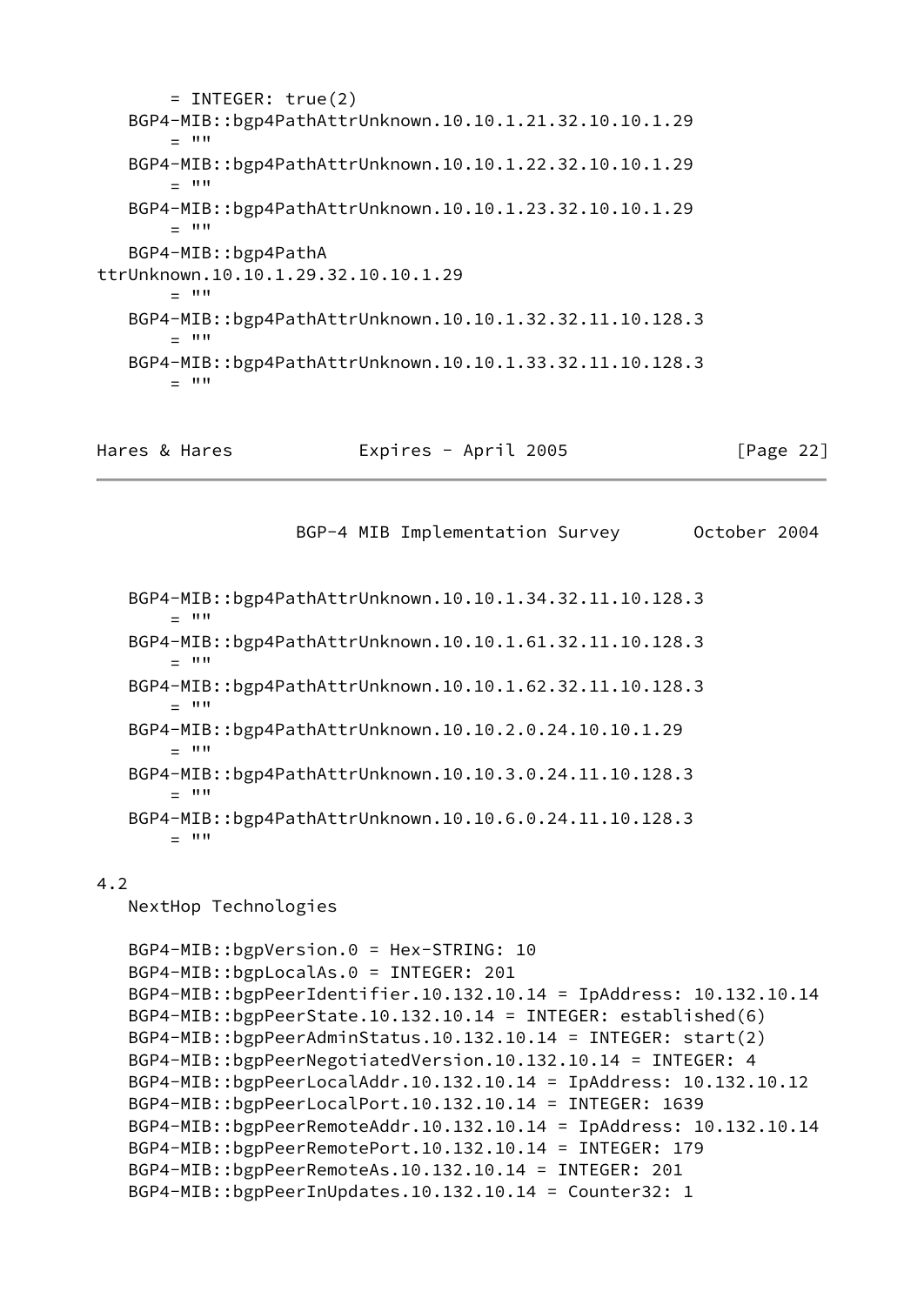BGP4-MIB::bgpPeerOutUpdates.10.132.10.14 = Counter32: 1 BGP4-MIB::bgpPeerInTotalMessages.10.132.10.14 = Counter32: 16 BGP4-MIB::bgpPeerOutTotalMessages.10.132.10.14 = Counter32: 18 BGP4-MIB::bgpPeerLastError.10.132.10.14 = Hex-STRING: 00 00 BGP4-MIB::bgpPeerFsmEstablishedTransitions.10.132.10.14 = Counter32:1 BGP4-MIB::bgpPeerFsmEstablishedTime.10.132.10.14 = Gauge32: 861 BGP4-MIB::bgpPeerConnectRetryInterval.10.132.10.14 = INTEGER: 4 BGP4-MIB::bgpPeerHoldTime.10.132.10.14 = INTEGER: 180 BGP4-MIB::bgpPeerKeepAlive.10.132.10.14 = INTEGER: 60 BGP4-MIB::bgpPeerHoldTimeConfigured.10.132.10.14 = INTEGER: 180 BGP4-MIB::bgpPeerKeepAliveConfigured.10.132.10.14 = INTEGER: 60 BGP4-MIB::bgpPeerMinASOriginationInterval.10.132.10.14 = INTEGER: 1 BGP4-MIB::bgpPeerMinRouteAdvertisementInterval.10.132.10.14 = INTEGER: 1 BGP4-MIB::bgpPeerInUpdateElapsedTime.10.132.10.14 = Gauge32: 861 BGP4-MIB::bgpIdentifier.0 = IpAddress: 10.132.10.12 BGP4-MIB::bgp4PathAttrPeer.223.1.0.0.24.10.132.10.14 = IpAddress: 10.132.10.14 BGP4-MIB::bgp4PathAttrPeer.223.2.0.0.24.10.132.10.14 = IpAddress: 10.132.10.14 BGP4-MIB::bgp4PathAttrPeer.223.3.0.0.24.10.132.10.14 = IpAddress: 10.132.10.14

Hares & Hares **Expires - April 2005** [Page 23]

BGP-4 MIB Implementation Survey 0ctober 2004

 BGP4-MIB::bgp4PathAttrPeer.223.137.137.0.24.10.132.10.14 = IpAddress: 10.132.10.14 BGP4-MIB::bgp4PathAttrPeer.223.137.138.0.24.10.132.10.14 = IpAddress: 10.132.10.14 BGP4-MIB::bgp4PathAttrPeer.223.137.139.0.24.10.132.10.14 = IpAddress: 10.132.10.14 BGP4-MIB::bgp4PathAttrPeer.223.137.140.0.24.10.132.10.14 = IpAddress: 10.132.10.14 BGP4-MIB::bgp4PathAttrPeer.223.137.141.0.24.10.132.10.14 = IpAddress: 10.132.10.14 BGP4-MIB::bgp4PathAttrPeer.223.137.142.0.24.10.132.10.14 = IpAddress: 10.132.10.14 BGP4-MIB::bgp4PathAttrPeer.223.137.143.0.24.10.132.10.14 = IpAddress: 10.132.10.14 BGP4-MIB::bgp4PathAttrPeer.223.137.144.0.24.10.132.10.14 = IpAddress: 10.132.10.14 BGP4-MIB::bgp4PathAttrPeer.223.137.145.0.24.10.132.10.14 = IpAddress: 10.132.10.14 BGP4-MIB::bgp4PathAttrPeer.223.137.146.0.24.10.132.10.14 = IpAddress: 10.132.10.14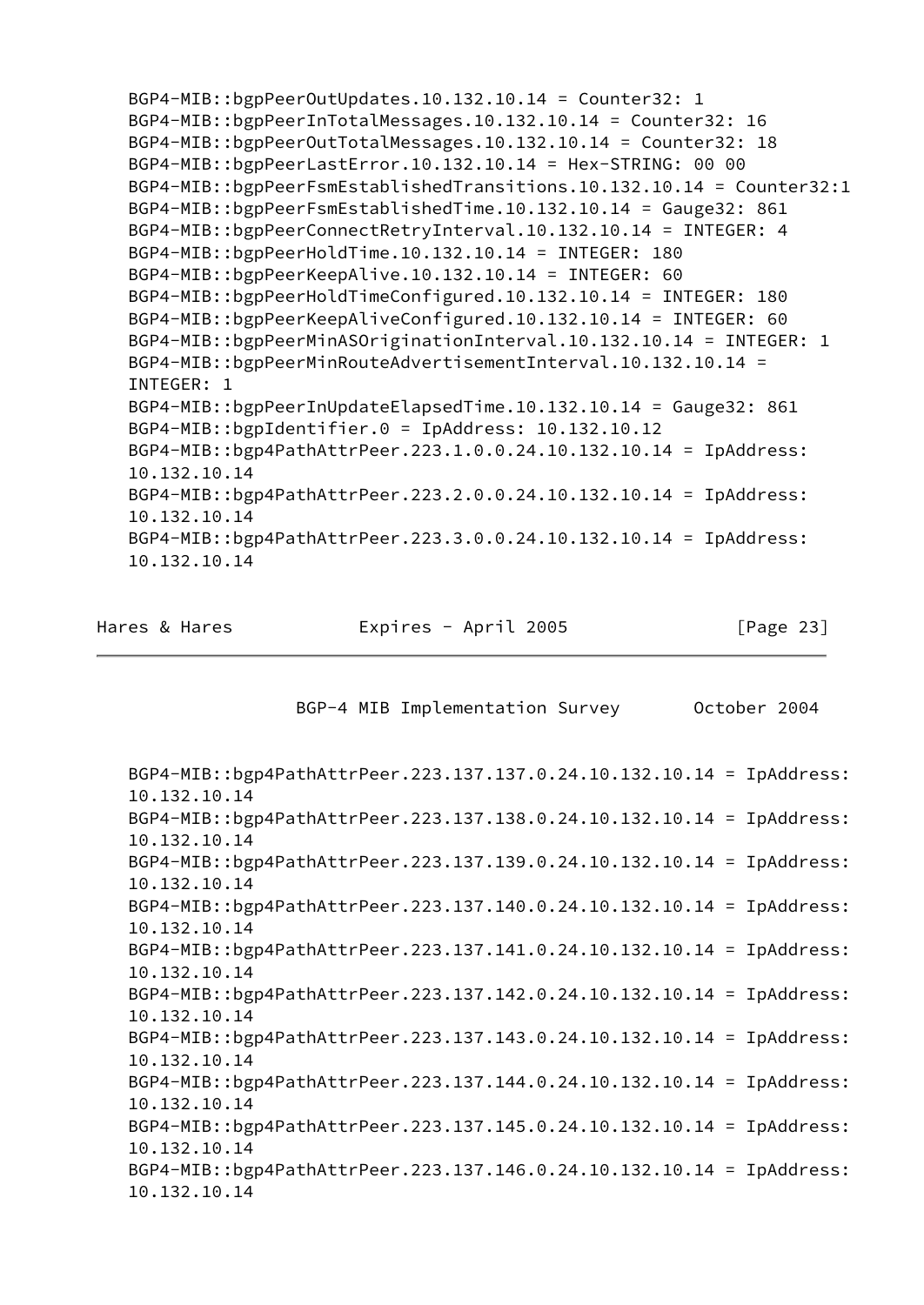BGP4-MIB::bgp4PathAttrIpAddrPrefixLen.223.1.0.0.24.10.132.10.14 = INTEGER: 24 BGP4-MIB::bgp4PathAttrIpAddrPrefixLen.223.2.0.0.24.10.132.10.14 = INTEGER: 24 BGP4-MIB::bgp4PathAttrIpAddrPrefixLen.223.3.0.0.24.10.132.10.14 = INTEGER: 24 BGP4-MIB::bgp4PathAttrIpAddrPrefixLen.223.137.137.0.24.10.132.10.14 = INTEGER: 24 BGP4-MIB::bgp4PathAttrIpAddrPrefixLen.223.137.138.0.24.10.132.10.14 = INTEGER: 24 BGP4-MIB::bgp4PathAttrIpAddrPrefixLen.223.137.139.0.24.10.132.10.14 = INTEGER: 24 BGP4-MIB::bgp4PathAttrIpAddrPrefixLen.223.137.140.0.24.10.132.10.14 = INTEGER: 24 BGP4-MIB::bgp4PathAttrIpAddrPrefixLen.223.137.141.0.24.10.132.10.14 = INTEGER: 24 BGP4-MIB::bgp4PathAttrIpAddrPrefixLen.223.137.142.0.24.10.132.10.14 = INTEGER: 24 BGP4-MIB::bgp4PathAttrIpAddrPrefixLen.223.137.143.0.24.10.132.10.14 = INTEGER: 24 BGP4-MIB::bgp4PathAttrIpAddrPrefixLen.223.137.144.0.24.10.132.10.14 = INTEGER: 24 BGP4-MIB::bgp4PathAttrIpAddrPrefixLen.223.137.145.0.24.10.132.10.14 = INTEGER: 24 BGP4-MIB::bgp4PathAttrIpAddrPrefixLen.223.137.146.0.24.10.132.10.14 = INTEGER: 24 BGP4-MIB::bgp4PathAttrIpAddrPrefix.223.1.0.0.24.10.132.10.14 = IpAddress: 223.1.0.0

Hares & Hares **Expires - April 2005** [Page 24]

BGP-4 MIB Implementation Survey October 2004

 BGP4-MIB::bgp4PathAttrIpAddrPrefix.223.2.0.0.24.10.132.10.14 = IpAddress: 223.2.0.0 BGP4-MIB::bgp4PathAttrIpAddrPrefix.223.3.0.0.24.10.132.10.14 = IpAddress: 223.3.0.0 BGP4-MIB::bgp4PathAttrIpAddrPrefix.223.137.137.0.24.10.132.10.14 = IpAddress: 223.137.137.0 BGP4-MIB::bgp4PathAttrIpAddrPrefix.223.137.138.0.24.10.132.10.14 = IpAddress: 223.137.138.0 BGP4-MIB::bgp4PathAttrIpAddrPrefix.223.137.139.0.24.10.132.10.14 = IpAddress: 223.137.139.0 BGP4-MIB::bgp4PathAttrIpAddrPrefix.223.137.140.0.24.10.132.10.14 = IpAddress: 223.137.140.0 BGP4-MIB::bgp4PathAttrIpAddrPrefix.223.137.141.0.24.10.132.10.14 =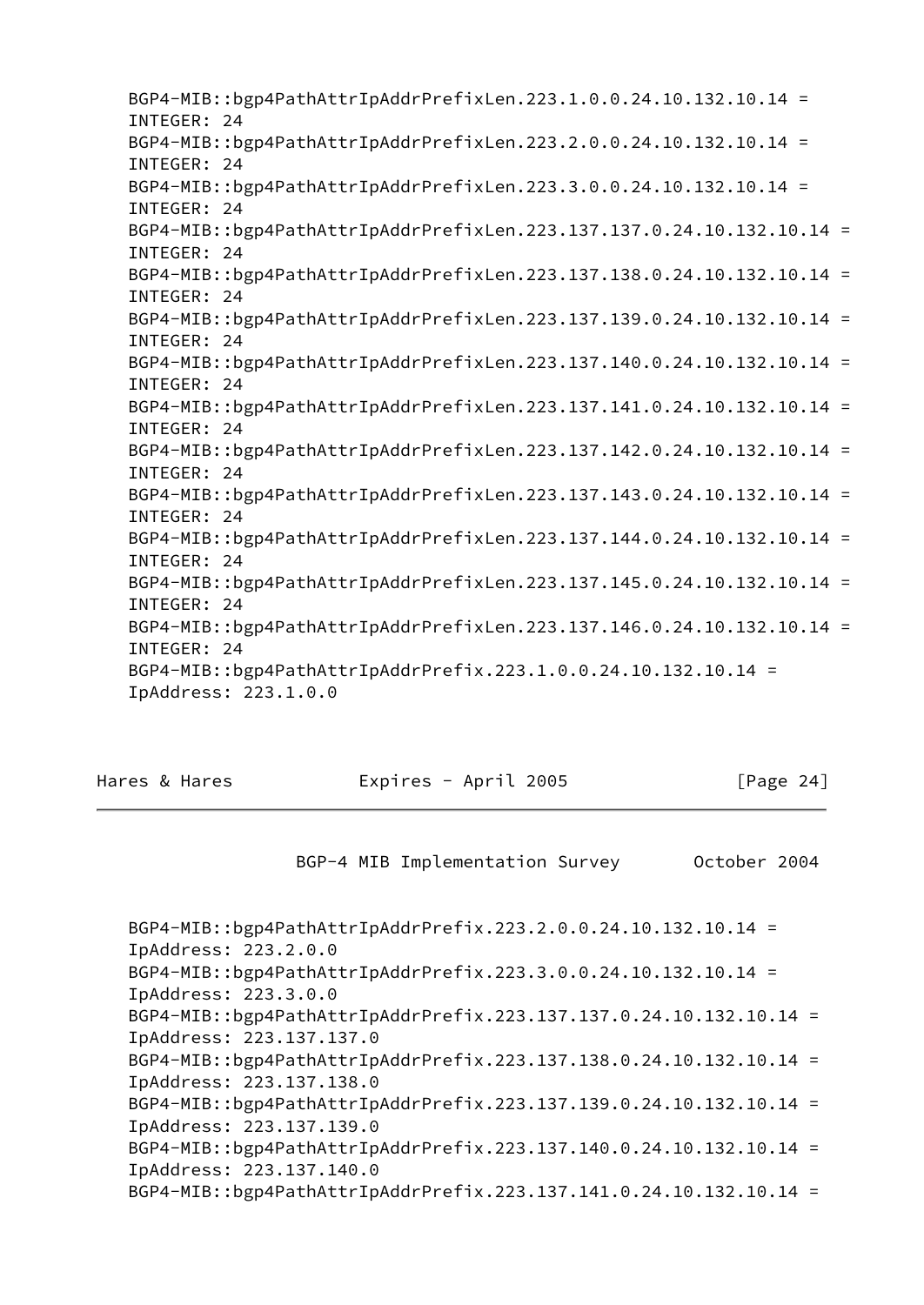```
 IpAddress: 223.137.141.0
 BGP4-MIB::bgp4PathAttrIpAddrPrefix.223.137.142.0.24.10.132.10.14 =
 IpAddress: 223.137.142.0
 BGP4-MIB::bgp4PathAttrIpAddrPrefix.223.137.143.0.24.10.132.10.14 =
 IpAddress: 223.137.143.0
 BGP4-MIB::bgp4PathAttrIpAddrPrefix.223.137.144.0.24.10.132.10.14 =
 IpAddress: 223.137.144.0
 BGP4-MIB::bgp4PathAttrIpAddrPrefix.223.137.145.0.24.10.132.10.14 =
 IpAddress: 223.137.145.0
 BGP4-MIB::bgp4PathAttrIpAddrPrefix.223.137.146.0.24.10.132.10.14 =
 IpAddress: 223.137.146.0
 BGP4-MIB::bgp4PathAttrOrigin.223.1.0.0.24.10.132.10.14 = INTEGER:
 incomplete(3)
 BGP4-MIB::bgp4PathAttrOrigin.223.2.0.0.24.10.132.10.14 = INTEGER:
 incomplete(3)
 BGP4-MIB::bgp4PathAttrOrigin.223.3.0.0.24.10.132.10.14 = INTEGER:
 incomplete(3)
 BGP4-MIB::bgp4PathAttrOrigin.223.137.137.0.24.10.132.10.14 = INTEGER:
 incomplete(3)
 BGP4-MIB::bgp4PathAttrOrigin.223.137.138.0.24.10.132.10.14 = INTEGER:
 incomplete(3)
 BGP4-MIB::bgp4PathAttrOrigin.223.137.139.0.24.10.132.10.14 = INTEGER:
 incomplete(3)
 BGP4-MIB::bgp4PathAttrOrigin.223.137.140.0.24.10.132.10.14 = INTEGER:
 incomplete(3)
 BGP4-MIB::bgp4PathAttrOrigin.223.137.141.0.24.10.132.10.14 = INTEGER:
 incomplete(3)
 BGP4-MIB::bgp4PathAttrOrigin.223.137.142.0.24.10.132.10.14 = INTEGER:
 incomplete(3)
 BGP4-MIB::bgp4PathAttrOrigin.223.137.143.0.24.10.132.10.14 = INTEGER:
 incomplete(3)
 BGP4-MIB::bgp4PathAttrOrigin.223.137.144.0.24.10.132.10.14 = INTEGER:
 incomplete(3)
 BGP4-MIB::bgp4PathAttrOrigin.223.137.145.0.24.10.132.10.14 = INTEGER:
 incomplete(3)
```
Hares & Hares Expires - April 2005 [Page 25]

BGP-4 MIB Implementation Survey 0ctober 2004

```
 BGP4-MIB::bgp4PathAttrOrigin.223.137.146.0.24.10.132.10.14 = INTEGER:
    incomplete(3)
   BGP4-MIB::bgp4PathAttrASPathSegment.223.1.0.0.24.10.132.10.14 = ""
   BGP4-MIB::bgp4PathAttrASPathSegment.223.2.0.0.24.10.132.10.14 = ""
    BGP4-MIB::bg
p4PathAttrASPathSegment.223.3.0.0.24.10.132.10.14 = ""
```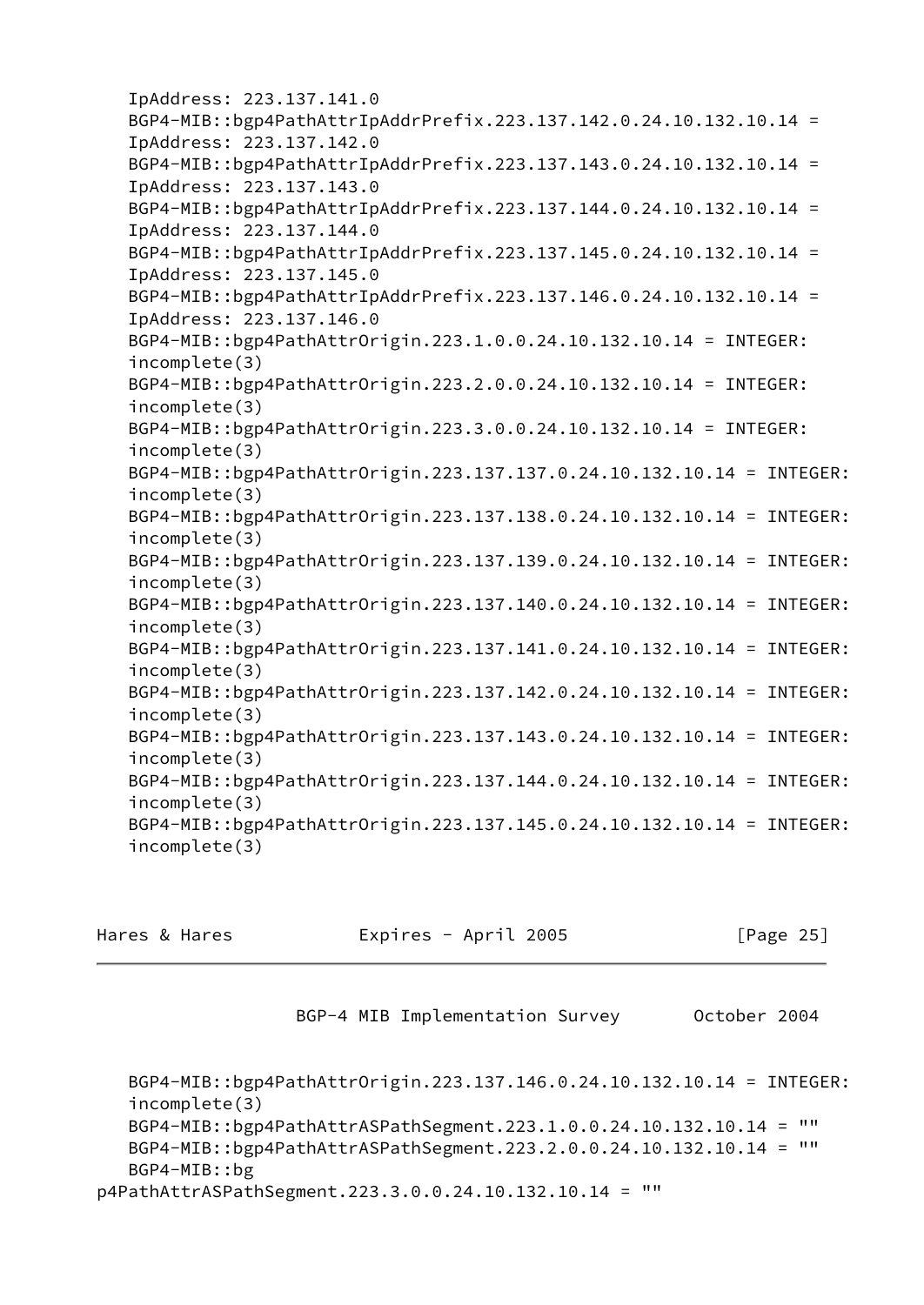BGP4-MIB::bgp4PathAttrASPathSegment.223.137.137.0.24.10.132.10.14 = """ BGP4-MIB::bgp4PathAttrASPathSegment.223.137.138.0.24.10.132.10.14 =  $"''"$  BGP4-MIB::bgp4PathAttrASPathSegment.223.137.139.0.24.10.132.10.14 = """ BGP4-MIB::bgp4PathAttrASPathSegment.223.137.140.0.24.10.132.10.14 =  $"''"$  BGP4-MIB::bgp4PathAttrASPathSegment.223.137.141.0.24.10.132.10.14 = "" BGP4-MIB::bgp4PathAttrASPathSegment.223.137.142.0.24.10.132.10.14 =  $^{\prime\prime\prime\prime}$  BGP4-MIB::bgp4PathAttrASPathSegment.223.137.143.0.24.10.132.10.14 = """ BGP4-MIB::bgp4PathAttrASPathSegment.223.137.144.0.24.10.132.10.14 =  $"''"$  BGP4-MIB::bgp4PathAttrASPathSegment.223.137.145.0.24.10.132.10.14 = """ BGP4-MIB::bgp4PathAttrASPathSegment.223.137.146.0.24.10.132.10.14 =  $"''"$  BGP4-MIB::bgp4PathAttrNextHop.223.1.0.0.24.10.132.10.14 = IpAddress: 10.132.10.242 BGP4-MIB::bgp4PathAttrNextHop.223.2.0.0.24.10.132.10.14 = IpAddress: 10.132.10.242 BGP4-MIB::bgp4PathAttrNextHop.223.3.0.0.24.10.132.10.14 = IpAddress: 10.132.10.242 BGP4-MIB::bgp4PathAttrNextHop.223.137.137.0.24.10.132.10.14 = IpAddress: 10.132.10.242 BGP4-MIB::bgp4PathAttrNextHop.223.137.138.0.24.10.132.10.14 = IpAddress: 10.132.10.242 BGP4-MIB::bgp4PathAttrNextHop.223.137.139.0.24.10.132.10.14 = IpAddress: 10.132.10.242 BGP4-MIB::bgp4PathAttrNextHop.223.137.140.0.24.10.132.10.14 = IpAddress: 10.132.10.242 BGP4-MIB::bgp4PathAttrNextHop.223.137.141.0.24.10.132.10.14 = IpAddress: 10.132.10.242 BGP4-MIB::bgp4PathAttrNextHop.223.137.142.0.24.10.132.10.14 = IpAddress: 10.132.10.242 BGP4-MIB::bgp4PathAttrNextHop.223.137.143.0.24.10.132.10.14 = IpAddress: 10.132.10.242 BGP4-MIB::bgp4PathAttrNextHop.223.137.144.0.24.10.132.10.14 = IpAddress: 10.132.10.242 BGP4-MIB::bgp4PathAttrNextHop.223.137.145.0.24.10.132.10.14 = IpAddress: 10.132.10.242

Hares & Hares Expires - April 2005 [Page 26]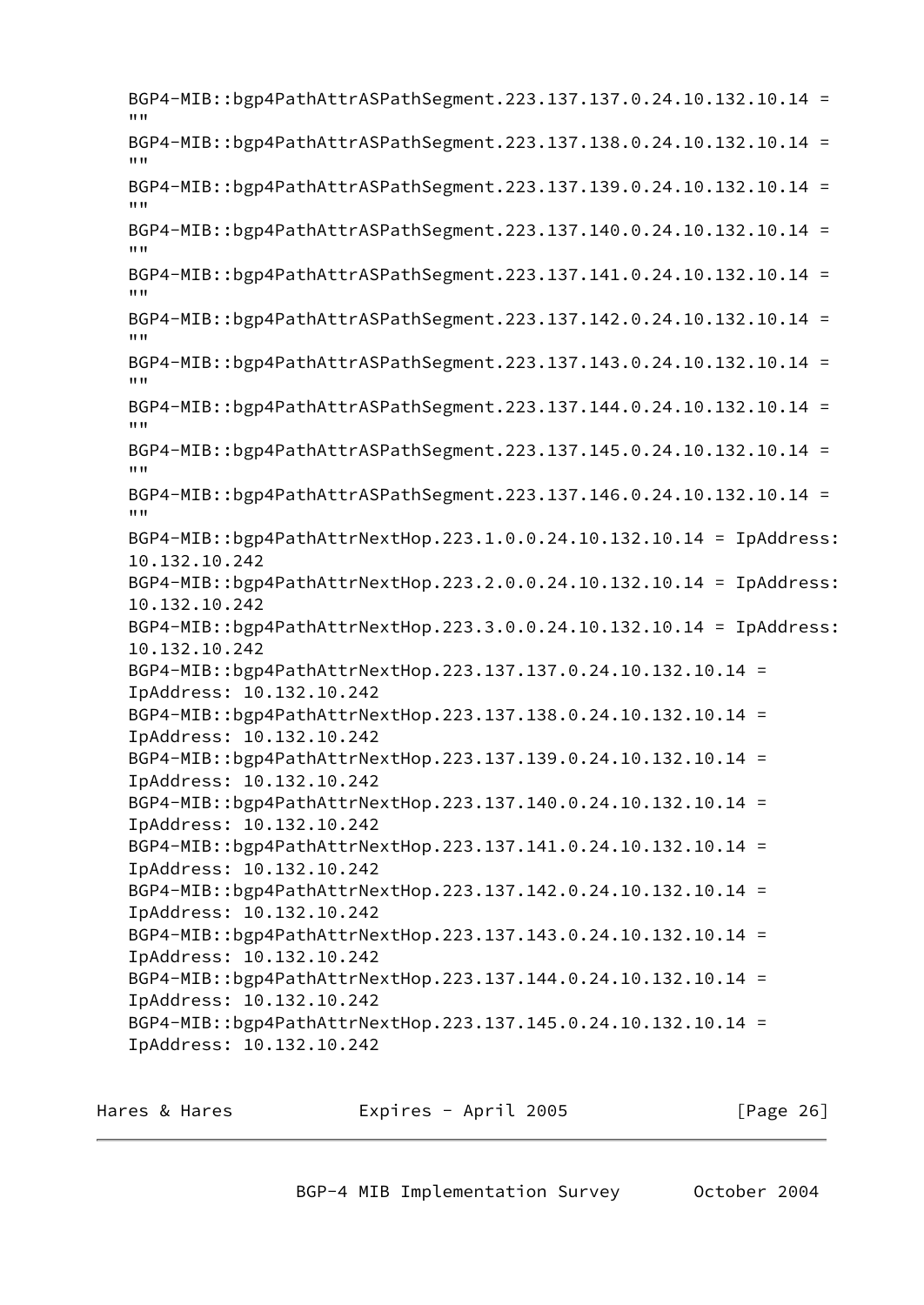BGP4-MIB::bgp4PathAttrNextHop.223.137.146.0.24.10.132.10.14 = IpAddress: 10.132.10.242 BGP4-MIB::bgp4PathAttrMultiExitDisc.223.1.0.0.24.10.132.10.14 = INTEGER: -1 BGP4-MIB::bgp4PathAttrMultiExitDisc.223.2.0.0.24.10.132.10.14 = INTEGER:  $-1$  BGP4-MIB::bgp4PathAttrMultiExitDisc.223.3.0.0.24.10.132.10.14 = INTEGER:  $-1$  BGP4-MIB::bgp4PathAttrMultiExitDisc.223.137.137.0.24.10.132.10.14 =  $INTEGR: -1$  BGP4-MIB::bgp4PathAttrMultiExitDisc.223.137.138.0.24.10.132.10.14 = INTEGER:  $-1$  BGP4-MIB::bgp4PathAttrMultiExitDisc.223.137.139.0.24.10.132.10.14 =  $INTEGR: -1$  BGP4-MIB::bgp4PathAttrMultiExitDisc.223.137.140.0.24.10.132.10.14 =  $INTEGR: -1$  BGP4-MIB::bgp4PathAttrMultiExitDisc.223.137.141.0.24.10.132.10.14 = INTEGER: -1 BGP4-MIB::bgp4PathAttrMultiExitDisc.223.137.142.0.24.10.132.10.14 = INTEGER: -1 BGP4-MIB::bgp4PathAttrMultiExitDisc.223.137.143.0.24.10.132.10.14 = INTEGER: -1 BGP4-MIB::bgp4PathAttrMultiExitDisc.223.137.144.0.24.10.132.10.14 = INTEGER: -1 BGP4-MIB::bgp4PathAttrMultiExitDisc.223.137.145.0.24.10.132.10.14 = INTEGER: -1 BGP4-MIB::bgp4PathAttrMultiExitDisc.223.137.146.0.24.10.132.10.14 = INTEGER: -1 BGP4-MIB::bgp4PathAttrLocalPref.223.1.0.0.24.10.132.10.14 = INTEGER: 100 BGP4-MIB::bgp4PathAttrLocalPref.223.2.0.0.24.10.132.10.14 = INTEGER: 100 BGP4-MIB::bgp4PathAttrLocalPref.223.3.0.0.24.10.132.10.14 = INTEGER: 100 BGP4-MIB::bgp4PathAttrLocalPref.223.137.137.0.24.10.132.10.14 = INTEGER: 100 BGP4-MIB::bgp4PathAttrLocalPref.223.137.138.0.24.10.132.10.14 = INTEGER: 100 BGP4-MIB::bgp4PathAttrLocalPref.223.137.139.0.24.10.132.10.14 = INTEGER: 100 BGP4-MIB::bgp4PathAttrLocalPref.223.137.140.0.24.10.132.10.14 = INTEGER: 100 BGP4-MIB::bgp4PathAttrLocalPref.223.137.141.0.24.10.132.10.14 = INTEGER: 100 BGP4-MIB::bgp4PathAttrLocalPref.223.137.142.0.24.10.132.10.14 = INTEGER: 100 BGP4-MIB::bgp4PathAttrLocalPref.223.137.143.0.24.10.132.10.14 = INTEGER: 100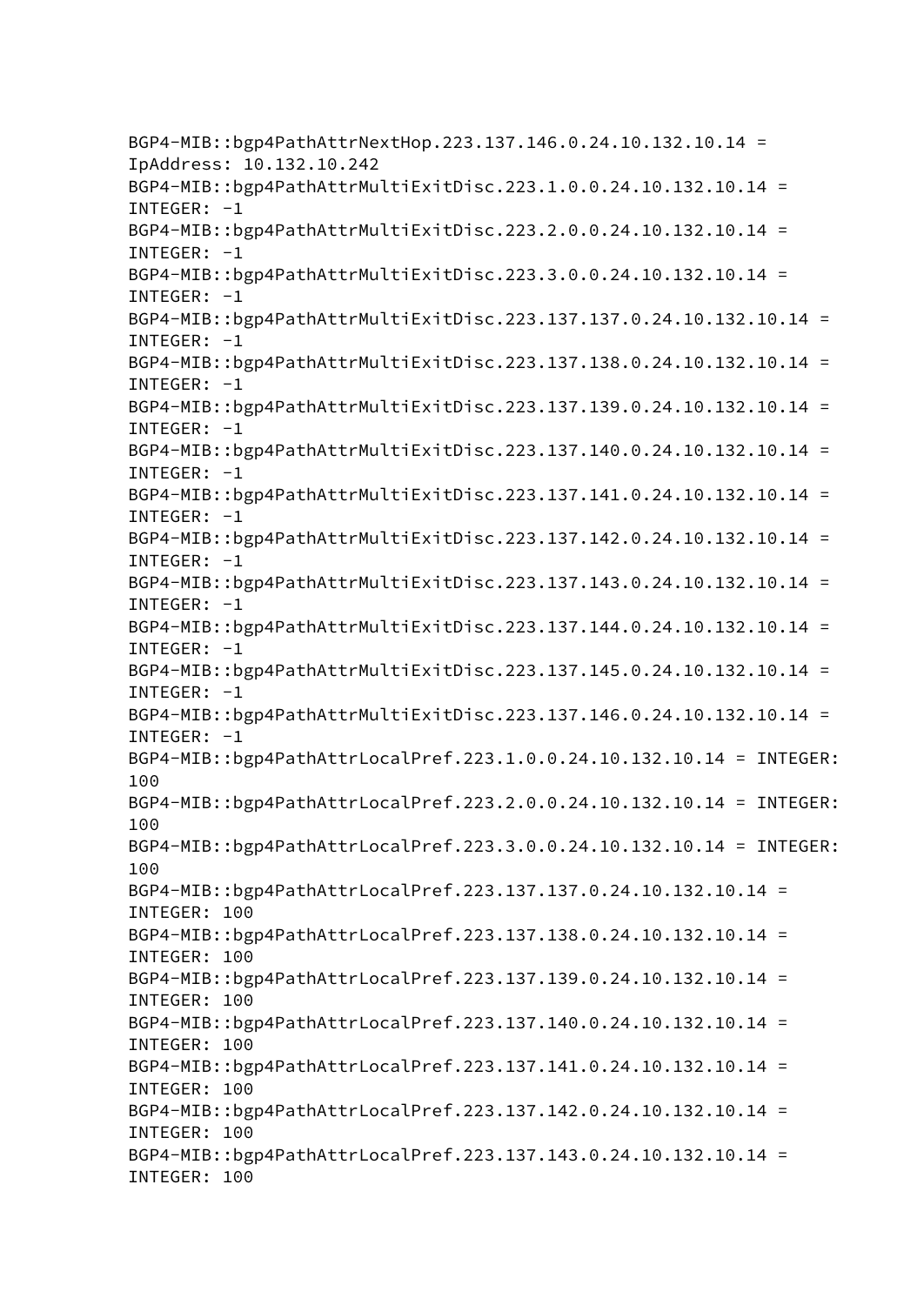| BGP-4 MIB Implementation Survey                                                                                   | October 2004 |
|-------------------------------------------------------------------------------------------------------------------|--------------|
|                                                                                                                   |              |
| BGP4-MIB::bgp4PathAttrLocalPref.223.137.144.0.24.10.132.10.14 =<br>INTEGER: 100                                   |              |
| BGP4-MIB::bgp4PathAttrLocalPref.223.137.145.0.24.10.132.10.14 =<br>INTEGER: 100                                   |              |
| BGP4-MIB::bgp4PathAttrLocalPref.223.137.146.0.24.10.132.10.14 =                                                   |              |
| INTEGER: 100<br>BGP4-MIB::bgp4PathAttrAtomicAggregate.223.1.0.0.24.10.132.10.14 =                                 |              |
| INTEGER: lessSpecificRouteNotSelected(1)                                                                          |              |
| BGP4-MIB::bgp4PathAttrAtomicAggregate.223.2.0.0.24.10.132.10.14 =                                                 |              |
| INTEGER: lessSpecificRouteNotSelected(1)                                                                          |              |
| BGP4-MIB::bgp4PathAttrAtomicAggregate.223.3.0.0.24.10.132.10.14 =                                                 |              |
| INTEGER: lessSpecificRouteNotSelected(1)                                                                          |              |
| BGP4-MIB::bgp4PathAttrAtomicAggregate.223.137.137.0.24.10.132.10.14 =                                             |              |
| INTEGER: lessSpecificRouteNotSelected(1)<br>BGP4-MIB::bgp4PathAttrAtomicAggregate.223.137.138.0.24.10.132.10.14 = |              |
| INTEGER: lessSpecificRouteNotSelected(1)                                                                          |              |
| BGP4-MIB::bgp4PathAttrAtomicAggregate.223.137.139.0.24.10.132.10.14 =                                             |              |
| INTEGER: lessSpecificRouteNotSelected(1)                                                                          |              |
| BGP4-MIB::bgp4PathAttrAtomicAggregate.223.137.140.0.24.10.132.10.14 =                                             |              |
| INTEGER: lessSpecificRouteNotSelected(1)                                                                          |              |
| BGP4-MIB::bgp4PathAttrAtomicAggregate.223.137.141.0.24.10.132.10.14 =                                             |              |
| INTEGER: lessSpecificRouteNotSelected(1)                                                                          |              |
| BGP4-MIB::bgp4PathAttrAtomicAggregate.223.137.142.0.24.10.132.10.14 =                                             |              |
| INTEGER: lessSpecificRouteNotSelected(1)<br>BGP4-MIB::bgp4PathAttrAtomicAggregate.223.137.143.0.24.10.132.10.14 = |              |
| INTEGER: lessSpecificRouteNotSelected(1)                                                                          |              |
| BGP4-MIB::bgp4PathAttrAtomicAggregate.223.137.144.0.24.10.132.10.14 =                                             |              |
| INTEGER: lessSpecificRouteNotSelected(1)                                                                          |              |
| BGP4-MIB::bgp4PathAttrAtomicAggregate.223.137.145.0.24.10.132.10.14 =                                             |              |
| INTEGER: lessSpecificRouteNotSelected(1)                                                                          |              |
| BGP4-MIB::bgp4PathAttrAtomicAggregate.223.137.146.0.24.10.132.10.14 =                                             |              |
| INTEGER: lessSpecificRouteNotSelected(1)                                                                          |              |
| BGP4-MIB::bgp4PathAttrAggregatorAS.223.1.0.0.24.10.132.10.14 =                                                    |              |
| INTEGER: 0                                                                                                        |              |
| BGP4-MIB::bgp4PathAttrAggregatorAS.223.2.0.0.24.10.132.10.14 =<br>INTEGER: 0                                      |              |
| BGP4-MIB::bgp4PathAttrAggregatorAS.223.3.0.0.24.10.132.10.14 =                                                    |              |
| INTEGER: 0                                                                                                        |              |
| BGP4-MIB::bgp4PathAttrAggregatorAS.223.137.137.0.24.10.132.10.14 =                                                |              |
| INTEGER: 0                                                                                                        |              |
| BGP4-MIB::bgp4PathAttrAggregatorAS.223.137.138.0.24.10.132.10.14 =                                                |              |
| INTEGER: 0                                                                                                        |              |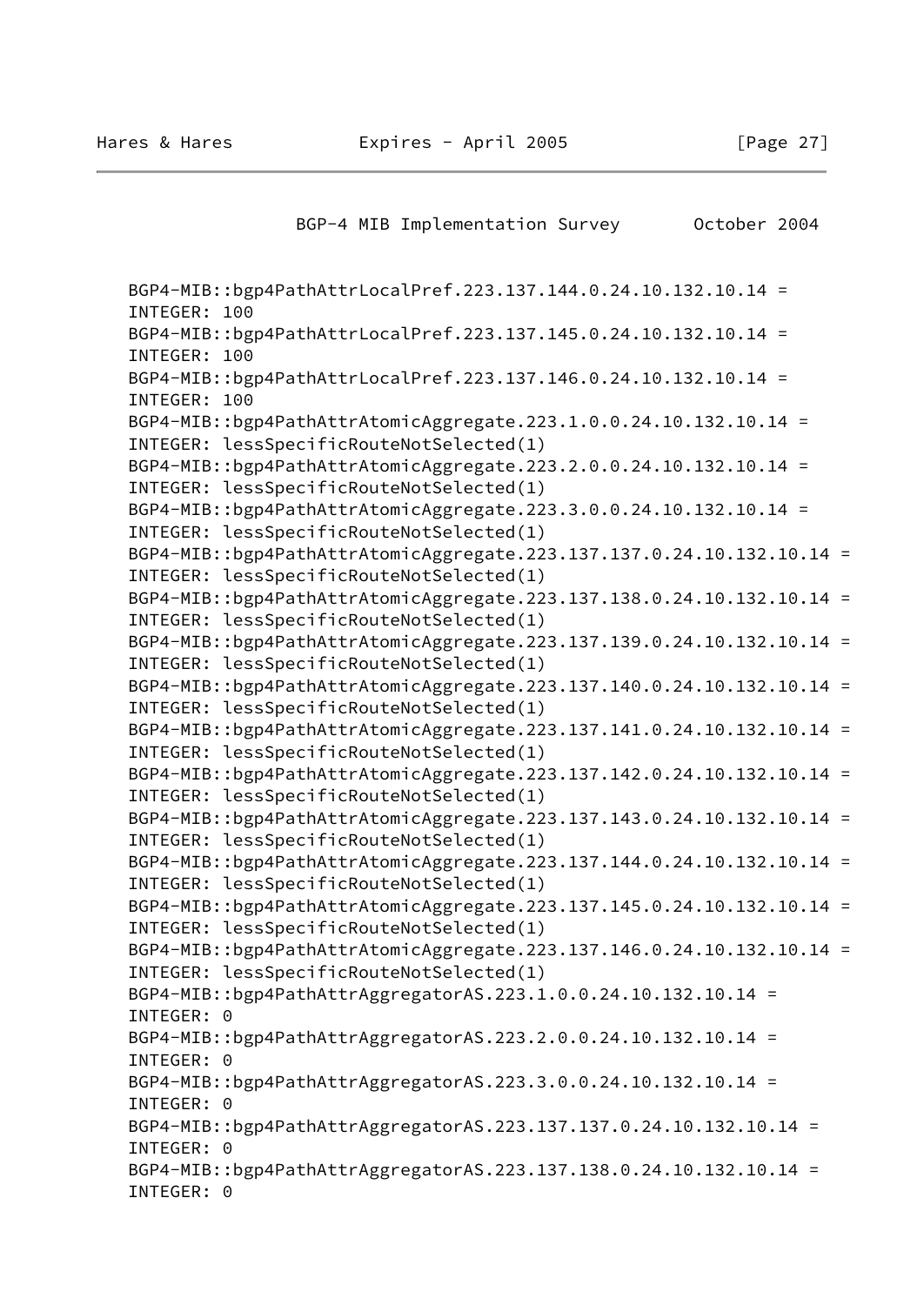BGP4-MIB::bgp4PathAttrAggregatorAS.223.137.139.0.24.10.132.10.14 = INTEGER: 0 BGP4-MIB::bgp4PathAttrAggregatorAS.223.137.140.0.24.10.132.10.14 = INTEGER: 0 BGP4-MIB::bgp4PathAttrAggregatorAS.223.137.141.0.24.10.132.10.14 = INTEGER: 0

Hares & Hares **Expires - April 2005** [Page 28]

BGP-4 MIB Implementation Survey October 2004

 BGP4-MIB::bgp4PathAttrAggregatorAS.223.137.142.0.24.10.132.10.14 = INTEGER: 0 BGP4-MIB::bgp4PathAttrAggregatorAS.223.137.143.0.24.10.132.10.14 = INTEGER: 0 BGP4-MIB::bgp4PathAttrAggregatorAS.223.137.144.0.24.10.132.10.14 = INTEGER: 0 BGP4-MIB::bgp4PathAttrAggregatorAS.223.137.145.0.24.10.132.10.14 = INTEGER: 0 BGP4-MIB::bgp4PathAttrAggregatorAS.223.137.146.0.24.10.132.10.14 = INTEGER: 0 BGP4-MIB::bgp4PathAttrAggregatorAddr.223.1.0.0.24.10.132.10.14 = IpAddress: 0.0.0.0 BGP4-MIB::bgp4PathAttrAggregatorAddr.223.2.0.0.24.10.132.10.14 = IpAddress: 0.0.0.0 BGP4-MIB::bgp4PathAttrAggregatorAddr.223.3.0.0.24.10.132.10.14 = IpAddress: 0.0.0.0 BGP4-MIB::bgp4PathAttrAggregatorAddr.223.137.137.0.24.10.132.10.14 = IpAddress: 0.0.0.0 BGP4-MIB::bgp4PathAttrAggregatorAddr.223.137.138.0.24.10.132.10.14 = IpAddress: 0.0.0.0 BGP4-MIB::bgp4PathAttrAggregatorAddr.223.137.139.0.24.10.132.10.14 = IpAddress: 0.0.0.0 BGP4-MI B::bgp4PathAttrAggregatorAddr.223.137.140.0.24.10.132.10.14 = IpAddress: 0.0.0.0 BGP4-MIB::bgp4PathAttrAggregatorAddr.223.137.141.0.24.10.132.10.14 = IpAddress: 0.0.0.0 BGP4-MIB::bgp4PathAttrAggregatorAddr.223.137.142.0.24.10.132.10.14 = IpAddress: 0.0.0.0 BGP4-MIB::bgp4PathAttrAggregatorAddr.223.137.143.0.24.10.132.10.14 = IpAddress: 0.0.0.0 BGP4-MIB::bgp4PathAttrAggregatorAddr.223.137.144.0.24.10.132.10.14 = IpAddress: 0.0.0.0 BGP4-MIB::bgp4PathAttrAggregatorAddr.223.137.145.0.24.10.132.10.14 = IpAddress: 0.0.0.0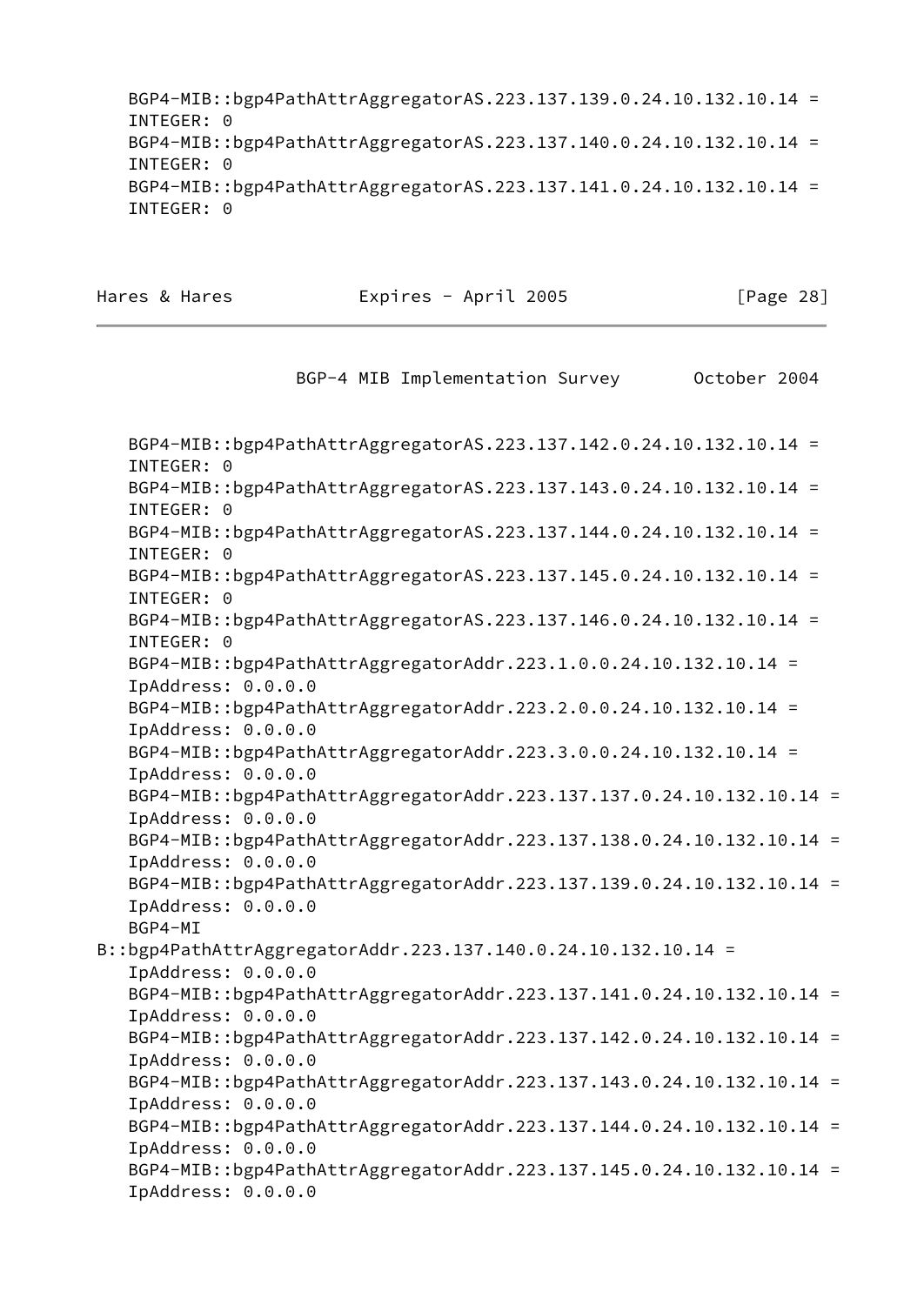BGP4-MIB::bgp4PathAttrAggregatorAddr.223.137.146.0.24.10.132.10.14 = IpAddress: 0.0.0.0 BGP4-MIB::bgp4PathAttrCalcLocalPref.223.1.0.0.24.10.132.10.14 = INTEGER: 100 BGP4-MIB::bgp4PathAttrCalcLocalPref.223.2.0.0.24.10.132.10.14 = INTEGER: 100 BGP4-MIB::bgp4PathAttrCalcLocalPref.223.3.0.0.24.10.132.10.14 = INTEGER: 100 BGP4-MIB::bgp4PathAttrCalcLocalPref.223.137.137.0.24.10.132.10.14 = INTEGER: 100 BGP4-MIB::bgp4PathAttrCalcLocalPref.223.137.138.0.24.10.132.10.14 = INTEGER: 100 BGP4-MIB::bgp4PathAttrCalcLocalPref.223.137.139.0.24.10.132.10.14 = INTEGER: 100

Hares & Hares **Expires - April 2005** [Page 29]

BGP-4 MIB Implementation Survey 0ctober 2004

 BGP4-MIB::bgp4PathAttrCalcLocalPref.223.137.140.0.24.10.132.10.14 = INTEGER: 100 BGP4-MIB::bgp4PathAttrCalcLocalPref.223.137.141.0.24.10.132.10.14 = INTEGER: 100 BGP4-MIB::bgp4PathAttrCalcLocalPref.223.137.142.0.24.10.132.10.14 = INTEGER: 100 BGP4-MIB::bgp4PathAttrCalcLocalPref.223.137.143.0.24.10.132.10.14 = INTEGER: 100 BGP4-MIB::bgp4PathAttrCalcLocalPref.223.137.144.0.24.10.132.10.14 = INTEGER: 100 BGP4-MIB::bgp4PathAttrCalcLocalPref.223.137.145.0.24.10.132.10.14 = INTEGER: 100 BGP4-MIB::bgp4PathAttrCalcLocalPref.223.137.146.0.24.10.132.10.14 = INTEGER: 100 BGP4-MIB::bgp4PathAttrBest.223.1.0.0.24.10.132.10.14 = INTEGER: false(1) BGP4-MIB::bgp4PathAttrBest.223.2.0.0.24.10.132.10.14 = INTEGER: false(1) BGP4-MIB::bgp4PathAttrBest.223.3.0.0.24.10.132.10.14 = INTEGER: false(1) BGP4-MIB::bgp4PathAttrBest.223.137.137.0.24.10.132.10.14 = INTEGER: true(2) BGP4-MIB::bgp4PathAttrBest.223.137.138.0.24.10.132.10.14 = INTEGER: true(2) BGP4-MIB::bgp4PathAttrBest.223.137.139.0.24.10.132.10.14 = INTEGER: true(2) BGP4-MIB::bgp4PathAttrBest.223.137.140.0.24.10.132.10.14 = INTEGER: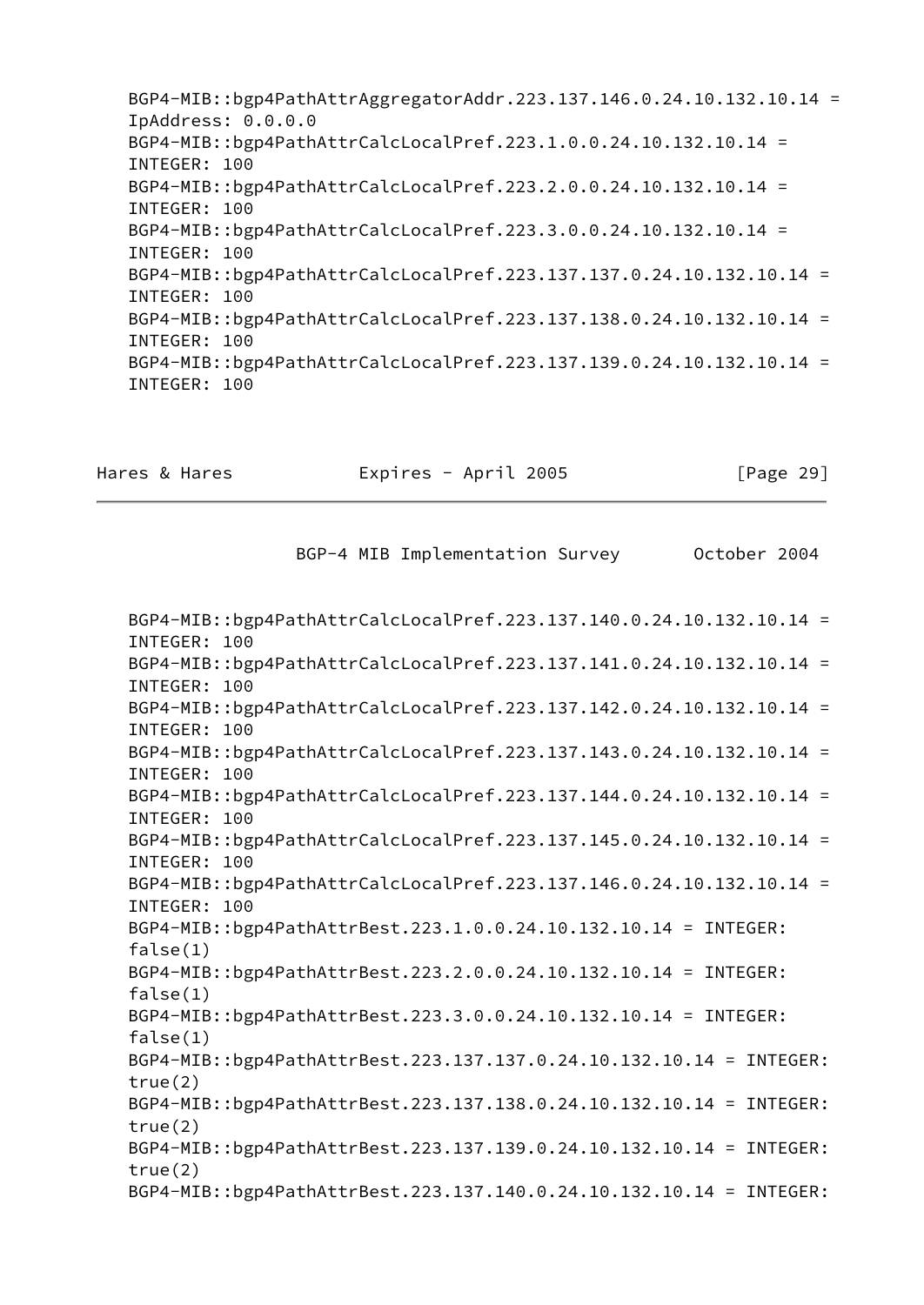```
 true(2)
 BGP4-MIB::bgp4PathAttrBest.223.137.141.0.24.10.132.10.14 = INTEGER:
 true(2)
 BGP4-MIB::bgp4PathAttrBest.223.137.142.0.24.10.132.10.14 = INTEGER:
 true(2)
 BGP4-MIB::bgp4PathAttrBest.223.137.143.0.24.10.132.10.14 = INTEGER:
 true(2)
 BGP4-MIB::bgp4PathAttrBest.223.137.144.0.24.10.132.10.14 = INTEGER:
 true(2)
 BGP4-MIB::bgp4PathAttrBest.223.137.145.0.24.10.132.10.14 = INTEGER:
 true(2)
 BGP4-MIB::bgp4PathAttrBest.223.137.146.0.24.10.132.10.14 = INTEGER:
 true(2)
 BGP4-MIB::bgp4PathAttrUnknown.223.1.0.0.24.10.132.10.14 = ""
 BGP4-MIB::bgp4PathAttrUnknown.223.2.0.0.24.10.132.10.14 = ""
 BGP4-MIB::bgp4PathAttrUnknown.223.3.0.0.24.10.132.10.14 = ""
 BGP4-MIB::bgp4PathAttrUnknown.223.137.137.0.24.10.132.10.14 = ""
 BGP4-MIB::bgp4PathAttrUnknown.223.137.138.0.24.10.132.10.14 = ""
 BGP4-MIB::bgp4PathAttrUnknown.223.137.139.0.24.10.132.10.14 = ""
 BGP4-MIB::bgp4PathAttrUnknown.223.137.140.0.24.10.132.10.14 = ""
 BGP4-MIB::bgp4PathAttrUnknown.223.137.141.0.24.10.132.10.14 = ""
 BGP4-MIB::bgp4PathAttrUnknown.223.137.142.0.24.10.132.10.14 = ""
```
<span id="page-34-0"></span>

Hares & Hares **Expires - April 2005** [Page 30]

BGP-4 MIB Implementation Survey 0ctober 2004

```
 BGP4-MIB::bgp4PathAttrUnknown.223.137.143.0.24.10.132.10.14 = ""
 BGP4-MIB::bgp4PathAttrUnknown.223.137.144.0.24.10.132.10.14 = ""
 BGP4-MIB::bgp4PathAttrUnknown.223.137.145.0.24.10.132.10.14 = ""
 BGP4-MIB::bgp4PathAttrUnknown.223.137.146.0.24.10.132.10.14 = ""
```
# 4.3

Redback Networks

 bgpPeerIdentifier.10.12.49.207 = 2.3.4.5 bgpPeerIdentifier.50.1.1.63 = 2.2.2.63 bgpPeerIdentifier.155.53.1.235 = 155.53.1.235 bgpPeerState.10.12.49.207 = established $(6)$ bgpPeerState.50.1.1.63 = established $(6)$ bgpPeerState.155.53.1.235 = established $(6)$ bgpPeerAdminStatus.10.12.49.207 = start $(2)$  bgpPeerAdminStatus.50.1.1.63 = start(2) bgpPeerAdminStatus.155.53.1.235 = start $(2)$  bgpPeerNegotiatedVersion.10.12.49.207 = 4 bgpPeerNegotiatedVersion.50.1.1.63 = 4 bgpPeerNegotiatedVersion.155.53.1.235 = 4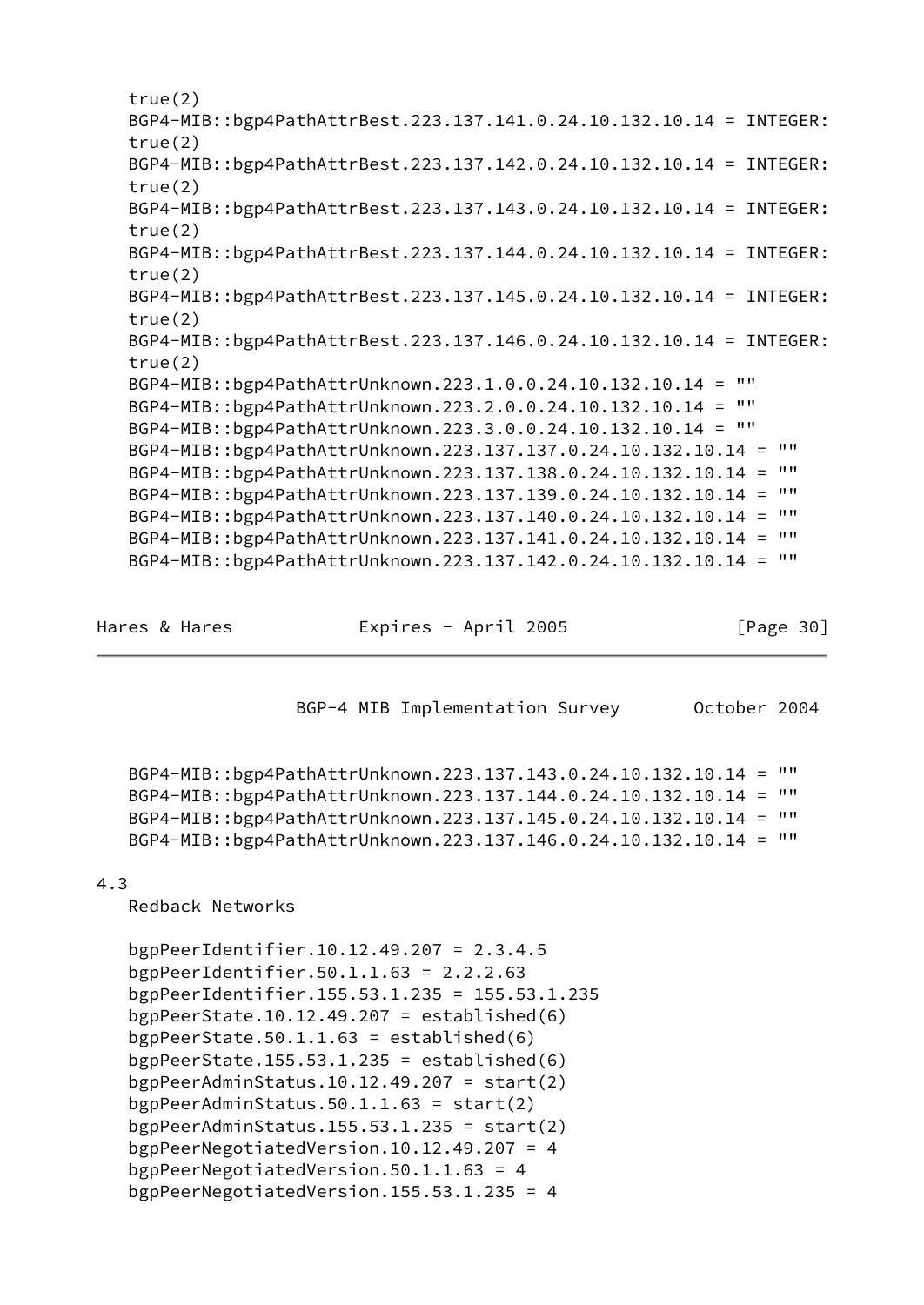bgpPeerLocalAddr.10.12.49.207 = 10.12.49.122 bgpPeerLocalAddr.50.1.1.63 = 50.1.1.122 bgpPeerLocalAddr.155.53.1.235 = 10.12.49.122 bgpPeerLocalPort.10.12.49.207 = 65455 bgpPeerLocalPort.50.1.1.63 =  $179$  bgpPeerLocalPort.155.53.1.235 = 65456 bgpPeerRemoteAddr.10.12.49.207 = 10.12.49.207 bgpPeerRemoteAddr.50.1.1.63 = 50.1.1.63 bgpPeerRemoteAddr.155.53.1.235 = 155.53.1.235 bgpPeerRemotePort.10.12.49.207 = 179 bgpPeerRemotePort.50.1.1.63 = 65529 bgpPeerRemotePort.155.53.1.235 = 179 bgpPeerRemoteAs.10.12.49.207 = 200 bgpPeerRemoteAs.50.1.1.63 = 200 bgpPeerRemoteAs.155.53.1.235 = 14207 bgpPeerInUpdates.10.12.49.207 = 1 bgpPeerInUpdates.50.1.1.63 =  $0$  bgpPeerInUpdates.155.53.1.235 = 21176 bgpPeerOutUpdates.10.12.49.207 = 2 bgpPeerOutUpdates.50.1.1.63 = 2 bgpPeerOutUpdates.155.53.1.235 = 2 bgpPeerInTotalMessages.10.12.49.207 = 16 bgpPeerInTotalMessages.50.1.1.63 = 2 bgpPeerInTotalMessages.155.53.1.235 = 21189 bgpPeerOutTotalMessages.10.12.49.207 = 18 bgpPeerOutTotalMessages.50.1.1.63 = 5 bgpPeerOutTotalMessages.155.53.1.235 = 18 bgpPeerLastError.10.12.49.207 = 00 00 bgpPeerLastError.50.1.1.63 = 04 00 bgpPeerLastError.155.53.1.235 = 00 00 Hares & Hares **Expires - April 2005** [Page 31] BGP-4 MIB Implementation Survey October 2004 bgpPeerFsmEstablishedTransitions.10.12.49.207 = 2 bgpPeerFsmEstablishedTransitions.50.1.1.63 = 2 bgpPeerFsmEstablishedTransitions.155.53.1.235 = 2 bgpPeerFsmEstablishedTime.10.12.49.207 = 669 bgpPeerFsmEstablishedTime.50.1.1.63 = 19 bgpPeerFsmEstablishedTime.155.53.1.235 = 669 bgpPeerConnectRetryInterval.10.12.49.207 = 120 bgpPeerConnectRetryInterval.50.1.1.63 = 120 bgpPeerConnectRetryInterval.155.53.1.235 = 120 bgpPeerHoldTime.10.12.49.207 = 180 bgpPeerHoldTime.50.1.1.63 =  $180$ 

bgpPeerHoldTime.155.53.1.235 = 180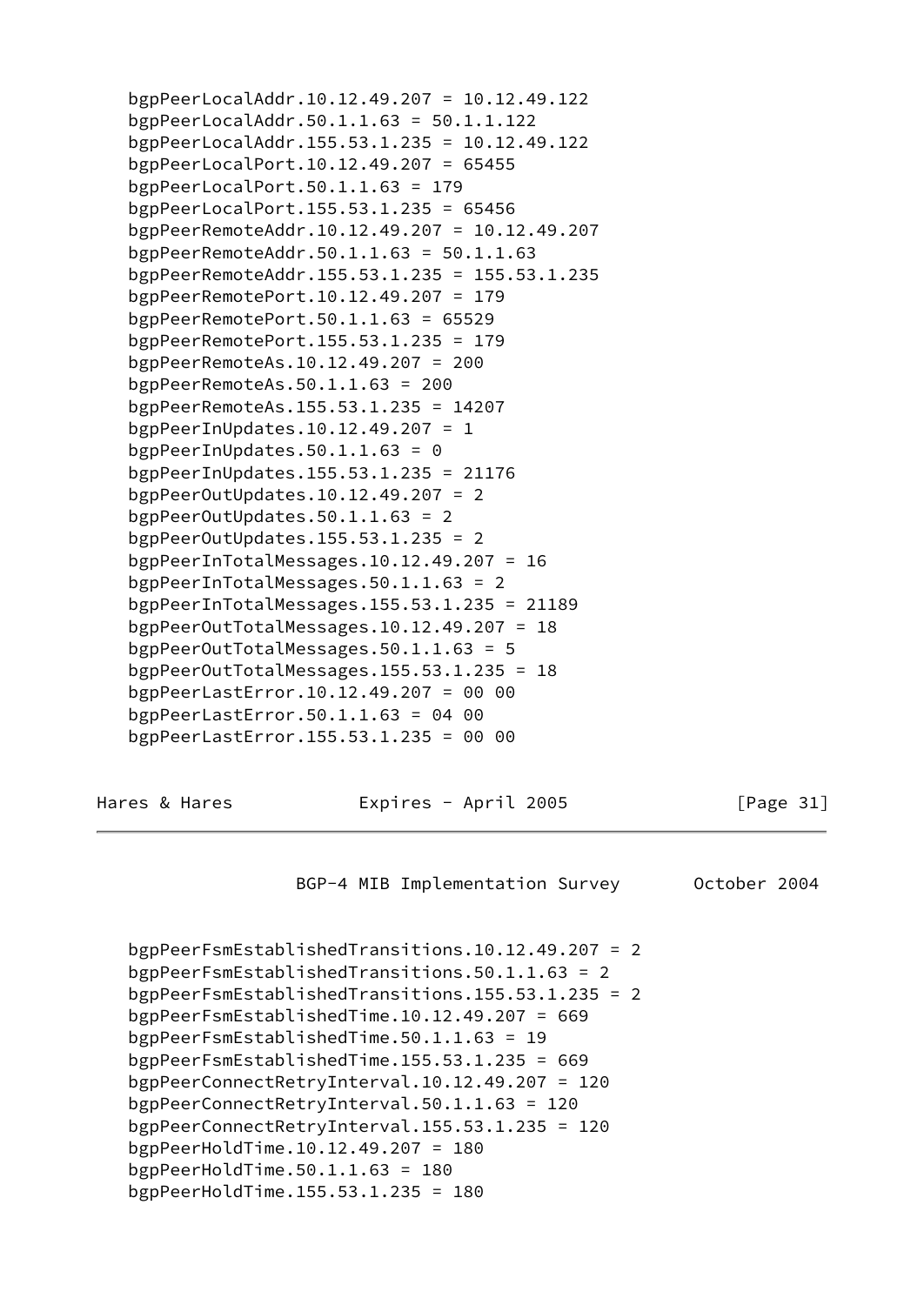```
 bgpPeerKeepAlive.10.12.49.207 = 60
    bgpPeerKeepAlive.50.1.1.63 = 60
    bgpPeerKeepAlive.155.53.1.235 = 60
    bgpPeerHoldTimeConfigured.10.12.49.207 = 180
    bgpPeerHoldTimeConfigured.50.1.1.63 = 180
    bgpPeerHoldTimeConfigured.155.53.1.235 = 180
    bgpPeerKeepAliveConfigured.10.12.49.207 = 60
    bgpPeerKeepAliveConfigured.50.1.1.63 = 60
    bgpPeerKeepAliveConfigured.155.53.1.235 = 60
    bgpPeerMinASOriginationInterval.10.12.49.207 = 15
    bgpPeerMinASOriginationInterval.50.1.1.63 = 15
    bgpPeerMinASOriginationInterval.155.53.1.235 = 15
    bgpPeerMinRouteAdvertisementInterval.10.12.49.207 = 30
    bgpPeerMinRouteAdvertisementInterval.50.1.1.63 = 30
    bgpPeerMinRouteAdvertisementInterval.155.53.1.235 = 30
    bgpPeerInUpdateElapsedTime.10.12.49.207 = 9
    bgpPeerInUpdateElapsedTime.50.1.1.63 = 19
    bgpPeerInUpdateElapsedTime.155.53.1.235 = 3
    ============================================================
    bgpVersion.0 = 08
    bgpLocalAs.0 = 300
    bgpPeerIdentifier.10.12.49.207 = 2.3.4.5
    bgpPeerIdentifier.50.1.1.63 = 0.0.0.0
    bgpPeerIdentifier.155.53.1.235 = 155.53.1.235
   bgpPeerState.10.12.49.207 = established(6)bgpPeerState.50.1.1.63 = connect(2)bgpPeerState.155.53.1.235 = established(6) bgpPeerAdminStatus.10.12.49.207 = start(2)
    bg
pPeerAdminStatus.50.1.1.63 = start(2)
   bgpPeerAdminStatus.155.53.1.235 = start(2) bgpPeerNegotiatedVersion.10.12.49.207 = 4
    bgpPeerNegotiatedVersion.50.1.1.63 = 0
    bgpPeerNegotiatedVersion.155.53.1.235 = 4
    bgpPeerLocalAddr.10.12.49.207 = 10.12.49.122
    bgpPeerLocalAddr.50.1.1.63 = 0.0.0.0
    bgpPeerLocalAddr.155.53.1.235 = 10.12.49.122
Hares & Hares Expires - April 2005 [Page 32]
```
BGP-4 MIB Implementation Survey 0ctober 2004

 bgpPeerLocalPort.10.12.49.207 = 65455 bgpPeerLocalPort.50.1.1.63 =  $\theta$  bgpPeerLocalPort.155.53.1.235 = 65456 bgpPeerRemoteAddr.10.12.49.207 = 10.12.49.207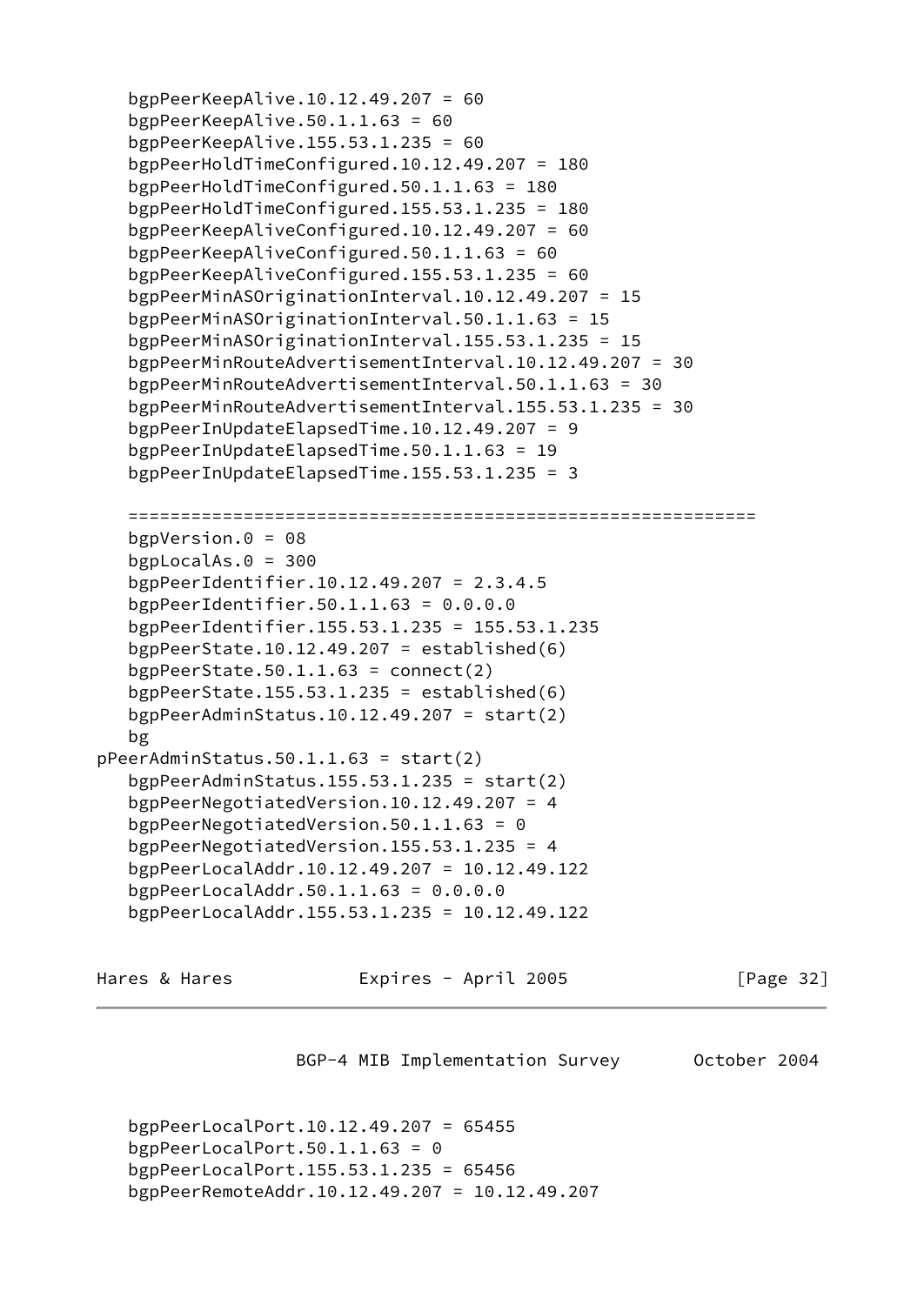bgpPeerRemoteAddr.50.1.1.63 = 50.1.1.63 bgpPeerRemoteAddr.155.53.1.235 = 155.53.1.235 bgpPeerRemotePort.10.12.49.207 = 179 bgpPeerRemotePort.50.1.1.63 =  $\theta$  bgpPeerRemotePort.155.53.1.235 = 179 bgpPeerRemoteAs.10.12.49.207 = 200 bgpPeerRemoteAs.50.1.1.63 = 200 bgpPeerRemoteAs.155.53.1.235 = 14207 bgpPeerInUpdates.10.12.49.207 = 1 bgpPeerInUpdates.50.1.1.63 =  $0$  bgpPeerInUpdates.155.53.1.235 = 21164 bgpPeerOutUpdates.10.12.49.207 = 2 bgpPeerOutUpdates.50.1.1.63 =  $\theta$  bgpPeerOutUpdates.155.53.1.235 = 2 bgpPeerInTotalMessages.10.12.49.207 = 15 bgpPeerInTotalMessages.50.1.1.63 = 0 bgpPeerInTotalMessages.155.53.1.235 = 21176 bgpPeerOutTotalMessages.10.12.49.207 = 17 bgpPeerOutTotalMessages.50.1.1.63 = 0 bgpPeerOutTotalMessages.155.53.1.235 = 17 bgpPeerLastError.10.12.49.207 = 00 00 bgpPeerLastError.50.1.1.63 = 04 00 bgpPeerLastError.155.53.1.235 = 00 00 bgpPeerFsmEstablishedTransitions.10.12.49.207 = 2 bgpPeerFsmEstablishedTransitions.50.1.1.63 = 1 bgpPeerFsmEstablishedTransitions.155.53.1.235 = 2 bgpPeerFsmEstablishedTime.10.12.49.207 = 643 bgpPeerFsmEstablishedTime.50.1.1.63 = 5326 bgpPeerFsmEstablishedTime.155.53.1.235 = 643 bgpPeerConnectRetryInterval.10.12.49.207 = 120 bgpPeerConnectRetryInterval.50.1.1.63 = 120 bgpPeerConnectRetryInterval.155.53.1.235 = 120 bgpPeerHoldTime.10.12.49.207 = 180 bgpPeerHoldTime.50.1.1.63 =  $\theta$  bgpPeerHoldTime.155.53.1.235 = 180 bgpPeerKeepAlive.10.12.49.207 = 60 bgpPeerKeepAlive.50.1.1.63 = 0 bgpPeerKeepAlive.155.53.1.235 = 60 bgpPeerHoldTimeConfigured.10.12.49.207 = 180 bgpPeerHoldTimeConfigured.50.1.1.63 = 180 bgpPeerHoldTimeConfigured.155.53.1.235 = 180 bgpPeerKeepAliveConfigured.10.12.49.207 = 60 bgpPeerKeepAliveConfigured.50.1.1.63 = 60 bgpPeerKeepAliveConfigured.155.53.1.235 = 60 bgpPeerMinASOriginationInterval.10.12.49.207 = 15

Hares & Hares **Expires - April 2005** [Page 33]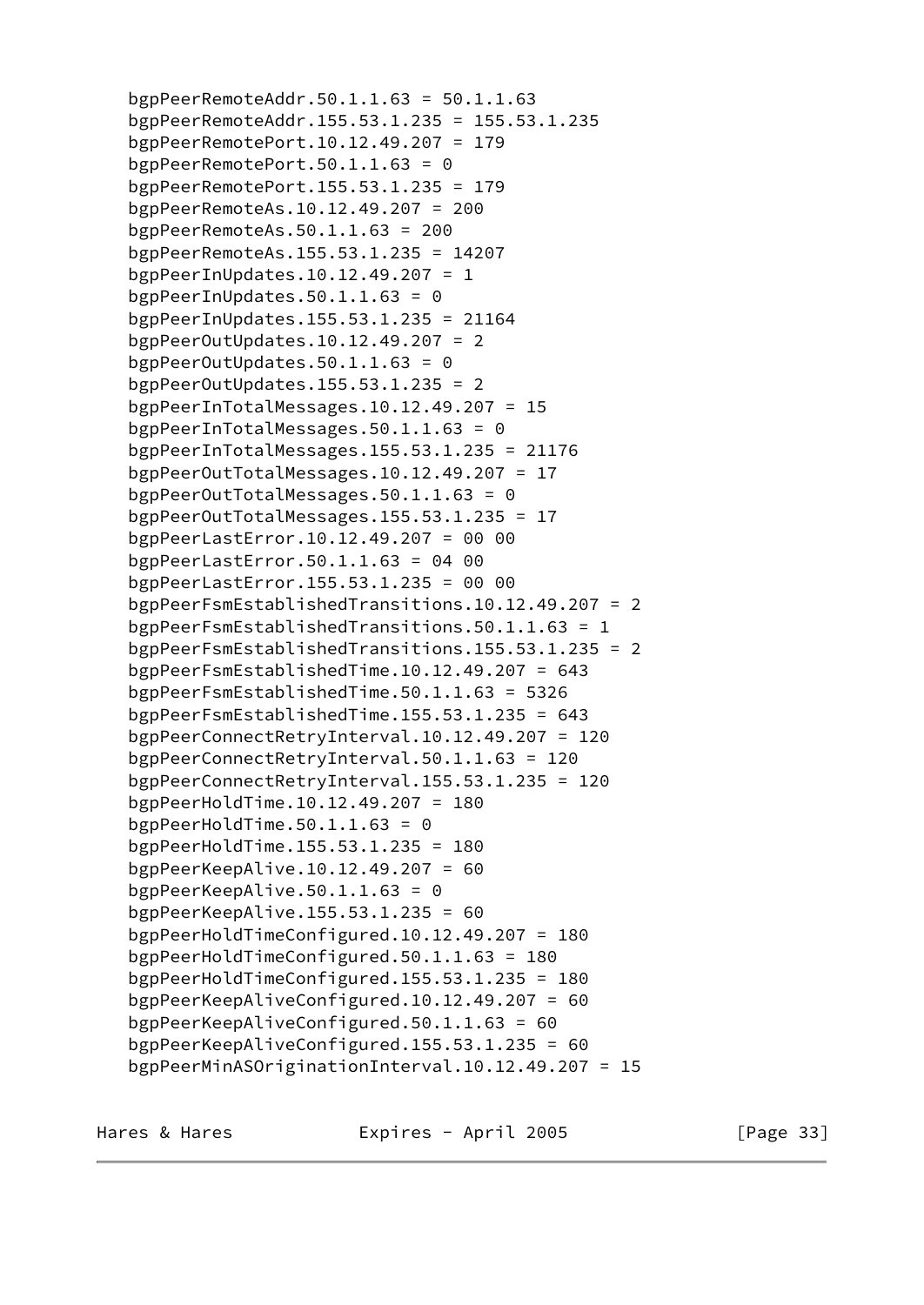```
 bgpPeerMinASOriginationInterval.50.1.1.63 = 15
 bgpPeerMinASOriginationInterval.155.53.1.235 = 15
 bgpPeerMinRouteAdvertisementInterval.10.12.49.207 = 30
 bgpPeerMinRouteAdvertisementInterval.50.1.1.63 = 30
 bgpPeerMinRouteAdvertisementInterval.155.53.1.235 = 30
 bgpPeerInUpdateElapsedTime.10.12.49.207 = 43
 bgpPeerInUpdateElapsedTime.50.1.1.63 = 5506
 bgpPeerInUpdateElapsedTime.155.53.1.235 = 0
bgpIdentifier.0 = 14.1.1.1 bgp4PathAttrPeer.1.2.3.0.24.10.12.49.207 = 10.12.49.207
 bgp4PathAttrPeer.4.4.4.122.32.0.0.0.0 = 0.0.0.0
 bgp4PathAttrPeer.6.8.0.0.20.155.53.1.235 = 155.53.1.235
 bgp4PathAttrIpAddrPrefixLen.1.2.3.0.24.10.12.49.207 = 24
 bgp4PathAttrIpAddrPrefixLen.4.4.4.122.32.0.0.0.0 = 32
 bgp4PathAttrIpAddrPrefixLen.6.8.0.0.20.155.53.1.235 = 20
 bgp4PathAttrIpAddrPrefix.1.2.3.0.24.10.12.49.207 = 1.2.3.0
 bgp4PathAttrIpAddrPrefix.4.4.4.122.32.0.0.0.0 = 4.4.4.122
 bgp4PathAttrIpAddrPrefix.6.8.0.0.20.155.53.1.235 = 6.8.0.0
 bgp4PathAttrOrigin.1.2.3.0.24.10.12.49.207 = igp(1)
 bgp4PathAttrOrigin.4.4.4.122.32.0.0.0.0 = igp(1)
 bgp4PathAttrOrigin.6.8.0.0.20.155.53.1.235 = igp(1)
 bgp4PathAttrASPathSegment.1.2.3.0.24.10.12.49.207 = 02 01 00 00 00 c8
 bgp4PathAttrASPathSegment.4.4.4.122.32.0.0.0.0 =
 bgp4PathAttrASPathSegment.6.8.0.0.20.155.53.1.235 =
 02 05 00 00 37 7f 00 00 0f 68 00 00 0b 62 00 00
 02 9c 00 00 05 af
 bgp4PathAttrNextHop.1.2.3.0.24.10.12.49.207 = 10.12.49.207
 bgp4PathAttrNextHop.4.4.4.122.32.0.0.0.0 = 0.0.0.0
 bgp4PathAttrNextHop.6.8.0.0.20.155.53.1.235 = 155.53.1.235
 bgp4PathAttrMultiExitDisc.1.2.3.0.24.10.12.49.207 = 0
 bgp4PathAttrMultiExitDisc.4.4.4.122.32.0.0.0.0 = 0
 bgp4PathAttrMultiExitDisc.6.8.0.0.20.155.53.1.235 = 0
 bgp4PathAttrLocalPref.1.2.3.0.24.10.12.49.207 = 100
 bgp4PathAttrLocalPref.4.4.4.122.32.0.0.0.0 = 100
 bgp4PathAttrLocalPref.6.8.0.0.20.155.53.1.235 = 100
 bgp4PathAttrAtomicAggregate.1.2.3.0.24.10.12.49.207 =
    lessSpecificRouteSelected(2)
 bgp4PathAttrAtomicAggregate.4.4.4.122.32.0.0.0.0 =
    lessSpecificRouteSelected(2)
 bgp4PathAttrAtomicAggregate.6.8.0.0.20.155.53.1.235 =
    lessSpecificRouteSelected(2)
 bgp4PathAttrAggregatorAS.1.2.3.0.24.10.12.49.207 = 0
 bgp4PathAttrAggregatorAS.4.4.4.122.32.0.0.0.0 = 0
 bgp4PathAttrAggregatorAS.6.8.0.0.20.155.53.1.235 = 0
 bgp4PathAttrAggregatorAddr.1.2.3.0.24.10.12.49.207 = 0.0.0.0
 bgp4PathAttrAggregatorAddr.4.4.4.122.32.0.0.0.0 = 0.0.0.0
 bgp4PathAttrAggregatorAddr.6.8.0.0.20.155.53.1.235 = 0.0.0.0
```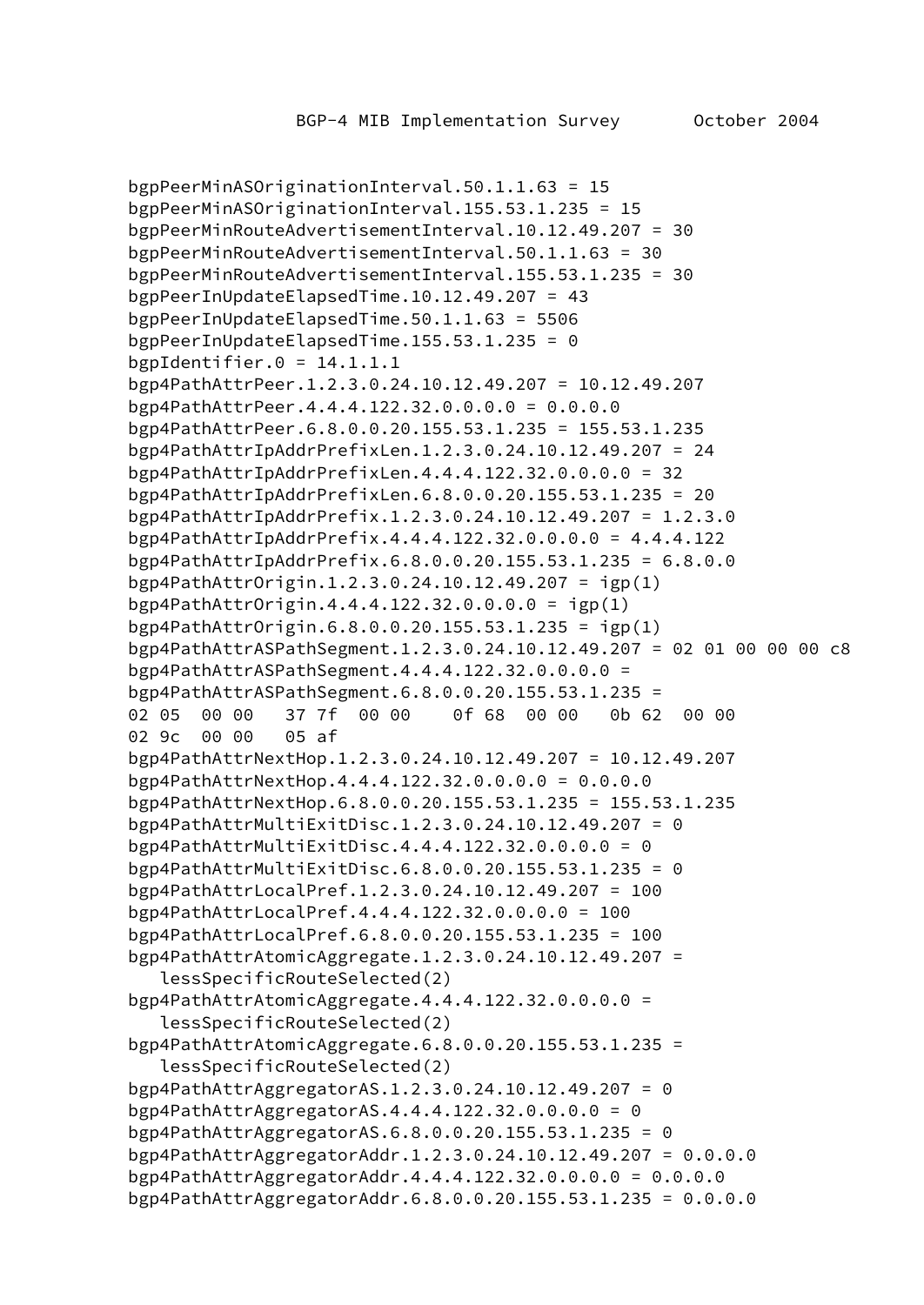bgp4PathAttrCalcLocalPref.1.2.3.0.24.10.12.49.207 = 100 bgp4PathAttrCalcLocalPref.4.4.4.122.32.0.0.0.0 = 100

<span id="page-39-1"></span>

| Hares & Hares           | Expires - April 2005                                                                                                                                                                                                                                                                                                                                                   | [Page $34$ ] |
|-------------------------|------------------------------------------------------------------------------------------------------------------------------------------------------------------------------------------------------------------------------------------------------------------------------------------------------------------------------------------------------------------------|--------------|
|                         | BGP-4 MIB Implementation Survey                                                                                                                                                                                                                                                                                                                                        | October 2004 |
|                         | bgp4PathAttrCalcLocalPref.6.8.0.0.20.155.53.1.235 = 100<br>bgp4PathAttrBest.1.2.3.0.24.10.12.49.207 = true(2)<br>bgp4PathAttrBest.4.4.4.122.32.0.0.0.0 = true(2)<br>bgp4PathAttrBest.6.8.0.0.20.155.53.1.235 = true(2)<br>bgp4PathAttrUnknown.1.2.3.0.24.10.12.49.207 =<br>bgp4PathAttrUnknown.4.4.4.122.32.0.0.0.0 =<br>bgp4PathAttrUnknown.6.8.0.0.20.155.53.1.235 = |              |
| Security Considerations |                                                                                                                                                                                                                                                                                                                                                                        |              |
|                         | This document does not address any security issues.                                                                                                                                                                                                                                                                                                                    |              |
| Normative References    |                                                                                                                                                                                                                                                                                                                                                                        |              |
| [BGP4]                  | Rekhter, Y., Li, T., Hares, S., "A Border Gateway<br>Protocol 4 (BGP-4)", draft-ietf-idr-bgp4-24.txt,<br>June 2004                                                                                                                                                                                                                                                     |              |
|                         | [BGP-V1-MIB]Haas, J., Hares, S., "Definitions of Managed Objects for<br>the Fourth Version of Border Gateway Protocol (BGP-4)",<br>draft-ietf-idr-bgp4-mib-14.txt, April 2004                                                                                                                                                                                          |              |
|                         | [RFC2119] Bradner, S., "Key words for use in RFCs to Indicate<br>Requirement Levels", BCP 14, March 1997                                                                                                                                                                                                                                                               |              |
| [REC3667]               | Bradner, S., "IETF Rights in Contributions", <u>BCP 78</u> ,<br>February 2004                                                                                                                                                                                                                                                                                          |              |
| [REC3668]               | Bradner, S. "Intellectual Property Rights in IETF<br>Technology", BCP 79, February 2004                                                                                                                                                                                                                                                                                |              |
| Acknowledgments         |                                                                                                                                                                                                                                                                                                                                                                        |              |
|                         | Our thanks to Russ White(Cisco), Sundar Ramachandran(Cisco), Enke<br>Chen(Redback), Jenny (Redback), Sharon Chisolm(Nortel), Jeff                                                                                                                                                                                                                                      |              |

<span id="page-39-0"></span> Chen(Redback), Jenny (Redback), Sharon Chisolm(Nortel), Jeff Haas(NextHop), Shane Wright (NextHop) for input to the survey and all the questions they answered. Thanks to Jeff Haas for his digging out the reset/initialization issues, and Bert Wijnen for his guidance.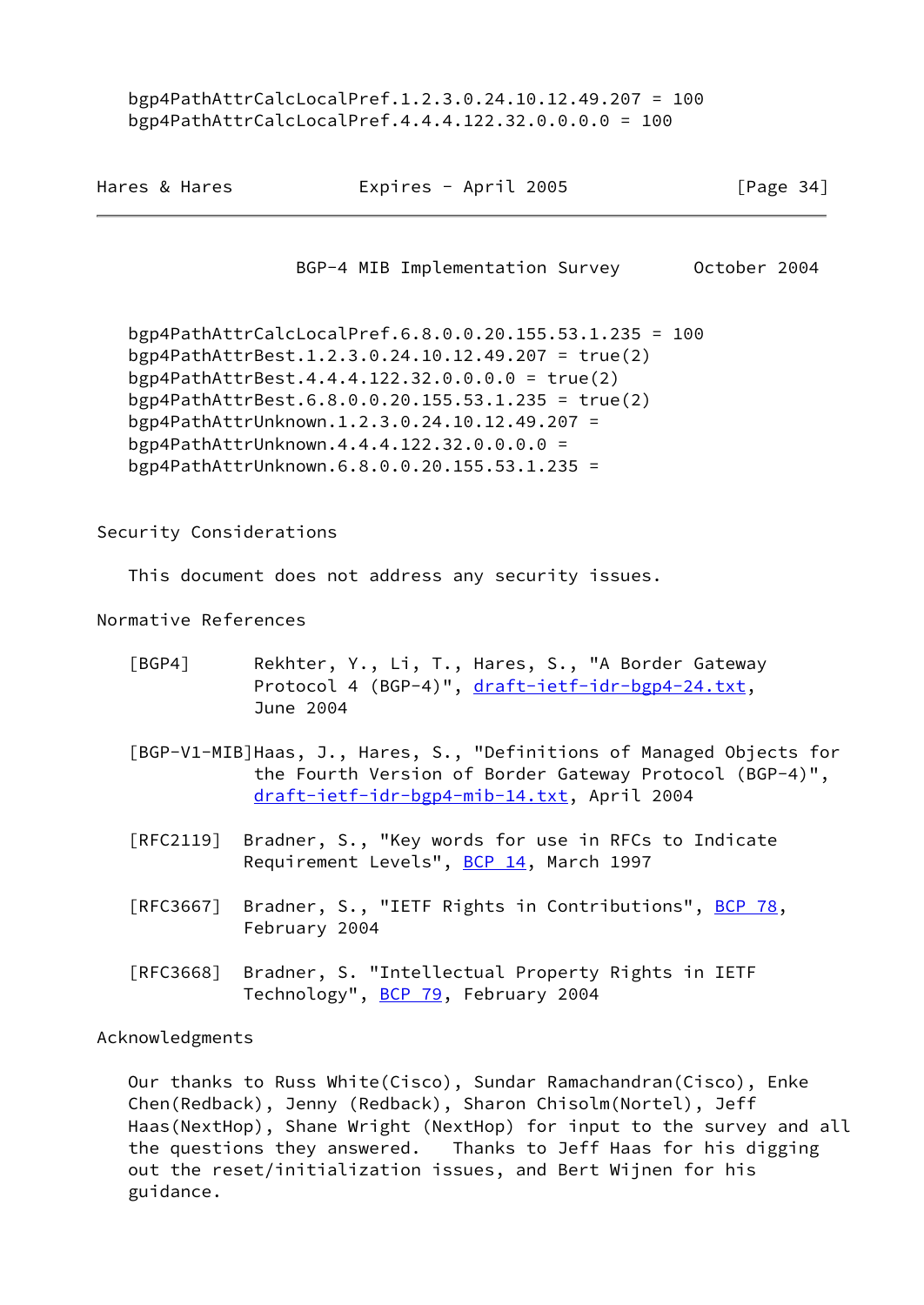Authors' Addresses

 Susan Hares NextHop Technologies 825 Victors Way, Suite 100 Ann Arbor, MI 48108 Phone: 734-222-1600

<span id="page-40-0"></span>Hares & Hares **Expires - April 2005** [Page 35]

BGP v1 MIB Implementation Survey 0ctober 2004

Email: skh@nexthop.com

 David Hares Hickory Hill Consulting 7453 Hickory Hill Saline, MI Email: dhares@hickoryhill-consulting.com

Intellectual Property Statement

 The IETF takes no position regarding the validity or scope of any Intellectual Property Rights or other rights that might be claimed to pe

rtain to the implementation or use of the technology

 described in this document or the extent to which any license under such rights might or might not be available; nor does it represent that it has made any independent effort to identify any such rights. Information on the procedures with respect to rights in RFC documents can be found in [BCP 78](https://datatracker.ietf.org/doc/pdf/bcp78) and [BCP 79](https://datatracker.ietf.org/doc/pdf/bcp79).

 Copies of IPR disclosures made to the IETF Secretariat and any assurances of licenses to be made available, or the result of an attempt made to obtain a general license or permission for the use of such proprietary rights by implementers or users of this specification can be obtained from the IETF on-line IPR repository at<http://www.ietf.org/ipr>.

 The IETF invites any interested party to bring to its attention any copyrights, patents or patent applications, or other proprietary rights that may cover technology that may be required to implement this standard. Please address the information to the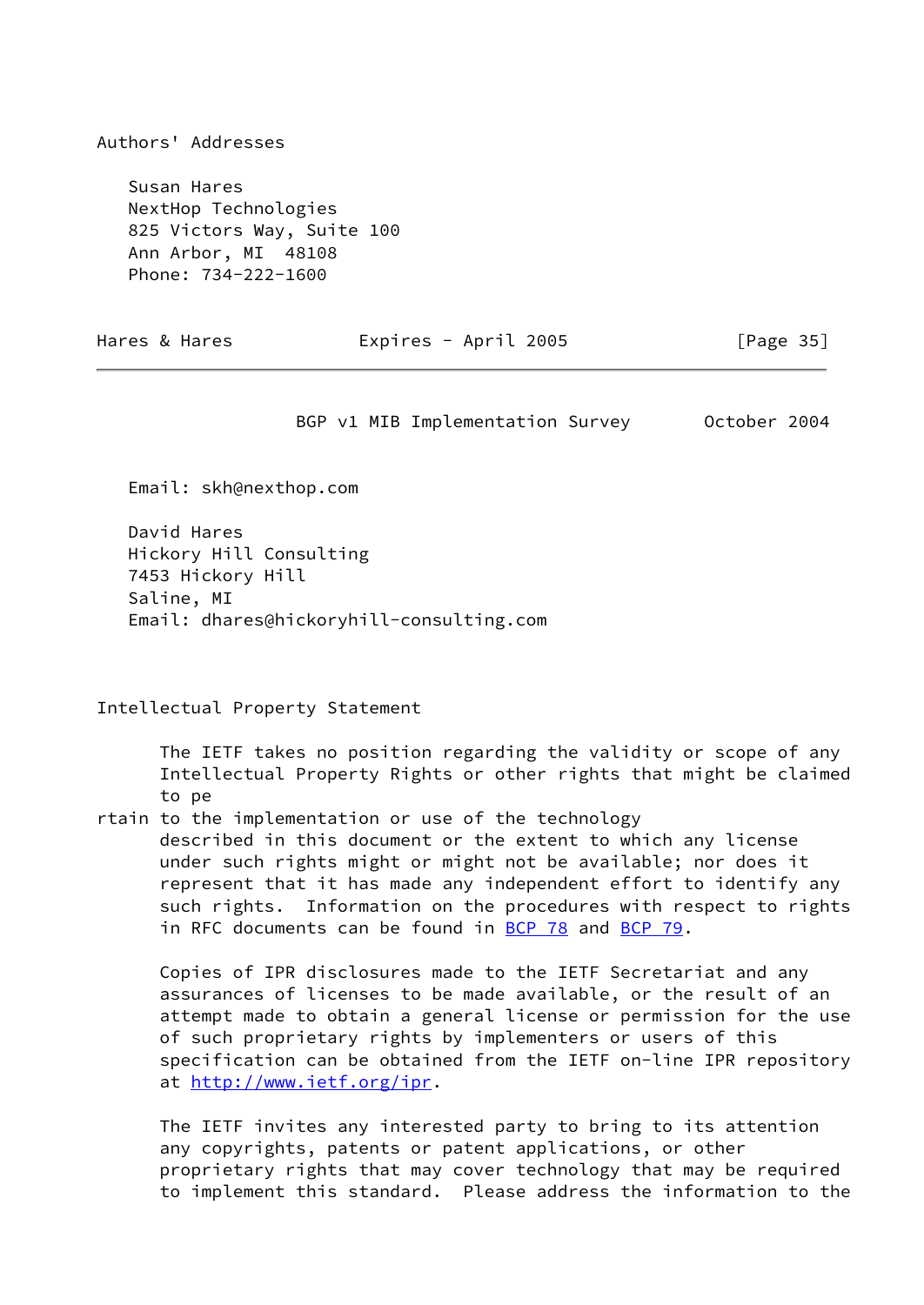IETF at ietf-ipr@ietf.org.

Disclaimer of Validity

 This document and the information contained herein are provided on an "AS IS" basis and THE CONTRIBUTOR, THE ORGANIZATION HE/SHE REPRESENTS OR IS SPONSORED BY (IF ANY), THE INTERNET SOCIETY AND THE INTERNET ENGINEERING TASK FORCE DISCLAIM ALL WARRANTIES, EXPRESS OR IMPLIED, INCLUDING BUT NOT LIMITED TO ANY WARRANTY THAT THE USE OF THE INFORMATION HEREIN WILL NOT INFRINGE ANY RIGHTS OR ANY IMPLIED WARRANTIES OF MERCHANTABILITY OR FITNESS FOR A PARTICULAR PURPOSE.

Copyright Statement

| Hares & Hares | Expires - December 2004 | [Page 36] |
|---------------|-------------------------|-----------|
|---------------|-------------------------|-----------|

BGP v1 MIB Implementation Survey 0ctober 2004

 Copyright (C) The Internet Society (2004). This document is subject to the rights, licenses and restrictions contained in [BCP 78](https://datatracker.ietf.org/doc/pdf/bcp78), and except as set forth therein, the authors retain all their rights.